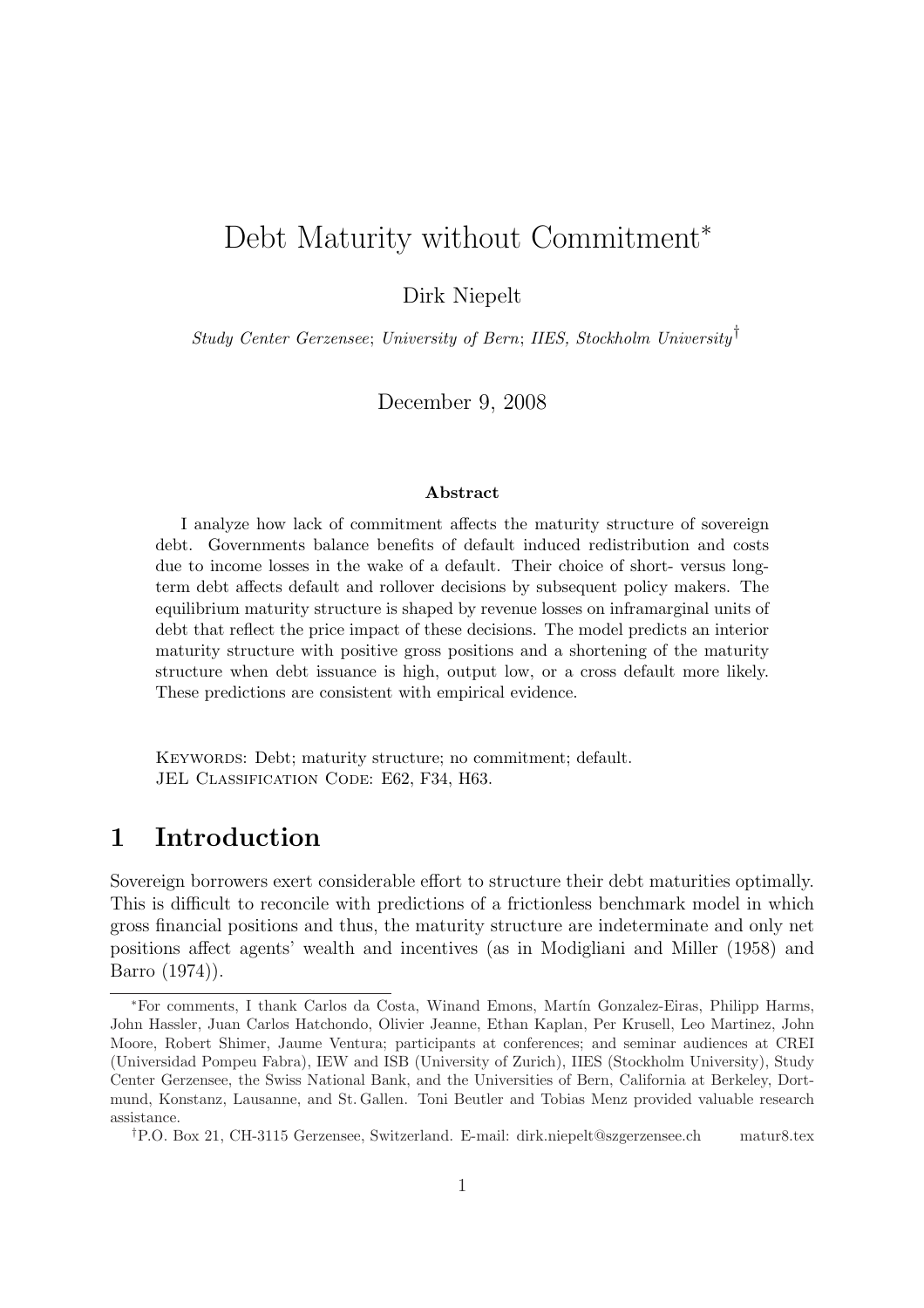In this paper, I offer an explanation for borrowers' scrupulous choice of maturity, arguing that lack of commitment paired with social losses in the wake of a default undermines the neutrality of the maturity structure. Focusing on these two factors appears natural. After all, a large literature concerned with sovereign borrowing emphasizes the pervasiveness of limited contract enforceability while providing strong evidence for the presence of social losses in the aftermath of defaults.<sup>1</sup>

I consider a government issuing real non-contingent debt of various maturities. Successive governments (or selves of the government) decide whether, and to what extent, to honor maturing debt. They also choose the level of taxation and new debt issuance to finance contemporaneous debt repayment as well as exogenous government purchases. The government's desire to redistribute from foreign bondholders to domestic taxpayers creates an incentive to default on the maturing debt which interacts with an opposing incentive to avoid the cost of defaulting.<sup>2</sup> I model this cost as temporary income losses for taxpayers, serving as stand-in for various types of social losses discussed in the literature. Both bondholders and the government form rational expectations. The price of debt maturities therefore reflects their expected repayment rate, and government policy is subgame perfect.

In equilibrium, the risk-adjusted returns on short- and long-term funding are identical and the optimal maturity structure is determined on the demand side. In particular, it is critically shaped by revenue losses on inframarginal units of debt, reflecting the price impact of default and rollover choices by subsequent policy makers. Under plausible conditions, such inframarginal revenue losses normalized by the price of debt are a convex function of the quantity of a maturity issued. Optimal policy therefore amounts to "smoothing" the revenue losses on inframarginal units of maturities, in parallel with the familiar tax (distortion) smoothing prescription. As default renders debt state contingent, this smoothing prescription interacts with standard portfolio choice considerations.

In a benchmark case with exponentially distributed costs in the wake of debt repudiation, default and rollover decisions are independent of the stock of outstanding debt. As a consequence, spillover effects between different maturities are minimal and the smoothing prescription implies a fully balanced maturity structure. If default costs are distributed according to any other distribution with increasing hazard (guaranteeing uniqueness of the equilibrium maturity structure), then outstanding debt depresses short-term debt issuance. Long-term debt issuance therefore increases the debt maturing in the long term by less than one-to-one, reducing the associated inframarginal losses and giving rise to an optimal maturity structure that is tilted towards the long end.

Higher quantities of debt reduce this cost advantage of long-term debt, inducing a

<sup>&</sup>lt;sup>1</sup>See Eaton and Fernandez (1995) for an overview over the literature. Reinhart and Rogoff (2004) and Sturzenegger and Zettelmeyer (2006, pp. 49–52), among many other authors, provide strong evidence that sovereign defaults are costly.

<sup>2</sup>The incentive to default might alternatively derive from the government's desire to transfer funds from the private to the public sector, in order to avoid tax distortions. Focusing on the redistributive motive is attractive for two reasons. On the one hand, conflict between interest groups indeed appears to affect governments' default decisions, see the discussion later in the text. On the other hand, abstracting from tax distortions allows to disregard a second source of time inconsistency, related to the optimal timing of taxes (Lucas and Stokey, 1983).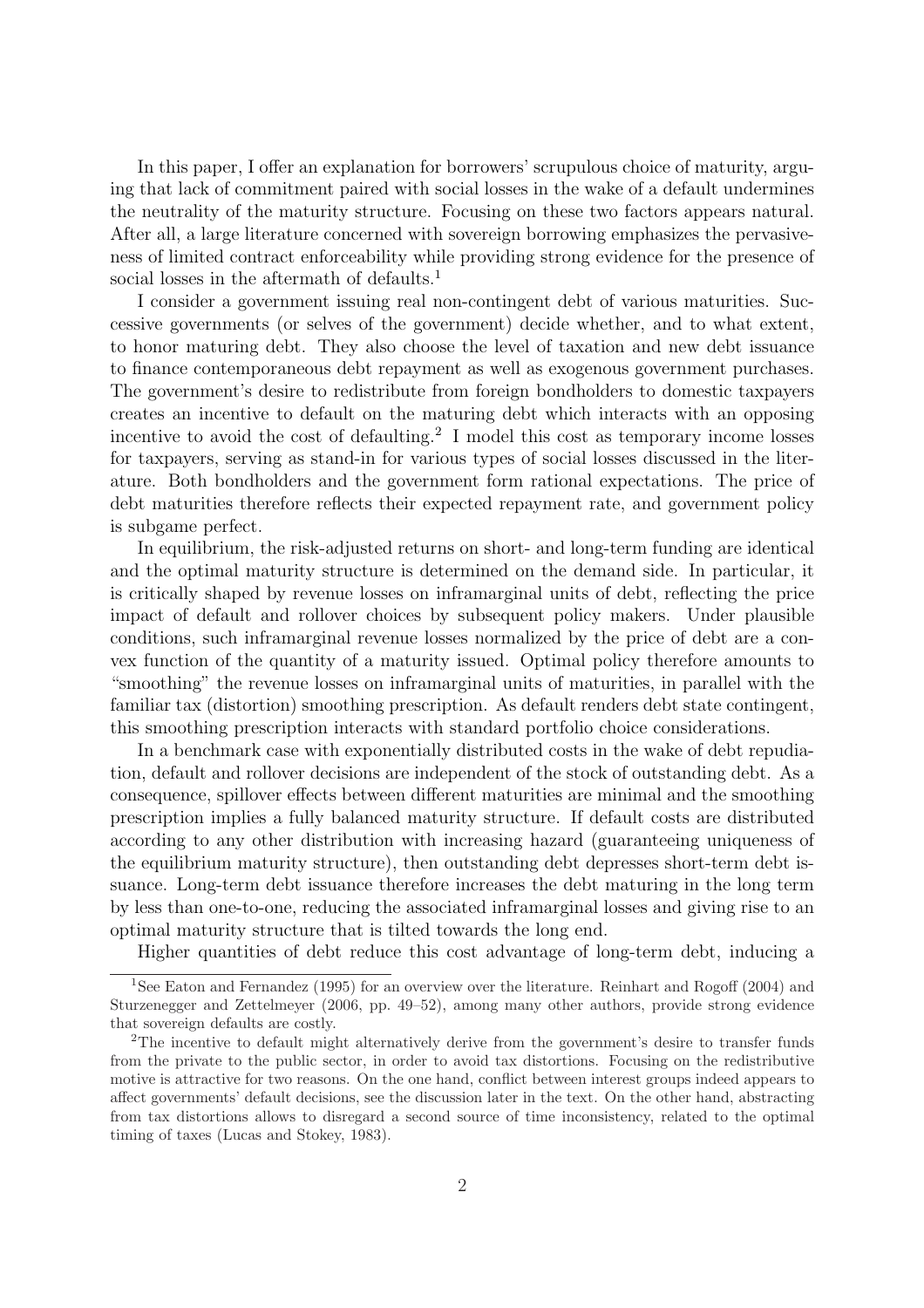more balanced maturity structure. This has direct implications for the debt portfolio over the cycle: In periods with high marginal utility where total debt issuance increases, the maturity structure shortens. The same result holds even if default costs are distributed exponentially, provided that these costs tend to be lower in times of scarce resources.

In a second benchmark case analyzed, default costs are dependent over time such that a default on maturing debt triggers a (subsequent) default on currently outstanding debt as well. Under this assumption, default probabilities depend on the stock of maturing and outstanding debt, rendering the default decision dynamic. Long-term debt issuance is always dominated by short-term issuance in this case and the maturity structure is concentrated on the short end.

The broad picture that emerges from the model is one of an interior maturity structure with positive gross positions, in line with the empirical evidence, but in contrast with predictions from models that stress the role of the maturity structure in completing markets or avoiding rollover crises (see below). The model predicts a shortening of the maturity structure when debt issuance is high, in line with evidence summarized by Rodrik and Velasco (1999); around times of low output ("crises"), consistent with the evidence reported by Broner, Lorenzoni and Schmukler (2007); and in periods with increased risk of cross default and acceleration.<sup>3</sup> Since the model predictions relate to the quantities of different maturities (rather than just their ratios, say), the model offers a theory of the equilibrium level of debt in addition to a theory of its structure.

As mentioned before, revenue losses on inframarginal units of debt play a central role in the model. Closely related to these revenue losses, previous literature has emphasized debt dilution as a consequence of lack of commitment. In particular, it has been pointed out that debt issuance reduces the value of outstanding debt and that this effect may increase governments' incentives to issue new debt ex post.<sup>4</sup> In contrast, the revenue losses of interest in the present paper arise with respect to contemporaneously issued debt and are fully internalized by the government seeking funding. Ex-post benefits from diluting outstanding debt therefore contrast with ex-ante costs of issuing new debt maturities, due to the social losses associated with a default.

Importantly, these findings derive from entirely standard premises. For example, the assumption that debt contracts stipulate non-contingent payments and social losses are triggered in the absence of contractually specified gross payments is standard, presumably reflecting the notion that informational constraints prevent sovereign borrowers from entering into more sophisticated financial arrangements. The present paper does not address the question of why such constraints arise, nor does it rationalize other central tenets in the sovereign debt literature, in particular lack of commitment. Instead, the paper main-

<sup>3</sup>According to Rodrik and Velasco (1999), "the overall debt burden (debt/GDP ratio) is positively correlated with short-term borrowing in the time-series (but not in the cross-section). One interpretation is that countries that go on a borrowing binge are forced to shorten the maturity of their external liabilities in the short run" (p. 21). According to Broner et al. (2007) "emerging economies issue relatively more short-term debt during periods of financial turmoil, and wait for tranquil times to issue longterm debt" (p. 3).

<sup>4</sup>Dilution may be present even if outstanding debt is prioritized, see Bizer and DeMarzo (1992) who analyze the case where increased borrowing leads a borrower to take actions that lower the probability of repayment.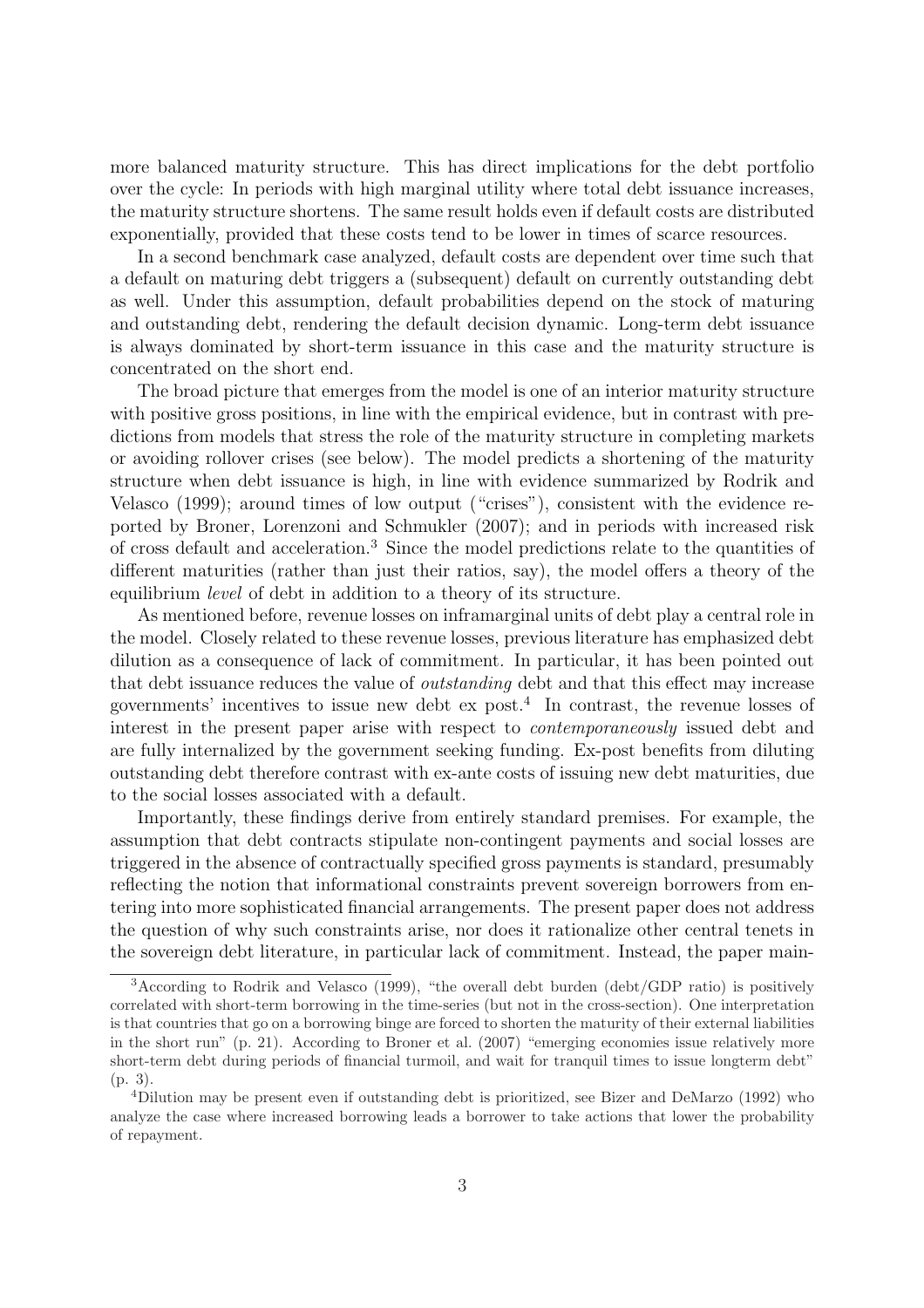tains the standard set of assumptions and analyzes the determinants of sovereign debt maturity within their context.

Related Literature Lack of commitment and the associated difficulty to sustain borrowing take center stage in the sovereign debt literature. Kydland and Prescott (1977) and Fischer (1980) discuss the government's ex-post incentive to default when taxes are distorting. In Tabellini (1991), Dixit and Londregan (2000), Kremer and Mehta (2000) or Niepelt  $(2004)$ , distributive motives counteract these incentives.<sup>5</sup>

Eaton and Gersovitz (1981) suggest that the threat of financial autarky discourages strategic default. For discussions and applications of this hypothesis as well as analyses of the role played by the available financial instruments, see Bulow and Rogoff (1989b), Grossman and Han (1999), Kletzer and Wright (2000), Alvarez and Jermann (2000), Kehoe and Perri (2002) and Ljungqvist and Sargent (2004, ch. 19), among many others. Cole and Kehoe (1998) and Sandleris (2006) argue that a sovereign default serves as a negative signal, inducing parties outside of the credit relationship to initiate actions that are costly for the government. More direct default costs of the type considered here are present, for example, in the models of Bulow and Rogoff (1989a), Bulow and Rogoff  $(1989b)$ , Cole and Kehoe (2000), Aguiar and Gopinath (2006) and Arellano (2008).<sup>6</sup>

To motivate an optimal maturity structure, some authors suggest that short-term debt renders a country vulnerable to rollover crises, and that long-term debt reduces such vulnerability (Calvo, 1988; Alesina, Prati and Tabellini, 1990; Giavazzi and Pagano, 1990; Rodrik and Velasco, 1999; Cole and Kehoe, 2000). Chamon (2007) proposes a mechanism to eliminate the coordination failure associated with rollover crises. Phelan (2004) draws a distinction between the maturity of debt and the sequencing of debt rollovers which matters for crises. Broner et al. (2007) argue that supply side features induce emerging markets to borrow short-term in spite of the increased risk of a rollover crisis. In their model, lenders are risk averse and heavily exposed to the price risk of long-term emergingmarkets debt. Higher quantities of long-term debt therefore drive up term premia and thus, the cost of long-term funding.

Angeletos (2002) argues that a sufficiently rich maturity structure of non-contingent bonds may serve as a substitute for state-contingent debt by completing markets for the government (see also Gale, 1990). Faraglia, Marcet and Scott (2008) document that the quantitative implications of this "complete market approach" are at odds with the data.

Closer in spirit to the present paper, Calvo and Guidotti (1990) and Missale and Blanchard (1994) discuss the role of the maturity structure of nominal debt for the government's incentive to engineer surprise inflation. Hatchondo and Martinez (2008) analyze numerically how the duration of government debt affects debt issuance, default choices and risk premia (see also Arellano and Ramanarayanan, 2008). Finally, a large literature

<sup>&</sup>lt;sup>5</sup>The model of this paper is silent about the choice of maturity structure in countries whose debt is perceived to be default-risk free. Choices of debt structure in those countries appear to be affected by liquidity concerns. In the UK, for example, the Debt Management Office "argues that cost is not the only factor. There is a virtue in being predictable, and in keeping all sections of the bond market supplied with debt to trade" (*The Economist*, "Losing interest," June 14th 2008).

 $6$ See also Tirole (2006, p. 180) where a default might trigger a costly loss of social capital.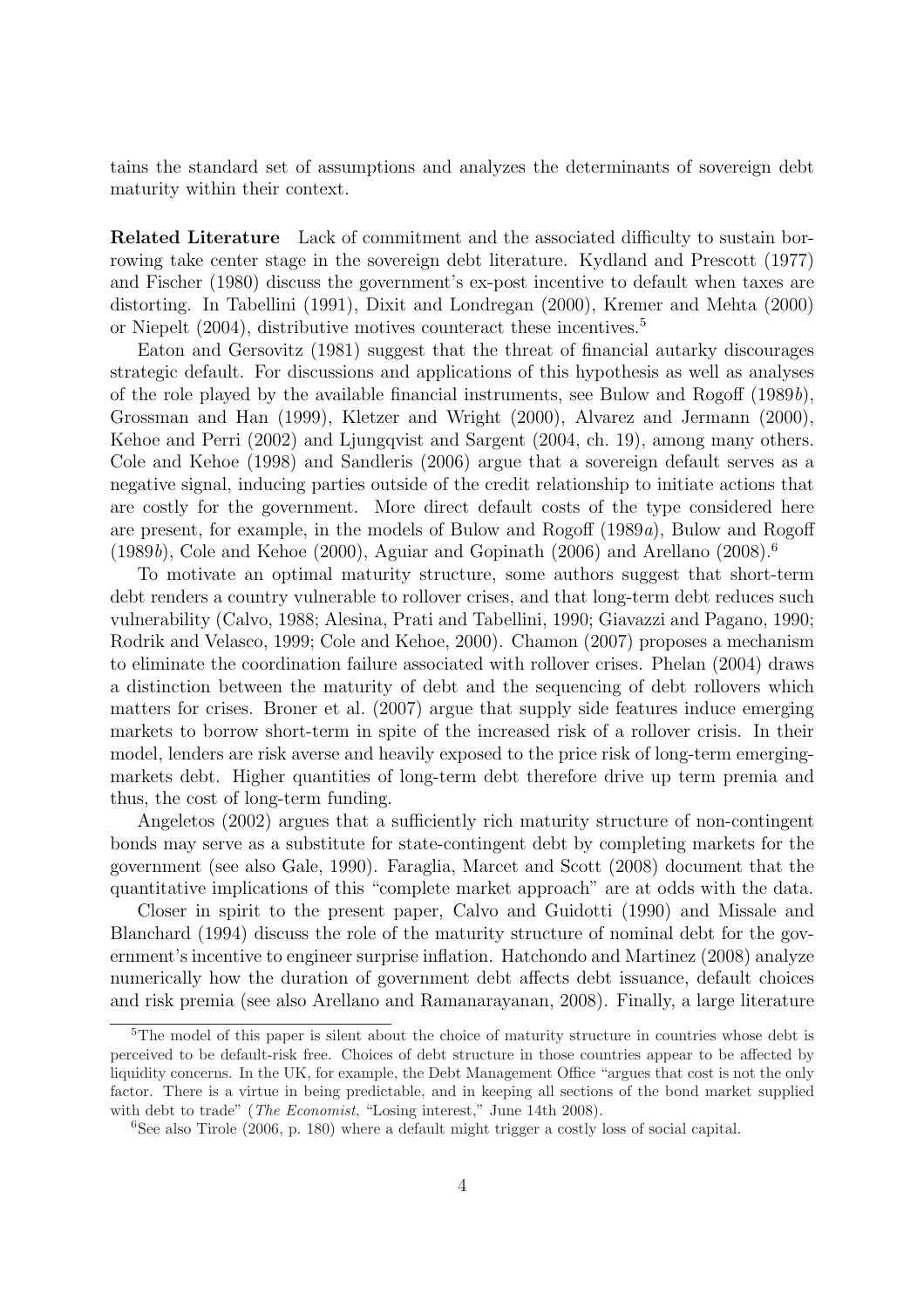in corporate finance analyzes the role of asymmetric information and control rights for the financial structure of firms (for an overview, see Hart, 1995; Tirole, 2006); see Jeanne (2004) for an application in the sovereign debt context.

The remainder of the paper is structured as follows. Section 2 presents the model. The main analysis is contained in Section 3. Section 4 characterizes the maturity structure in several special cases of the model. Section 5 analyzes an extension of the basic model with cross default, and Section 6 concludes.

### 2 Model

Time is discrete and indexed by  $n = 0, 1, 2, \ldots$ . There is a government that levies taxes,  $t_n$ , and issues debt of various maturities,  $\{b_{nm}\}$ , at prices  $\{q_{nm}\}$ . Here, the first and second index of a debt maturity or its price denote the issuance and maturity dates, respectively. The debt maturity  $b_{nm}$  promises a return in period m that is independent of the state of nature in that period. Without loss of generality, exogenous government spending is normalized to zero.

### 2.1 Private Sector

All government debt is held by foreign investors while all taxes are paid by domestic agents. Taxpayers do not save nor borrow.<sup>7</sup> The assumption that the two groups of taxpayers and investors do not "overlap" is unimportant for the central results, but simplifies the analysis. Modeling a mixed rather than concentrated ownership structure of debt would require a theory of how the ownership structure is determined in equilibrium.<sup>8</sup> No such theory is available that would appear plausible in the current context.<sup>9</sup> Assuming that taxpayers do not save also rationalizes why the government issues debt in the first place, in spite of taxes being non-distorting.

Taxpayers have time- and state-additive preferences over consumption and discount the future according to the discount factor  $\delta \in (0,1)$ . Conditional on current and anticipated state-contingent incomes  $y_i^u$  as well as taxes  $t_i$ , the objective function of taxpayers is given by  $\overline{a}$ 

$$
U_n \equiv \mathcal{E}\left[\sum_{i\geq n} \delta^{i-n} u(y_i^u - t_i)|s_n\right].
$$

Here,  $s_n$  denotes the state at time n, to be specified in more detail later. I will focus

<sup>7</sup>Mankiw (2000) or Matsen, Sveen and Torvik (2005) analyze fiscal policy in economies with "savers" and "spenders."

<sup>8</sup> In equilibrium, the government's default decision depends on the ownership structure of debt relative to the distribution of tax burdens across the population, see below. Changes in the ownership structure therefore affect the default decision ex post and thus, investment decisions ex ante.

<sup>9</sup>Tabellini (1991) and Dixit and Londregan (2000) provide theories of the ownership structure of debt. They assume that households can only save in government debt (Tabellini, 1991), or that the return on the only alternative asset is household specific (Dixit and Londregan, 2000). Both assumptions are not applicable in the current context. See also Niepelt (2004).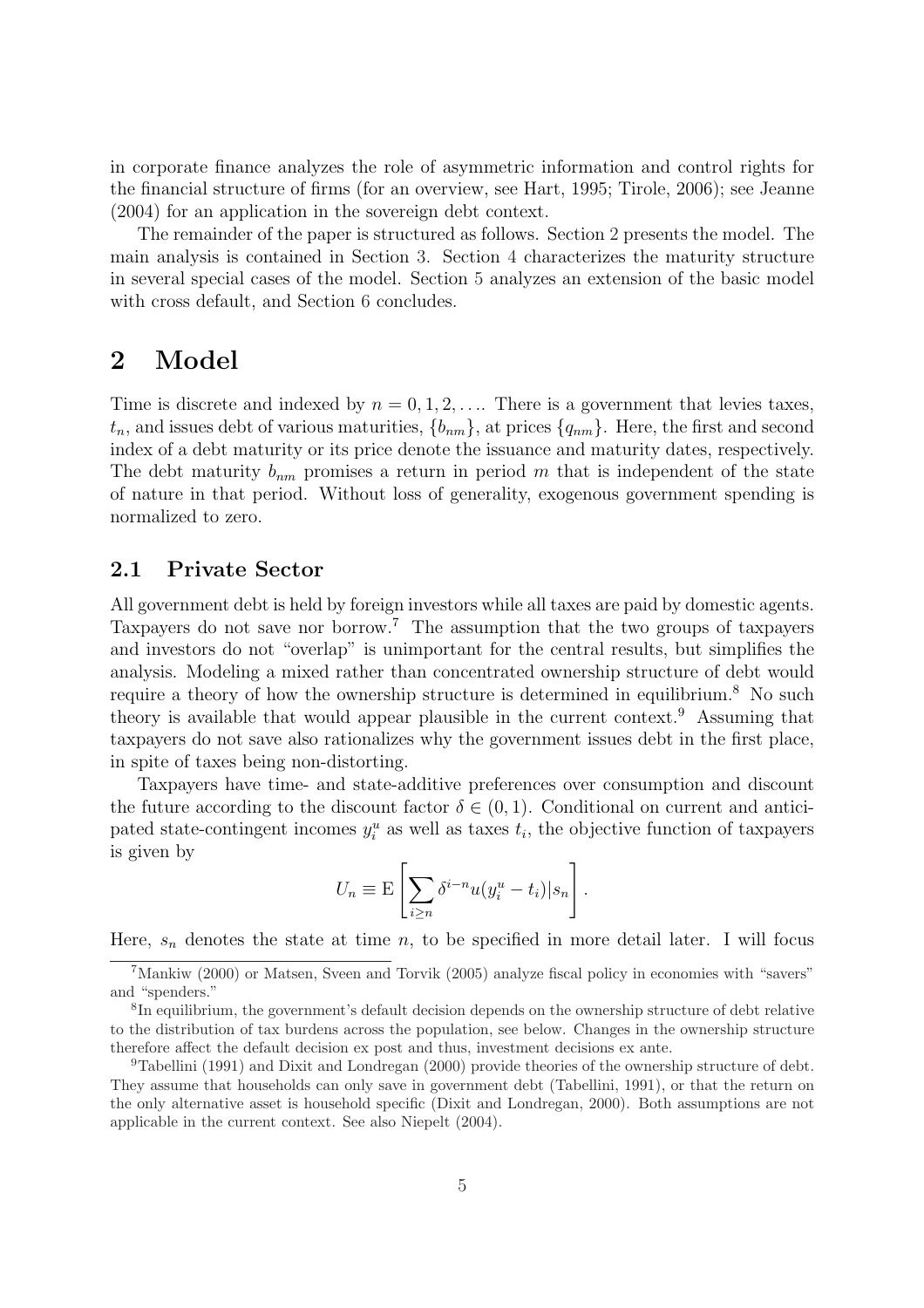throughout on Markov equilibria, excluding artificial state variables of the type sustaining trigger strategies. The utility function  $u(\cdot)$  is strictly increasing and concave.

Investors are risk neutral and have access to a large international capital market with a riskfree interest rate equal to  $\beta^{-1}, \beta \in (0, 1)$ . In equilibrium, newly issued government debt therefore pays an expected return of  $\beta^{-1}$  per period.

#### 2.2 Government

The government maximizes the welfare of taxpayers.<sup>10</sup> Policies are chosen sequentially and political decision makers cannot commit their successors (or future selves). In each period  $n$ , the government in power therefore chooses taxes as well as the repayment rate, period *n*, the government in power therefore chooses taxes a<br> $r_n \in [0,1]$ , on the debt maturing in the period,  $b_{xn} \equiv \sum_{l=0}^{n-1}$  $\binom{n-1}{l=0} b_{ln}$ . While all maturing debt is treated equally, independently of its issuance date (pari passu), a government's default decision only applies with respect to the contemporaneously maturing debt. This feature is a direct consequence of the government's lack of commitment: Being unable to tie the hands of its successors, a government cannot force its successors to pay a certain rate of return, for example zero. Nevertheless, cross default on outstanding debt may of course occur as an equilibrium outcome; see the discussion in Section 5.

A large literature on sovereign debt discusses the restrictions that lack of commitment imposes on a government's ability to issue debt. As mentioned in the introduction, this literature suggests that various default costs are responsible for a government's decision to honor its obligations ex post rather than renege on them. Following that literature, I assume that a government default—defined as a situation where the repayment rate falls short of unity—triggers income losses for taxpayers (cf. Eaton and Gersovitz, 1981; Cole and Kehoe, 2000; Aguiar and Gopinath, 2006; Arellano, 2008). Ex post, the government therefore balances the benefit to taxpayers of a default induced reduction of government spending and the cost to taxpayers of default induced income losses.

I restrict attention to temporary income losses in the wake of a default. In particular, I assume that a default in period  $n$  on debt maturing in period  $n$  triggers an income loss  $L_n \geq 0$ ;  $L_n$  is the realization of an i.i.d. random variable with cumulative distribution function  $F(\cdot)$  and associated probability density function  $f(\cdot)$ . (The i.i.d. assumption simplifies notation; it is relaxed at a later stage.) I assume that  $f(L) > 0$  for all  $L > 0$ . The government learns about the realization of  $L_n$  at the beginning of the period, before choosing its policy instruments.

The assumption of temporary income losses is motivated by two considerations. First, temporary costs constitute a natural benchmark. Second, and more importantly, they appear plausible. While permanent exclusion from trade or credit markets and other forms of long-term punishment may serve as threat points, such permanent costs are unlikely

<sup>10</sup>If the government maximized a weighted average of taxpayers' and investors' welfare and attached a sufficiently large weight to the welfare of investors, interior repayment rates might result, in contrast to what follows. If the government attached a strictly positive weight to the welfare of investors and if investors were risk averse, the wealth of investors would enter the government's program, in contrast to what follows.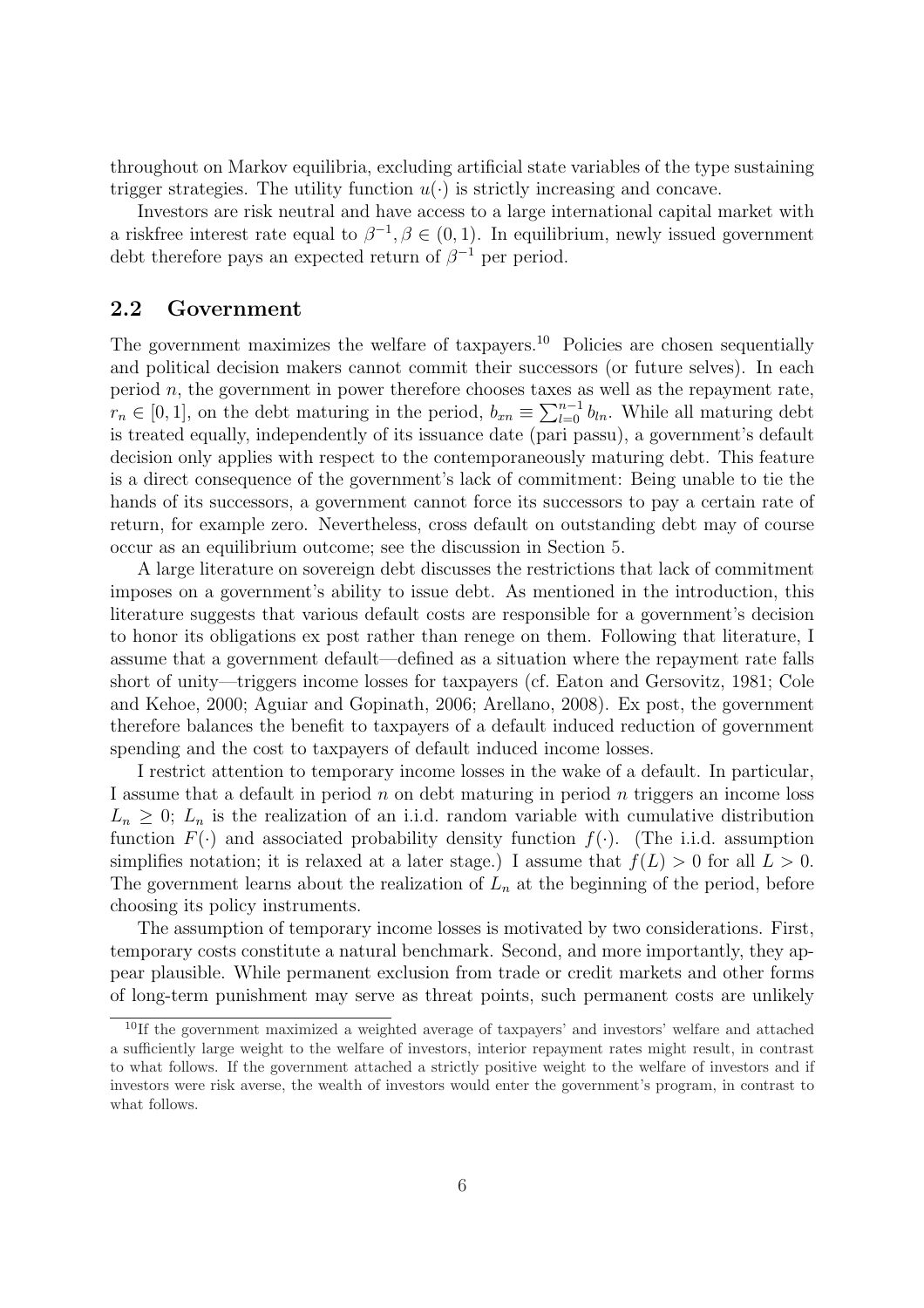to be realized in equilibrium if a defaulting sovereign and its lenders can renegotiate.<sup>11</sup> Suppose, for example, that the sovereign chooses between either repaying, or not repaying and entering into a bargaining process with lenders. This process takes one period, generating income losses  $L_n$ , and results in a settlement where lenders secure a strictly positive repayment rate,  $\bar{r}_n > 0$ . The analysis in this paper is consistent with this interpretation although it abstracts from any safe return component on sovereign debt (as implied by  $\bar{r}_n > 0$ ).

As a consequence of the default induced income losses, the income of taxpayers in period  $n$  is given by

$$
y_n^u = y_n - \mathbf{1}_{[r_n < 1]} L_n,
$$

where  $y_n$  denotes the exogenous income component and  $\mathbf{1}_{[x]}$  denotes the indicator function for event  $x$ .

Section 5 analyzes the implications of an alternative assumption about default costs according to which a default in period  $n$  on debt maturing in period  $n$  renders subsequent defaults on debt outstanding in period  $n$  costless.

### 2.3 Equilibrium

Conditional on an inherited maturity structure and the exogenous income process, an equilibrium as of period n consists of a state-contingent sequence of policies (tax rates, repayment rates, issuance of debt maturities) and debt prices such that

- i. the policy sequence maximizes  $U_n$ ;
- ii. the dynamic government budget constraint is satisfied in all periods,

$$
t_i + \sum_{j>i} q_{ij} b_{ij} = b_{xi} r_i \text{ for all } i \geq n;
$$

- iii. the intertemporal budget constraint of the government is satisfied; and
- iv. investors are willing to buy newly issued debt,

$$
q_{ij} = \beta^{j-i} \mathbb{E}[r_j|s_i]
$$
 for all  $i, j \geq n$ .

Lack of commitment imposes additional equilibrium conditions. A time-consistent equilibrium as of period n consists of a sequence of policies and debt prices such that

- i. policies and prices constitute an equilibrium; and
- ii. anticipated policies coincide with the actual policies that successive governments optimally choose to implement.

<sup>&</sup>lt;sup>11</sup>Empirically, defaulting countries are not excluded from credit markets indefinitely.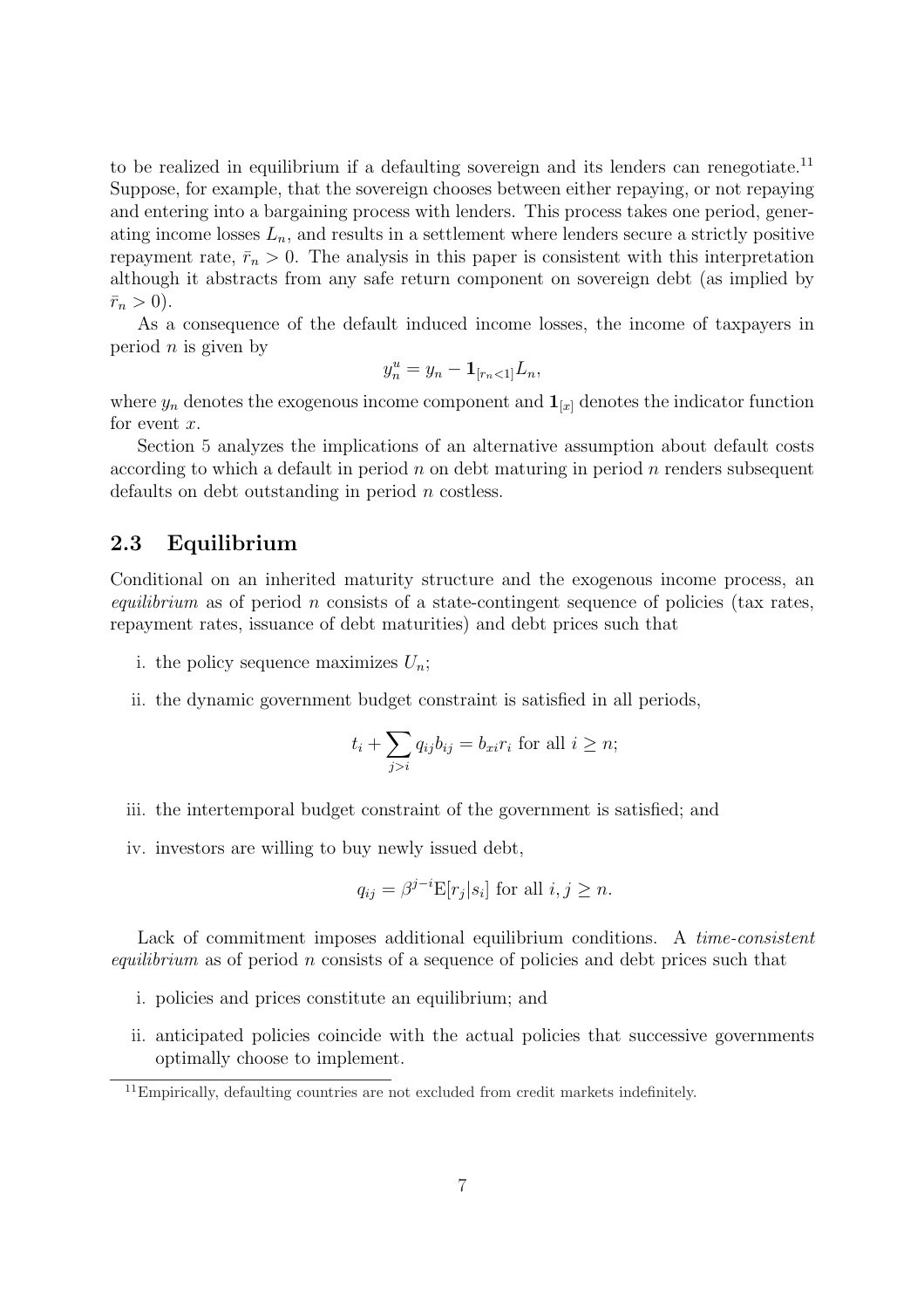The objective of the government in period  $n$  to select the "best" time-consistent equilibrium can now be stated as follows:<sup>12</sup>  $\overline{a}$ 

$$
\max_{t_n, r_n \in [0,1], \{b_{ni}\}_{i>n}} \quad \text{E} \quad \left| \sum_{i \ge n} \delta^{i-n} u(y_i - \mathbf{1}_{[r_i < 1]} L_i - t_i) \big| s_n \right|
$$
\n
$$
\text{s.t.} \qquad (t_i, r_i \in [0,1], \{b_{ij}\}_{j>i}) \text{ optimal, conditional on } (y_i, L_i, \{b_{lk}\}), \text{ for all } i > n,
$$
\n
$$
t_i + \sum_{j>i} \beta^{j-i} \mathbb{E}[r_j | s_i] b_{ij} = b_{xi} r_i \text{ for all } i \ge n, \text{ NPG condition.}
$$

Outstanding debt as of period  $n$  that was issued before period  $n$  and will mature in period Outstanding debt as of period  $n$  to it is denoted by  $b_{xni}$ :  $b_{xni} \equiv \sum_{l=0}^{n-1}$  $\sum_{l=0}^{n-1} b_{li}, i \geq n$ . Accordingly,  $b_{xnn} = b_{xn}$ .

Since no debt is outstanding in the initial period,  $b_{x0i} = 0$  for all  $i \geq 0$ , investors are insulated against the effects of policy ex ante. Due to rational expectations, all debt is priced at its fundamental value and no default-induced redistribution occurs in equilibrium.<sup>13</sup> In contrast, the ex-ante welfare of taxpayers does depend on policy. First, because the timing of tax collections determines the smoothness of taxpayers' consumption and thus, utility. Second, because default reduces taxpayers' income.

### 3 Analysis

I focus on the case with two maturities, short- and long-term debt. The former matures after one period, the latter after two. Accordingly, the state of the economy in period  $n$  is given by the tuple  $s_n = (y_n, L_n, b_{x,n}, b_{x,n+1})$ . (If the horizon is finite, time constitutes an additional state variable. The notation adopted in the following reflects this case.) The government's budget deficit in period  $n$  is given by

$$
d_n \equiv b_{n,n+1} \beta \mathbf{E}[r_{n+1}|s_n] + b_{n,n+2} \beta^2 \mathbf{E}[r_{n+2}|s_n].
$$

### 3.1 Optimal Debt Repayment

Consider first the government's choice of repayment rate,  $r_n$ . Due to the temporary nature of the default costs, this choice is static in nature. Substituting the government's budget constraint in the expression for taxpayers' disposable income in period n, the choice of  $r_n$ maximizes

$$
y_n - \mathbf{1}_{[r_n < 1]} L_n - b_{x,n} r_n + d_n.
$$

Since the marginal cost of reducing  $r_n$  equals zero for  $r_n < 1$ , the optimal repayment rate equals either zero or unity, depending on the realization of  $L_n$ . In particular,

$$
r_n^*(s_n) = \begin{cases} 1 & \text{if } L_n \ge b_{x,n} \\ 0 & \text{if } L_n < b_{x,n} \end{cases}
$$
 (1)

<sup>&</sup>lt;sup>12</sup>I abstract from assets other than government debt. This assumption is not restrictive if the discount factor is sufficiently low. Alfaro and Kanczuk (2007) simulate a calibrated model with short term debt and a riskfree asset for savings. They find that an optimizing sovereign does not accumulate assets since doing so (rather than reducing the stock of debt) would unnecessarily undermine credibility.

<sup>13</sup>Ex post, investors are of course "vulnerable" because they are directly affected by the government's choice of repayment rate.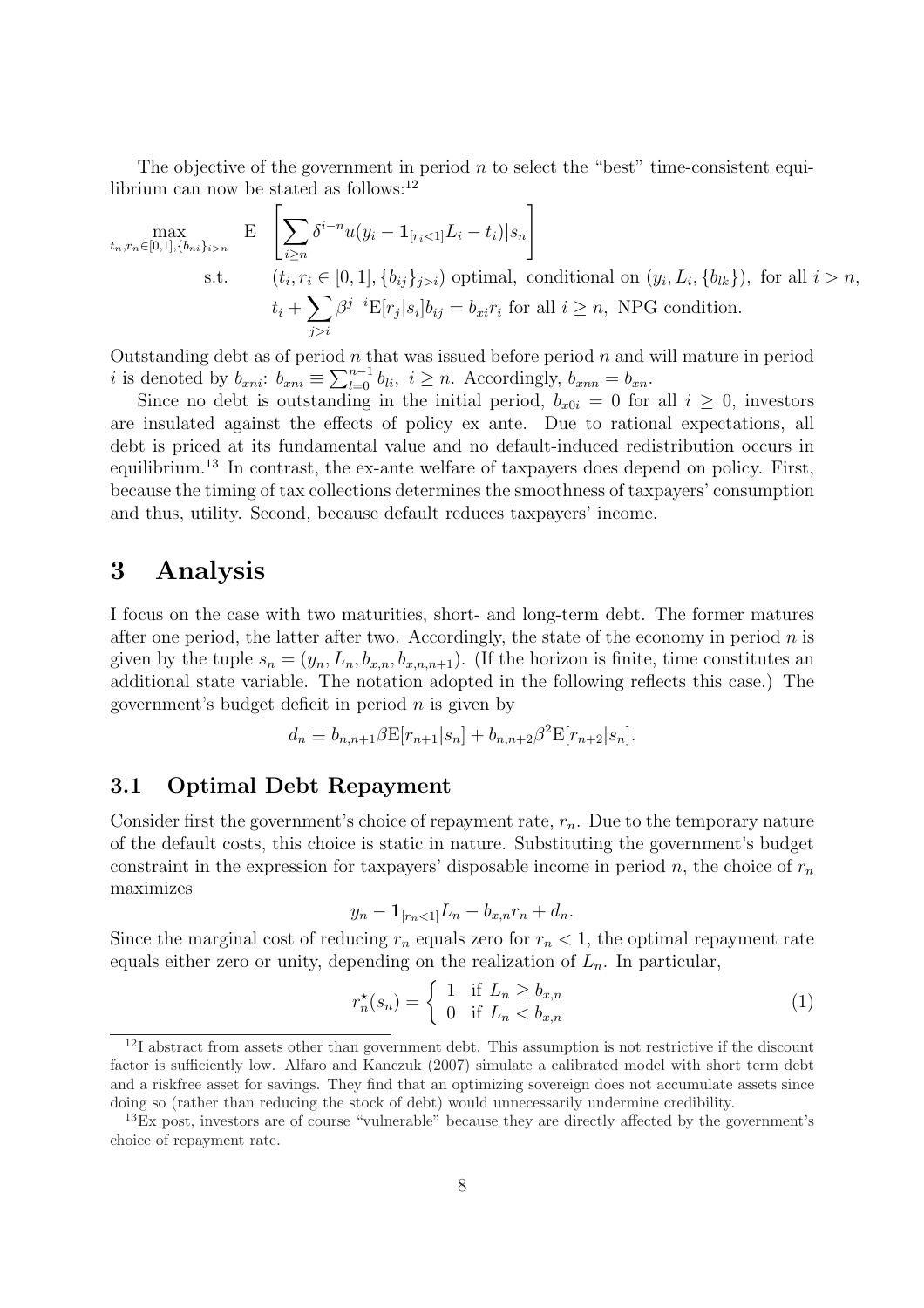and the government defaults whenever maturing debt exceeds the income losses in the wake of a default. This implication of the model is consistent with the notion that governments tend to default when the associated political cost—i.e., income losses of pivotal pressure groups—is low.<sup>14</sup> Governments also tend to default when economic activity is depressed (Borensztein, Levy Yegati and Panizza, 2006; Tomz and Wright, 2007). The model is consistent with this fact as well if it is slightly extended to include a direct default cost for the government in addition to the income losses for taxpayers.<sup>15</sup>

Corner solutions for the optimal repayment rate follow under more general assumptions about default costs than those invoked here, see the discussion in Appendix A. Interior repayment rates would only arise if income losses in the wake of a default were a convex function of the default rate (implausible, as argued in Appendix A) or the government attached sufficiently strong weight to the welfare of foreign investors (implausible as well).

Equation (1) pins down debt prices: The price of short-term debt, issued in period  $n$ , is given by

$$
q_{n,n+1} = \beta \mathbb{E}[r_{n+1}|s_n] = \beta(1 - F(b_{x,n,n+1} + b_{n,n+1})),\tag{2}
$$

while the price of long-term debt satisfies

$$
q_{n,n+2} = \beta^2 \mathbb{E}[r_{n+2}|s_n] = \beta^2 \mathbb{E}[1 - F(b_{n,n+2} + b_{n+1,n+2})|s_n]. \tag{3}
$$

The price of each maturity is decreasing in its quantity. This negative dependence arises because higher debt issuance reduces the probability of repayment. For the same reason, higher inherited, outstanding debt reduces the price of short-term debt while higher expected short-term debt issuance by the subsequent government  $(b_{n+1,n+2})$  reduces the price of long-term debt.

#### 3.2 Optimal Debt Issuance

From  $(2)$  and  $(3)$ , the deficit in period *n* can be expressed as

$$
d_n = b_{n,n+1}\beta(1 - F(b_{x,n,n+1} + b_{n,n+1})) + b_{n,n+2}\beta^2 \mathbb{E}[1 - F(b_{n,n+2} + b_{n+1,n+2})|s_n].
$$

Let  $b_{n,n+1}^{\star}(s_n)$  and  $b_{n,n+2}^{\star}(s_n)$  denote the optimal short- and long-term debt issuance of the government in period n, respectively, and let  $d_n^*$  denote the deficit along the equilibrium path, conditional on  $s_n$ :

$$
d_n^{\star} \equiv b_{n,n+1}^{\star}(s_n)\beta(1 - F(b_{x,n,n+1} + b_{n,n+1}^{\star}(s_n))) + b_{n,n+2}^{\star}(s_n)\beta^2 \mathbf{E}[1 - F(b_{n,n+2}^{\star}(s_n) + b_{n+1,n+2}^{\star}(s_{n+1}))|s_n].
$$

<sup>&</sup>lt;sup>14</sup>Tomz (2002) documents that domestic audiences opposed Argentina to suspend debt payments in 1999 but supported such action two years later. Kohlscheen (2004) documents that parliamentary democracies rarely resort to rescheduling (despite shorter office terms of their executives), presumably because domestic constituencies opposed to default are more likely to be politically influential in representative democracies. MacDonald (2003) suggests that it is precisely in countries where a default does not generate clearly identifiable winners and losers among politically influential groups where sovereign defaults have been avoided.

<sup>&</sup>lt;sup>15</sup>If default triggers a cost K to the government in addition to the income losses for taxpayers, the default decision reduces to  $r_n = 1$  iff  $u(y_n - b_{x,n} + d_n) \ge u(y_n - L_n + \bar{d}_n) - K$  where the deficit following repayment may differ from the deficit following a default. Concavity of  $u(\cdot)$  implies that low income levels render a default more likely.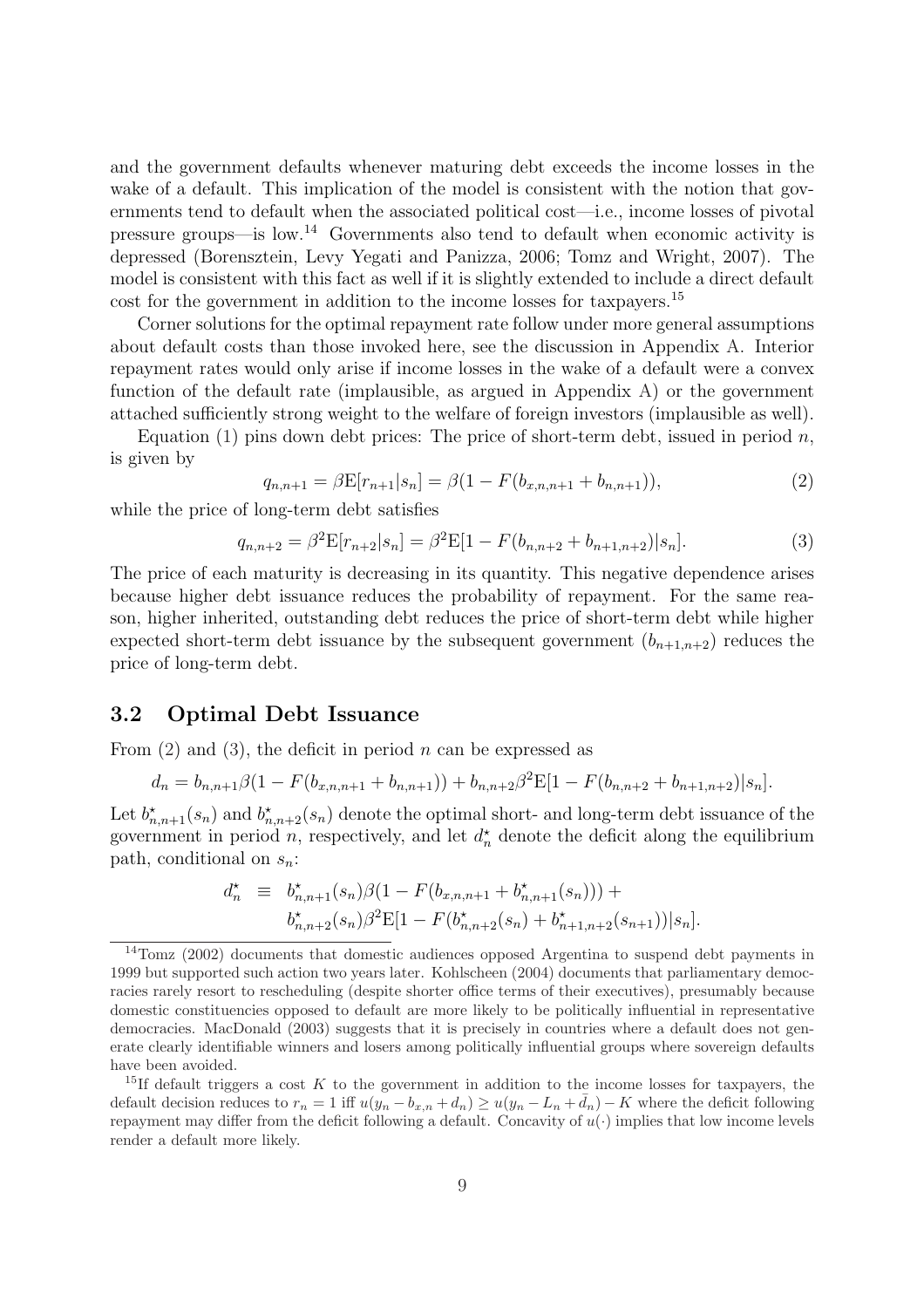From the perspective of the government in period n that chooses  $b_{n,n+1}$  and  $b_{n,n+2}$ , issuing a particular maturity has two types of effects. On the one hand, it raises revenue, in proportion to the price of the maturity. On the other hand, it affects the revenue raised from inframarginal units of debt, by changing the repayment probability and thus, price of these units. This second effect is a direct consequence of the government's lack of commitment.

Formally, taking the rollover policy functions of the subsequent government as given, the effect of a marginal increase in  $b_{n,n+1}$  and  $b_{n,n+2}$  on the deficit is

$$
\frac{d d_n}{d b_{n,n+1}} = \beta \left( 1 - F(b_{x,n+1}) \underbrace{-b_{n,n+1} f(b_{x,n+1})}_{\mathcal{I}_{n,ss}} - b_{n,n+2} \beta E \left[ f(b_{x,n+2}) \frac{\partial b_{n+1,n+2}^{\star}(s_{n+1})}{\partial b_{x,n+1}} | s_n \right] \right)
$$
\n
$$
\frac{d d_n}{d b_{n,n+2}} = \beta^2 \left( E[1 - F(b_{x,n+2}) | s_n] - b_{n,n+2} E \left[ f(b_{x,n+2}) \left( 1 + \frac{\partial b_{n+1,n+2}^{\star}(s_{n+1})}{\partial b_{x,n+1,n+2}} \right) | s_n \right] \right),
$$

,

respectively. According to the first equation, short-term debt increases the deficit in proportion to the expected repayment rate, net of the above mentioned revenue effect on inframarginal units. This revenue effect is composed of two parts since short-term debt issuance does not only (directly) depress the price of short-term debt, but also (indirectly) the price of long-term debt if the increase of  $b_{n,n+1}$  triggers responses by the subsequent government; I refer to these two parts as  $\mathcal{I}_{n,ss}$  and  $\mathcal{I}_{n,sl}$ , respectively. According to the second equation, long-term debt issuance has direct and indirect revenue effects on inframarginal units as well, but only on newly-issued long-term debt; I refer to these as  $\mathcal{I}_{nll}$ . Revenue effects on inframarginal units along the equilibrium path are denoted by a star,  $\mathcal{I}_{n,ss}^{\star}$  etc. Note that, conditional on the rollover policy  $b_{n+1,n+2}^{\star}(s_{n+1})$  and the level of outstanding debt,  $b_{x,n,n+1}$ , the above marginal effects define the levels of shortand long-term debt issuance that attain the maximum of the "debt-Laffer surface."

Using (1) and substituting the government's budget constraint in the expression for taxpayers' disposable income, the value function of the government in period n,  $G_n(s_n)$ , satisfies

$$
G_n(s_n) = u(y_n - \min[b_{x,n}, L_n] + d_n^*) + \delta \mathbb{E}[G_{n+1}(s_{n+1})|s_n]
$$
  
s.t. 
$$
b_{x,n+1} = b_{x,n,n+1} + b_{n,n+1}^*(s_n),
$$

$$
b_{x,n+1,n+2} = b_{n,n+2}^*(s_n).
$$

$$
(4)
$$

The value function defines the maximal payoff to the government in period  $n$  conditional on the state variables  $s_n$ . This maximal payoff is attained if the government defaults optimally (as reflected by the min[·] operator) and issues the optimal amount of shortand long-term debt (as reflected by the functions  $b_{n,n+1}^{\star}(s_n)$  and  $b_{n,n+2}^{\star}(s_n)$  implicit in  $d_n^{\star}$ ). Debt issuance in turn determines the stock of the two maturities in the subsequent period, as reflected in the two constraints.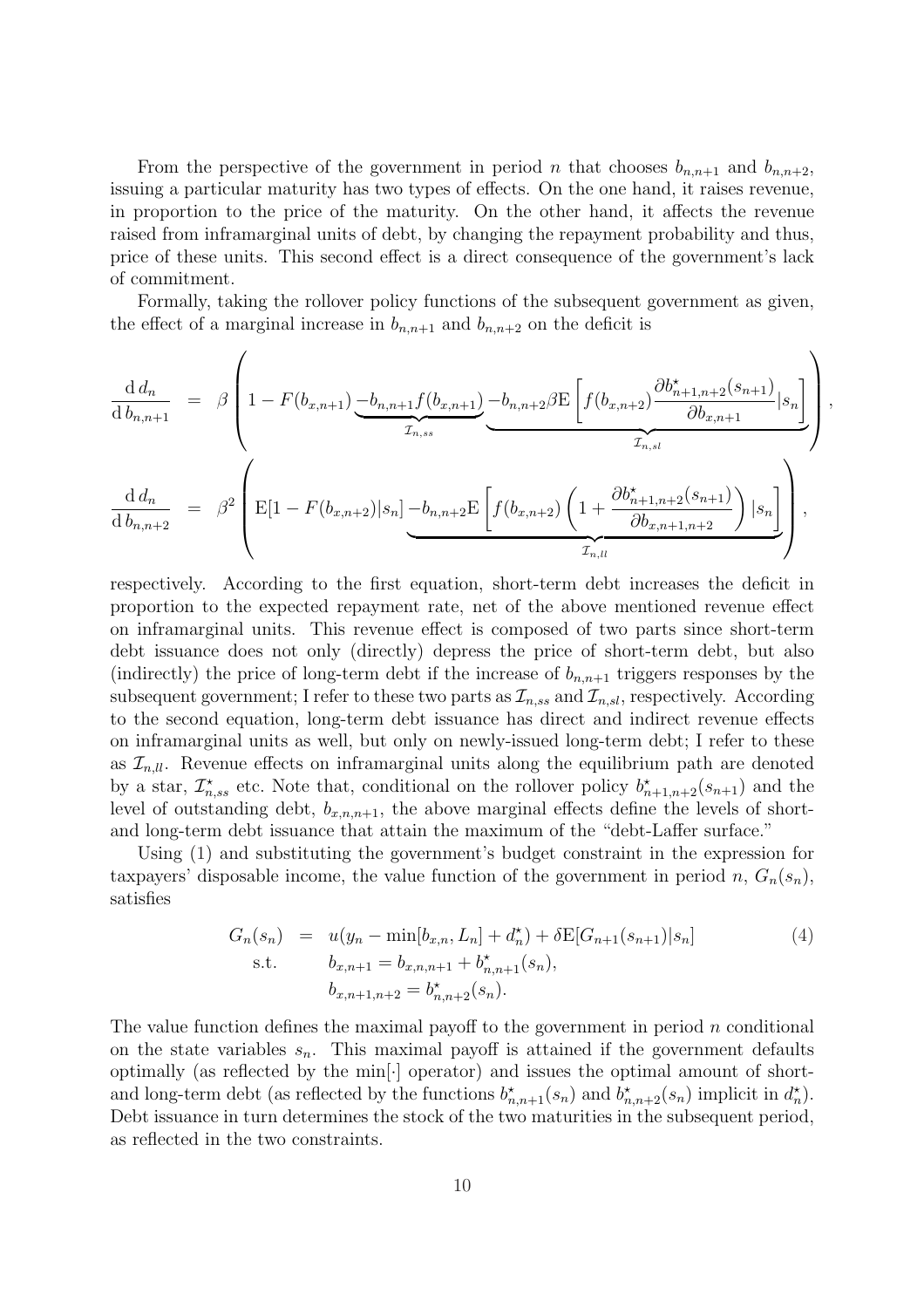I assume in the following that conditions are satisfied that render the government's program well behaved, implying that the policy functions are smooth. Later, when considering special cases of the model, I verify that this is indeed the case.<sup>16</sup>

Consider the effect of a marginal increase in the stock of maturing debt, given by

$$
\frac{\partial G_n(s_n)}{\partial b_{x,n}} = \begin{cases} -u'(y_n - b_{x,n} + d_n^*) & \text{if } L_n \ge b_{x,n} \\ 0 & \text{if } L_n < b_{x,n} \end{cases} \tag{5}
$$

According to (5), changes in the amount of maturing debt do not have an effect on  $G_n(s_n)$  if the debt is defaulted upon anyway. In those states where the government does repay, in contrast, higher maturing debt reduces the government's value in proportion to taxpayers' marginal utility of consumption. This negative effect arises because debt repayment translates into higher taxes, notwithstanding the fact that a change of  $b_{x,n}$ may also lead to adjustments of short- and long-term debt issuance. Such adjustments do not have a first-order effect on  $G_n(s_n)$  and thus, are not reflected in the above condition since debt issuance is chosen optimally from the perspective of period  $n$ .

The derivative of the expected continuation value function is given by

$$
\frac{\partial \mathcal{E}[G_{n+1}(s_{n+1})|s_n]}{\partial b_{x,n+1}} =
$$
\n
$$
= \frac{\partial}{\partial b_{x,n+1}} \left\{ \mathcal{E}_y \left[ \int_0^{b_{x,n+1}} u(y_{n+1} - L_{n+1} + d_{n+1}^{\star}) d F(L_{n+1}) |s_n] + \mathcal{E}_y \left[ \int_{b_{x,n+1}}^{\infty} u(y_{n+1} - b_{x,n+1} + d_{n+1}^{\star}) d F(L_{n+1}) |s_n] \right] \right\}
$$
\n
$$
= -(1 - F(b_{x,n+1})) \mathcal{E}[u'(y_{n+1} - b_{x,n+1} + d_{n+1}^{\star}) |s_n],
$$

where the last equality uses the independence of  $y_{n+1}$  and  $L_{n+1}$ . (The deficit  $d_{n+1}^{\star}$  in the last line is a function of  $b_{x,n+1}, b_{x,n+1,n+2}$  and the realization of  $y_{n+1}$ , given that  $L_{n+1} \geq$  $b_{x,n+1}$ .

Consider next the effect of a marginal increase in the stock of outstanding debt. Differentiating (4) with respect to  $b_{x,n,n+1}$  yields

$$
\frac{\partial G_n(s_n)}{\partial b_{x,n,n+1}} = u'(y_n - \min[b_{x,n}, L_n] + d_n^*)\beta \left( \mathcal{I}_{n,ss}^{\star} + \mathcal{I}_{n,sl}^{\star} \right) + \delta \frac{\partial E[G_{n+1}(s_{n+1})|s_n]}{\partial b_{x,n+1}}
$$
  
\n
$$
= u'(y_n - \min[b_{x,n}, L_n] + d_n^*)\beta \left( \mathcal{I}_{n,ss}^{\star} + \mathcal{I}_{n,sl}^{\star} \right)
$$
  
\n
$$
- \delta (1 - F(b_{x,n+1})) E[u'(y_{n+1} - b_{x,n+1} + d_{n+1}^*)|s_n], \qquad (6)
$$

where it is understood that the debt maturing in periods  $n + 1$  and  $n + 2$  depends on  $b_{n,n+1}^{\star}(s_n)$  and  $b_{n,n+2}^{\star}(s_n)$ , respectively. Again, indirect effects on  $G_n(s_n)$  due to induced adjustments of short- and long-term debt issuance in period  $n$  are not of first order.

 $16$ In general, the objective function is not concave in the amounts of debt issued, due to the option to default. In particular, two features might undermine concavity. First, the fact that higher debt issuance reduces the probability of repayment in the future. Second, if the price function is convex, the fact that higher debt issuance implies increasingly smaller revenue losses on inframarginal units of debt.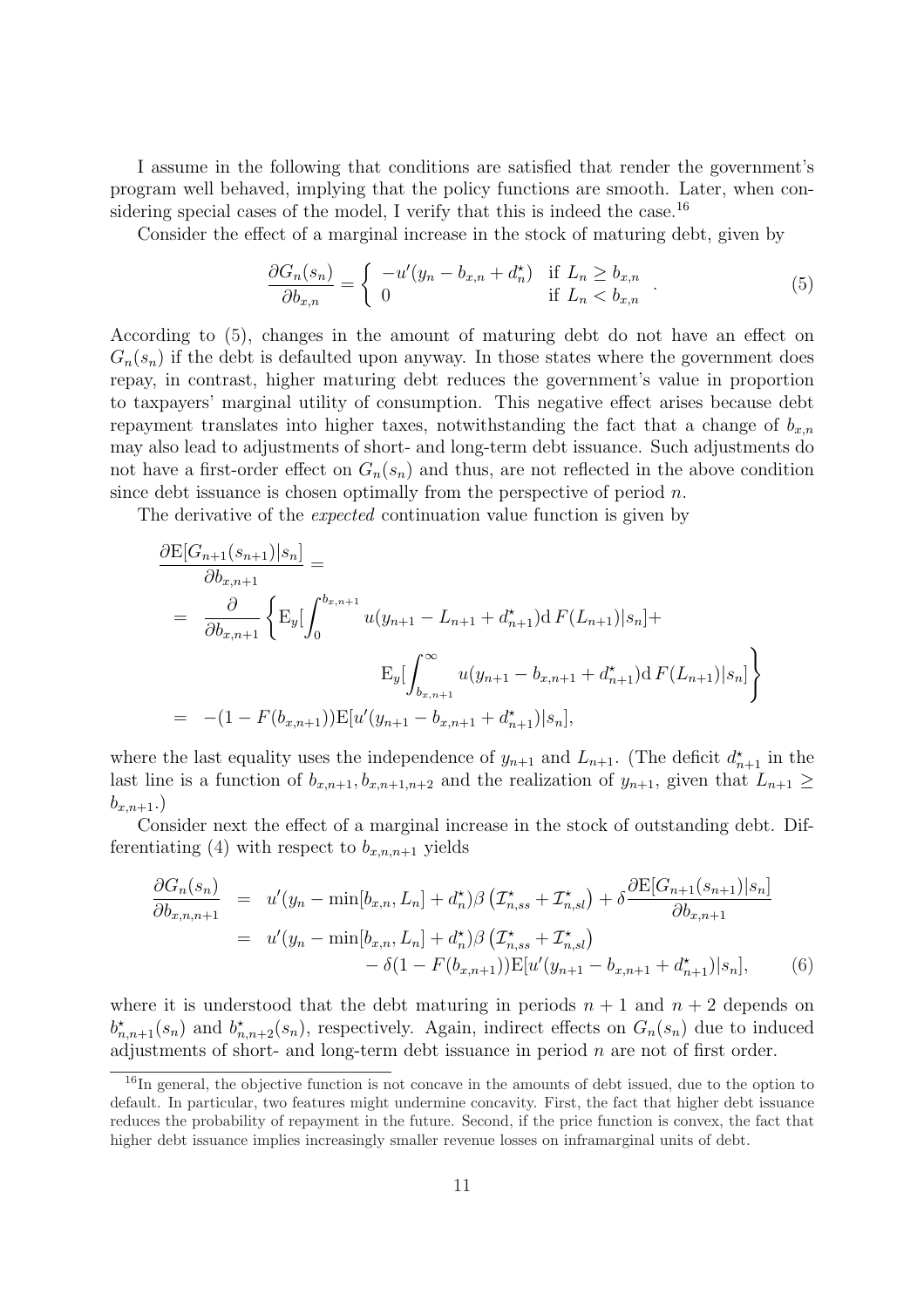According to (6), higher outstanding debt has two effects on  $G_n(s_n)$ . On the one hand, it affects contemporaneous felicity by changing the prices of short- and long-term debt issued in period *n* and thus, taxes. This is reflected in the  $\mathcal{I}_n^*$  terms in (6). On the other hand, higher outstanding debt reduces taxpayers' felicity in those states in the subsequent period where the outstanding debt is repaid. This effect is reflected in the second term on the right-hand side of (6).

With these results at hand, I now turn to a characterization of the debt issuance choice. Consider first the choice of short-term debt. From (4), the effect of a marginal increase in  $b_{n,n+1}$  in equilibrium is given by

$$
u'(y_n - \min[b_{x,n}, L_n] + d_n^{\star})\beta \left(1 - F(b_{x,n+1}) + \mathcal{I}_{n,ss}^{\star} + \mathcal{I}_{n,sl}^{\star}\right) + \delta \frac{\partial E[G_{n+1}(s_{n+1})|s_n]}{\partial b_{x,n+1}}
$$

,

which can be expressed as

$$
u'(y_n - \min[b_{x,n}, L_n] + d_n^*)\beta \left( \mathcal{I}_{n,ss}^* + \mathcal{I}_{n,sl}^* \right) +
$$
  
\n
$$
(1 - F(b_{x,n+1})) \left( \beta u'(y_n - \min[b_{x,n}, L_n] + d_n^*) - \delta E[u'(y_{n+1} - b_{x,n+1} + d_{n+1}^*)|s_n] \right).
$$
\n(7)

Condition (7) identifies two distinct effects of short-term debt issuance on the government's objective. On the one hand, a consumption smoothing effect, represented by the second line of (7) and reflecting the fact that debt issuance allows to shift consumption to periods when taxpayers' marginal utility of consumption is high. By issuing one unit of short-term debt at price  $\beta(1 - F(b_{x,n+1}))$ , taxpayers increase the deficit by the corresponding amount and gain marginal utility. At the same time, however, taxpayers face lower future consumption in those states where the debt is repaid. This negative effect is discounted at the discount factor  $\delta$ .

On the other hand, the expression in the first line of condition (7) represents the revenue effect on inframarginal units of debt, reflecting lack of commitment and the fact that the choice of  $b_{n,n+1}$  triggers responses by the subsequent government. These responses partly run counter to the interests of the government issuing the debt. To see this, consider the term  $\mathcal{I}_{n,ss}^{\star}$  and suppose that the government wishes to raise revenue and issues shortterm debt,  $b_{n,n+1} > 0$ . The higher stock of maturing debt in the following period induces the subsequent government to default more often, thereby depressing the issuance price of the debt. From the perspective of the government in period  $n+1$ , the increased default probability does not have welfare effects since the government in period  $n+1$  is indifferent at the margin between repaying the debt or defaulting on it. From the perspective of the government in period  $n$ , in contrast, the increased default probability is suboptimal as it reduces the revenue raised through debt issuance without a corresponding gain. The fact that the government in period  $n + 1$  does not internalize the consequences of its choice of repayment rate on its predecessor's revenue from debt issuance is at the source of the time inconsistency problem analyzed in this paper.

In the alternative case where the government prematurely redeems outstanding longterm debt  $(b_{n,n+1} < 0)$ , the induced behavioral response in the subsequent period again runs counter to the interests of the government in period  $n$ . For debt redemption increases the expected repayment rate in the following period and therefore raises the price at which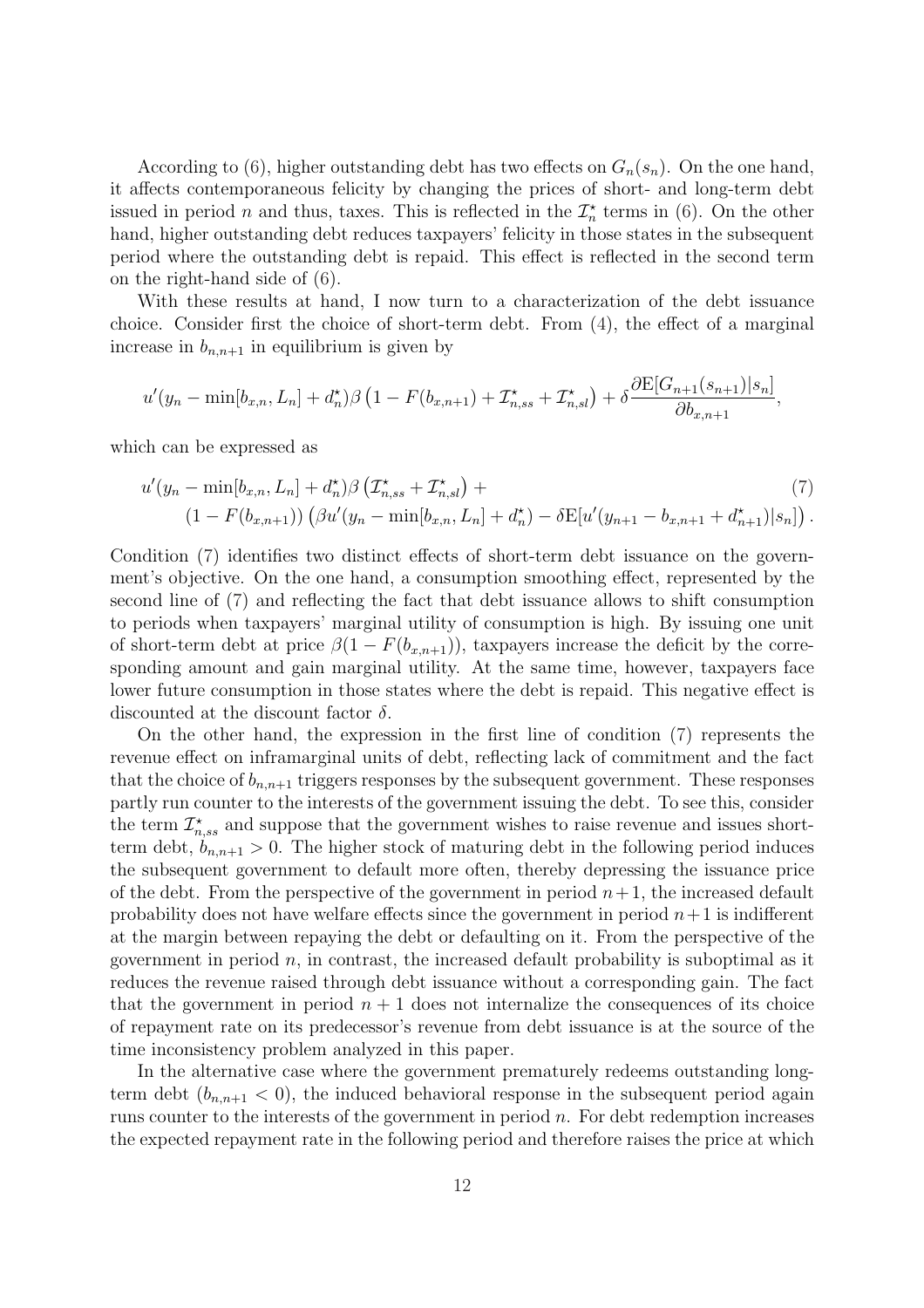the government buys back its bonds. Both positive and negative choices of  $b_{n,n+1}$  therefore are associated with a negative expression for  $\mathcal{I}^\star_{n,ss}$ , indicating that such choices contribute negatively to the government's objective. In contrast, the sign of the revenue effect on inframarginal long-term debt,  $\mathcal{I}_{n,sl}^{\star}$ , is ambiguous and depends on the sign of the induced change of rollover policy in the subsequent period. If increased short-term debt issuance induces the subsequent government to issue more short-term debt as well, then the default probability on long-term debt increases, implying revenue losses on inframarginal units of long-term debt. If the debt issuance induces reduced short-term debt issuance in the following period, however, then such losses may be averted. Appendix B further discusses the revenue effects on inframarginal units of debt, focusing on the role played by social (rather than private) losses in the wake of a default in shaping these effects.

Consider next the choice of long-term debt. From (4), the effect of a marginal increase in  $b_{n,n+2}$  in equilibrium is given by

$$
u'(y_n - \min[b_{x,n}, L_n] + d_n^{\star})\beta^2 \left( \mathbb{E}[1 - F(b_{x,n+2})|s_n] + \mathcal{I}_{n,l}^{\star} \right) + \delta \frac{\partial \mathbb{E}[G_{n+1}(s_{n+1})|s_n]}{\partial b_{x,n+1,n+2}},
$$

which can be expressed as

$$
u'(y_n - \min[b_{x,n}, L_n] + d_n^{\star})\beta^2 \mathcal{I}_{n,ll}^{\star} +
$$
  
\n
$$
\delta E[u'(y_{n+1} - \min[b_{x,n+1}, L_{n+1}] + d_{n+1}^{\star})\beta (\mathcal{I}_{n+1,ss}^{\star} + \mathcal{I}_{n+1,sl}^{\star}) |s_n] +
$$
  
\n
$$
E[(1 - F(b_{x,n+2})) (\beta^2 u'(y_n - \min[b_{x,n}, L_n] + d_n^{\star}) - \delta^2 u'(y_{n+2} - b_{x,n+2} + d_{n+2}^{\star})) |s_n].
$$
\n(8)

Parallel to (7), expression (8) contains a consumption-smoothing effect (represented by the expression in the last line) and a revenue effect on inframarginal units. In contrast to (7), the revenue effect in (8) arises with respect to both contemporaneous and subsequent debt issuance. This is a direct consequence of the fact that long-term debt issuance affects subsequent short-term debt issuance, and that the effect of the latter on revenue raised in period *n* remains unaccounted for by the government in period  $n + 1$ .

If short-term debt issuance is interior, combining the marginal effects (7) and (8) and using the definition of prices yields an alternative, instructive representation of (8):

$$
u'(y_n - \min[b_{x,n}, L_n] + d_n^{\star})q_{n,n+2} - \delta E[u'(y_{n+1} - \min[b_{x,n+1}, L_{n+1}] + d_{n+1}^{\star})q_{n+1,n+2}|s_n] + u'(y_n - \min[b_{x,n}, L_n] + d_n^{\star})\beta^2 \mathcal{I}_{n,ll}^{\star}.
$$
\n(9)

Condition (9) displays in the first line the consumption-smoothing effect from long-term debt that is prematurely redeemed after one period. The second line reflects the revenue effect on inframarginal units of long-term debt due to long-term debt issuance. A comparison of conditions (7) and (9) reveals that short-term debt smoothes consumption between period n and the repayment states in period  $n+1$ , while long-term debt smoothes consumption between period n and all states in period  $n + 1$ . Furthermore, short- and long-term debt generate different revenue effects on inframarginal units of debt.

To put these results into perspective, it is useful to recall the benchmark case with commitment, distinguishing between an environment with safe debt on the one hand and state-contingent debt on the other. If the government could commit its successors to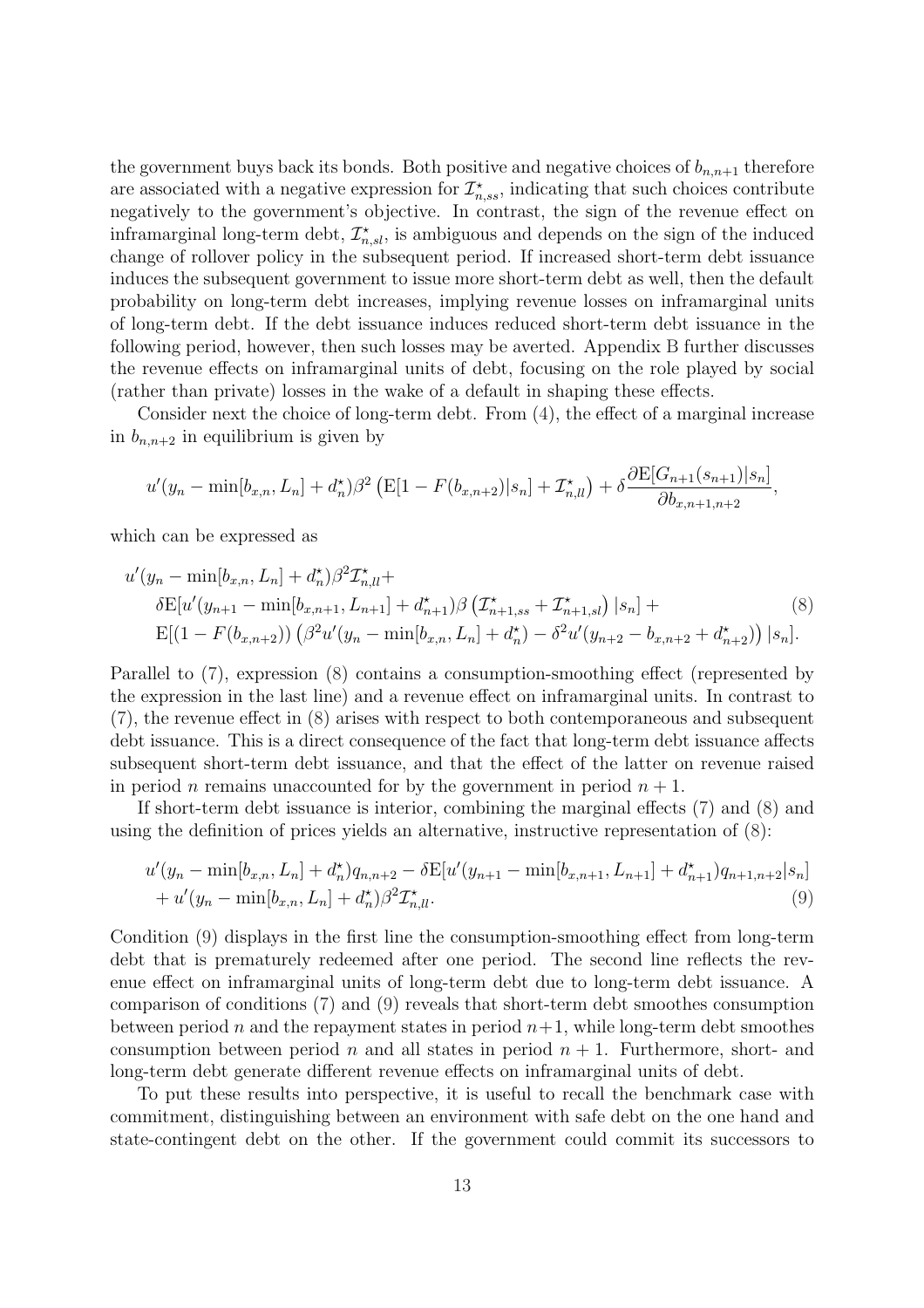honor maturing debt at face value, all  $\mathcal{I}^*$  terms in the expressions above would be absent; all  $\min[b_{x,n}, L_n]$  terms would be replaced by  $b_{x,n}$ ; and all repayment probabilities would equal unity. In an interior optimum, both (7) and (9) then would reduce to the same condition,

$$
\beta u'(y_n - b_{x,n} + d_n^{\star}) - \delta E[u'(y_{n+1} - b_{x,n+1} + d_{n+1}^{\star})|s_n] = 0,
$$

indicating that the government's portfolio choice would be indeterminate. This result hinges on the fact that, due to the exogenous asset pricing kernel of investors, the price of outstanding debt does not respond to the realization of shocks. If, in contrast, the price of outstanding debt were state contingent because of an endogenous asset pricing kernel, then the government's choice of maturity structure would be determinate (see Gale, 1990; Angeletos, 2002).

If the government could commit its successors to honor maturing debt at statecontingent repayment rates, all  $\mathcal{I}^*$  terms in the expressions above would again be absent; all  $\min[b_{x,n}, L_n]$  terms would be replaced by  $b_{x,n}r_n$ ; and all repayment probabilities would correspond to the respective averages of state-contingent repayment rates chosen ex ante. The optimal maturity structure then would be determinate if the returns to maturities correlated differently with taxpayers' marginal utility, as in a standard portfolio choice problem. Absent such differences in the correlation structure (for example because of risk neutrality on the part of taxpayers), the choice of maturity structure would again be indeterminate.

In the model of this paper, determinacy of the optimal maturity structure does not rely on any of these features. In fact, the optimal maturity structure is pinned down although the asset pricing kernel is exogenous and even if tax payers are risk neutral (see below).

### 4 Special Cases

I now turn to several special cases of the model. In all of these cases, the marginal utility of consumption is assumed to be exogenous. (As will become clear, this assumption can sometimes be relaxed.) The level of disposable income and thus,  $b_{x,n}$ ,  $y_n$  and  $L_n$  therefore do not affect the government's rollover decision in period  $n$ . This simplifies the analysis and allows to characterize the optimal maturity structure in closed form.

I consider three settings, distinguished by the underlying rationale for debt policy. First, I focus on the role of impatience (small  $\delta$ ), and second, on the role of cyclicality of output (reflected in cyclical marginal utility). Finally, I briefly discuss the implications of risk.

### 4.1 Impatience

 $\beta^2$ 

Suppose that  $u(c) = c$  for all  $n \geq 0$  and  $\delta \leq \beta$ . The marginal effects from issuing shortand long-term debt, (7) and (8) respectively, then reduce to

$$
\beta \left( \mathcal{I}_{n,ss} + \mathcal{I}_{n,sl} \right) + (1 - F(b_{x,n+1})) (\beta - \delta), \tag{10}
$$

$$
\mathcal{I}_{n,ll} + \delta \beta \mathbf{E} [\mathcal{I}_{n+1,ss} + \mathcal{I}_{n+1,sl}|s_n] + \mathbf{E} [1 - F(b_{x,n+2})|s_n] (\beta^2 - \delta^2). \tag{11}
$$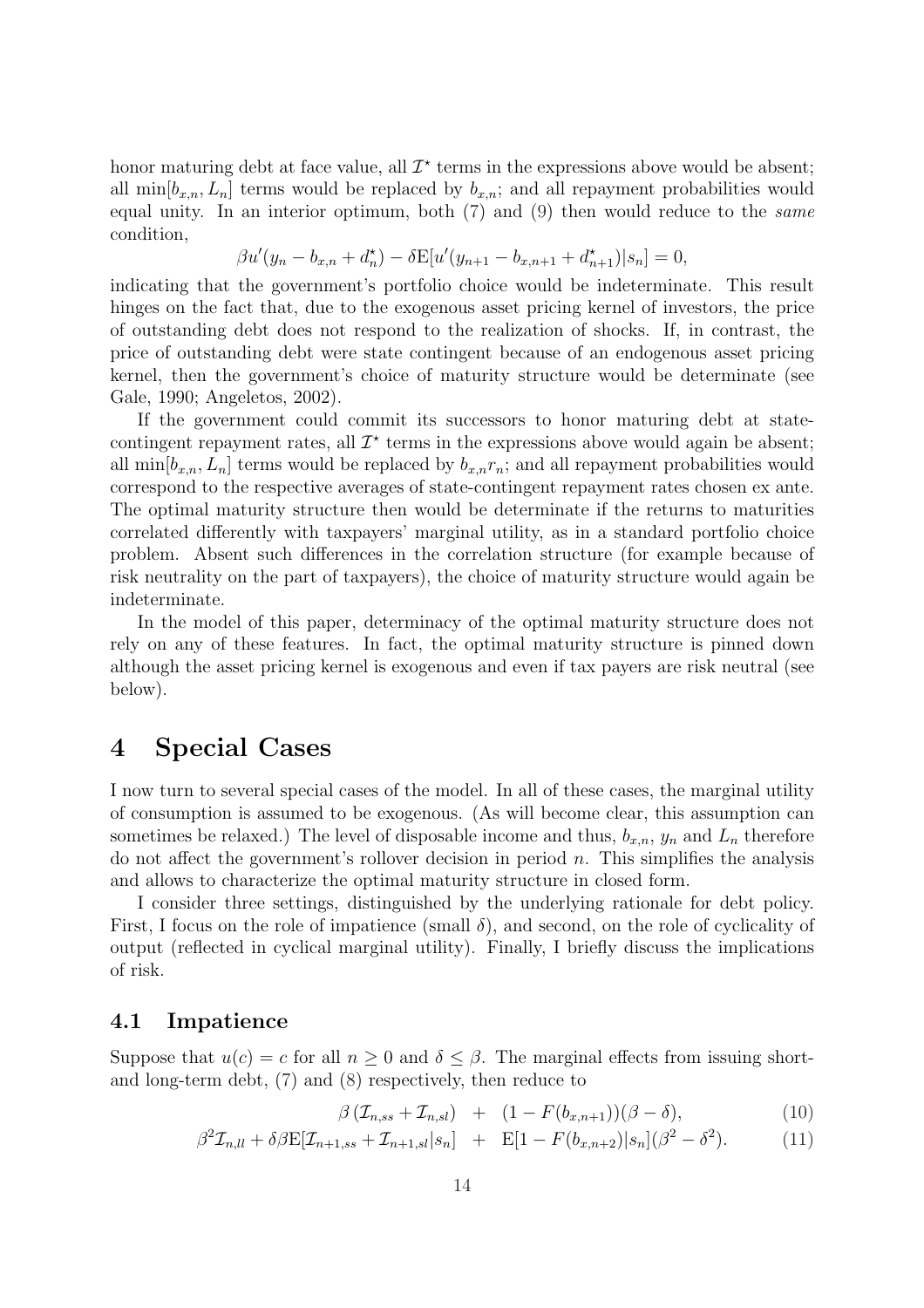The *I*-terms on the left-hand side of these expressions reflect the revenue losses on inframarginal units of debt; the terms on the right-hand side reflect the consumptionsmoothing benefits of a marginal unit of debt.

Depending on the value of the government's discount factor,  $\delta$ , the marginal effects (10) and (11) encompass three interesting scenarios. First, the case of  $\delta = 0$  where the government exclusively cares about taxpayers' current consumption. The consumption smoothing motive then reduces to the motive of raising revenue and the government aims at attaining the maximum of the debt-Laffer surface. As a consequence, all terms in the government's objective function are proportional to taxpayers' utility in the current period, implying that the assumption of risk neutrality is without loss of generality. Formally, if  $\delta = 0$ , the marginal effects (10) and (11) reduce to

$$
\mathcal{I}_{n,ss} + \mathcal{I}_{n,sl} + 1 - F(b_{x,n+1}),
$$
  
\n
$$
\mathcal{I}_{n,ll} + \mathbf{E}[1 - F(b_{x,n+2})|s_n].
$$

Second, the case of  $\delta = \beta$ . In this case, consumption smoothing considerations are absent from the government's program and the government exclusively aims at minimizing the revenue losses on inframarginal units of debt. Formally, if  $\delta = \beta$ , the marginal effects (10) and (11) reduce to

$$
\mathcal{I}_{n,ss} + \mathcal{I}_{n,sl} ,
$$
  

$$
\mathcal{I}_{n,ll} + \mathbf{E}[\mathcal{I}_{n+1,ss} + \mathcal{I}_{n+1,sl}|s_n] .
$$

Note that, absent a consumption-smoothing motive, there is no reason for the government to issue debt in the first place. When characterizing the ex-ante optimal maturity structure in the case  $\delta = \beta$ , I will therefore posit an exogenous revenue requirement in the initial period.

Finally, the case of  $0 < \delta < \beta$ . In this intermediate case, the government's objective is dynamic and the low discount factor generates a motive for the government to front load consumption. In the quantitative sovereign debt literature, the assumption  $0 < \delta < \beta$ is typically adopted because it is considered necessary to match high debt quotas in the data (see, for example, Aguiar and Gopinath, 2006; Arellano, 2008).

As noted earlier, the linear utility assumption renders optimal debt issuance in period n independent of  $b_{x,n}$ ,  $y_n$ , and  $L_n$ . To see this, suppose the government in period n expects subsequent rollover decisions to be unaffected by these variables, in particular  $\partial b_{n+1,n+2}^{\star}(s_{n+1})/\partial b_{x,n+1} = 0$ . This implies  $\mathcal{I}_{n,sl} = 0$  such that the marginal effect of shortterm debt issuance, (10), reduces to  $\beta \mathcal{I}_{n,ss} + (1 - F(b_{x,n+1}))(\beta - \delta)$  which is independent of  $b_{x,n}$ ,  $y_n$ , or  $L_n$ .

Scaling this marginal effect by the price of short-term debt yields  $-b_{n,n+1}H(b_{x,n+1}) +$  $(\beta - \delta)/\beta$  where  $H(L) \equiv f(L)/(1 - F(L))$  denotes the hazard function. In what follows, I assume that this hazard function is differentiable and weakly increasing—a rather weak assumption.<sup>17</sup> In this case, the marginal effect of short-term debt issuance is strictly

<sup>17</sup>Examples of distribution functions with increasing hazard functions include uniform, normal, exponential, logistic, extreme value, Laplace, power, Weibull, gamma, chi-squared, chi, or beta distributions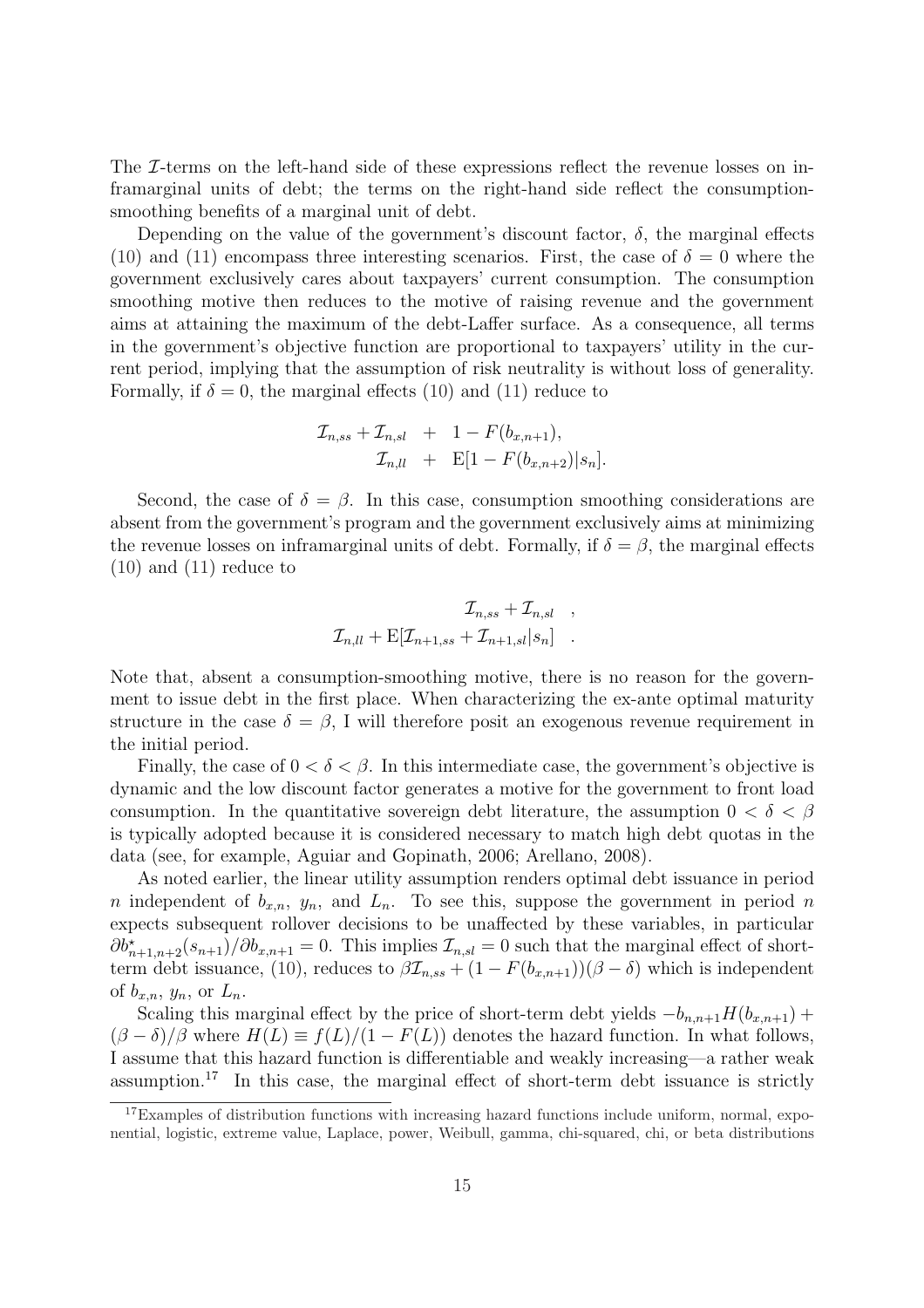decreasing in  $b_{n,n+1}$  and the condition

$$
b_{n,n+1}H(b_{x,n+1}) = \frac{\beta - \delta}{\beta} \tag{12}
$$

defines a smooth positive function  $b_{n,n+1}^{\star}(b_{n-1,n+1}) \geq 0$ . Conditional on the amount of outstanding debt,  $b_{n-1,n+1}$ , equation (12) therefore pins down a unique, positive level of short-term debt issuance.

For later reference, note that the function  $b_{n-1,n+1} + b_{n,n+1}^{\star}(b_{n-1,n+1})$  is strictly increasing in  $b_{n-1,n+1}$ . For if  $H(L)$  is constant, the function  $b_{n,n+1}^{\star}(b_{n-1,n+1})$  is constant as well; and if  $H(L)$  is strictly increasing, then  $-1 < \partial b_{n,n+1}^{\star}(b_{n-1,n+1})/\partial b_{x,n,n+1} < 0$ . Note also that the same function is convex if the hazard function satisfies a second-order criterion. In particular,  $\partial^2 b_{n,n+1}^*(b_{n-1,n+1})/(\partial b_{n,n+1})^2 \geq 0$  requires that the following condition be satisfied:

(C) The function  $H'(L)^2 - H(L)H''(L)$  is weakly positive, for example because the hazard function is concave.

(The exponential and Weibull distribution functions, among others, satisfy condition (C), see footnote 17.)

Turning to the marginal effect of long-term debt issuance, (11), and maintaining the assumption  $H'(L) \geq 0$ , we again have  $\mathcal{I}_{n+1,sl} = 0$ . Since  $b^*_{n+1,n+2}(b_{n,n+2})$  is deterministic, all expectation operators in (11) can be dropped. Moreover, since the expression in (10) equals zero, the marginal effect simplifies to  $\beta^2 \mathcal{I}_{nll} + (1 - F(b_{x,n+2}))(\beta^2 - \delta \beta)$ . Scaled by the price of long-term debt, this yields  $-b_{n,n+2}H(b_{x,n+2})$  $\frac{1-F(0_{x,n+2}))(p^2-0}{1+\frac{\partial b_{n+1,n+2}^*(b_{n,n+2})}{\partial b_{n+1,n+2}}}$  $\frac{(n+2)!(\beta^2-\delta\beta)}{\delta b_{x,n+1,n+2}} + (\beta^2-\delta\beta)/\beta^2.$ Since  $H'(L) \geq 0$  and  $\partial b_{n+1,n+2}^{\star}(b_{n,n+2})/\partial b_{n,n+1,n+2} > -1$ , the condition

$$
b_{n,n+2}H(b_{n,n+2}+b_{n+1,n+2}^*(b_{n,n+2}))\left(1+\frac{\partial b_{n+1,n+2}^*(b_{n,n+2})}{\partial b_{n,n+1,n+2}}\right)=\frac{\beta-\delta}{\beta}
$$
(13)

therefore pins down a unique, positive level of long-term debt issuance,  $b_{n,n+2}^* \geq 0$ , if the partial derivative on the left-hand side of the equation does not decline too quickly as a function of  $b_{n,n+2}$ . Under condition (C), for example, this is the case and the solution therefore is unique. Note that  $b_{n,n+2}^{\star}$  is independent of  $b_{x,n}, b_{x,n,n+1}, y_n$ , or  $L_n$ .

Summarizing, we have the following Lemma:

Lemma 1. Suppose that the utility function is linear, the hazard function weakly increasing and  $\delta \leq \beta$ . There exists an equilibrium in which the policy functions  $b^{\star}_{n,n+1}(s_n)$ and  $b_{n,n+2}^{\star}(s_n)$  do not depend on  $b_{x,n}$ ,  $y_n$ , or  $L_n$ , for all  $n \geq 0$ . If the left-hand side of equation (13) is increasing in  $b_{n,n+2}$ , for example because condition (C) is satisfied, then the maturity structure in this equilibrium is unique.

<sup>(</sup>see, e.g., Bagnoli and Bergstrom, 2005).

If  $L_n$  is distributed according to an exponential distribution,  $F(L) = 1 - \exp(-\lambda L)$ , then the hazard function is constant,  $H(L) = \lambda$ .

If  $L_n$  is distributed according to a Weibull distribution,  $F(L) = 1 - \exp(-L^{\lambda}), \lambda > 1$ , then the hazard function is strictly increasing,  $H(L) = \lambda L^{\lambda-1}$ ; moreover, for  $1 \leq \lambda \leq 2$ , the hazard function is concave, and for all  $\lambda > 1$ ,  $H'(L)^2 - H(L)H''(L) > 0$ .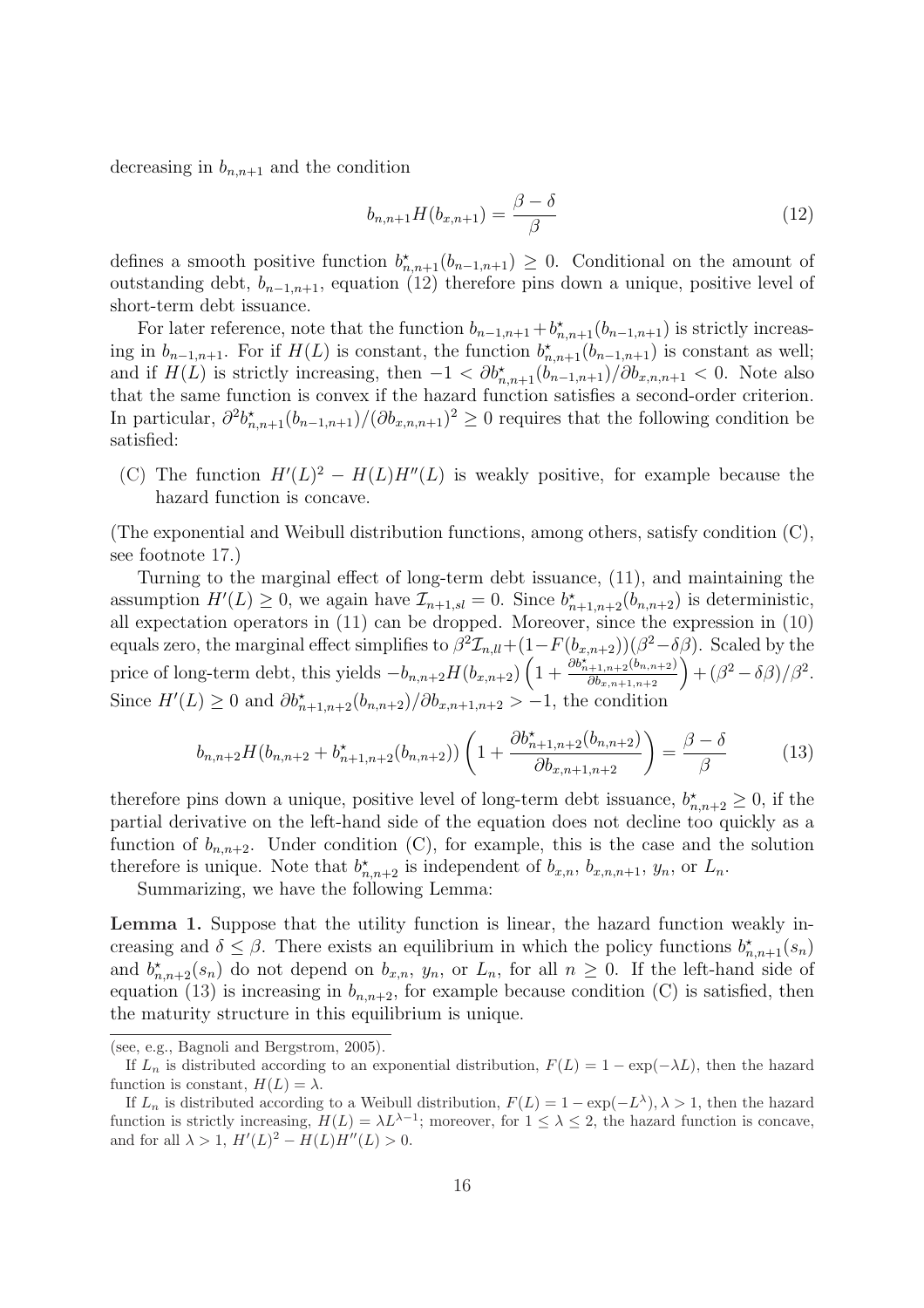The equilibrium characterized in the Lemma is the only equilibrium that arises in a finite horizon economy, including the limiting case where the number of periods approaches infinity. This follows from a straightforward backward induction argument. In the subsequent discussion, I focus on this type of equilibrium.

According to the first-order conditions (12) and (13), the government issues shortand long-term debt as long as the marginal cost falls short of the marginal benefit.<sup>18</sup> The marginal cost, given on the left-hand side of the two conditions, is given by the revenue losses on inframarginal debt (normalized by the price of the respective maturity). The marginal benefit, on the right-hand sides, is given by the net utility gain from the revenue and expected repayment of a marginal unit of debt (also normalized by the price of the respective maturity). This gain varies with the value of  $\delta/\beta$ . If  $\delta = 0$ , the gain equals unity, the marginal utility of current consumption; if  $\delta = \beta$ , the gain equals zero because consumption smoothing considerations are absent from the government's program; finally, if  $0 < \delta < \beta$ , the gain lies between zero and one.

The optimal maturity structure depends on the value of  $\delta/\beta$  as well as the shape of the hazard function. Three constellations may arise. First, the case with a constant hazard function and an arbitrary value for  $\delta$ ,  $0 \leq \delta \leq \beta$ . Second, the case of  $\delta = \beta$  and an arbitrary, weakly increasing hazard function. Finally, the case of a strictly increasing hazard function paired with a "small" value for  $\delta$ ,  $0 \leq \delta \leq \beta$ . I consider these cases in turn.

If the hazard function is constant, condition (12) implies that  $b^{\star}_{n,n+1}(b_{n-1,n+1})$  is a constant function and thus, that the partial derivative in (13) equals zero. As a consequence, the two conditions determine an interior and fully balanced maturity structure. Intuitively, with a constant hazard function, both the revenue losses on inframarginal debt and the revenue or smoothing gain from a marginal unit of debt only depend on the respective maturity. The optimal amount of each maturity therefore is determined independently of the other. Constancy of the hazard function also implies that the revenue losses on inframarginal debt relative to the marginal revenue gain are a convex function of the amount of debt issued. The optimal policy therefore smoothes maturities (or better, the inframarginal losses associated with them), for parallel reasons as those driving Barro's (1979) tax-smoothing prescription.

Since the quantities of short- and long-term debt issuance coincide in every period and are constant across periods, the default risk is time invariant as well. The market value of long-term debt issuance therefore constitutes a fraction  $\beta$  of the market value of short-term debt issuance. In this sense, the maturity structure is tilted towards short-term debt. Moreover, in terms of the market value of stocks rather than flows, the maturity structure equals

$$
\frac{(b_{n,n+1} + b_{n-1,n+1})\beta(1 - F(\cdot))}{b_{n,n+2}\beta^2(1 - F(\cdot))} = 2\beta^{-1}.
$$

Summarizing, we have the following result:

Proposition 1. Suppose that the utility function is linear, the hazard function constant, and  $0 \le \delta \le \beta$ . The unique optimal maturity structure is fully balanced in terms of

<sup>&</sup>lt;sup>18</sup>If the hazard function is not weakly increasing, the optimal maturity structure might be concentrated.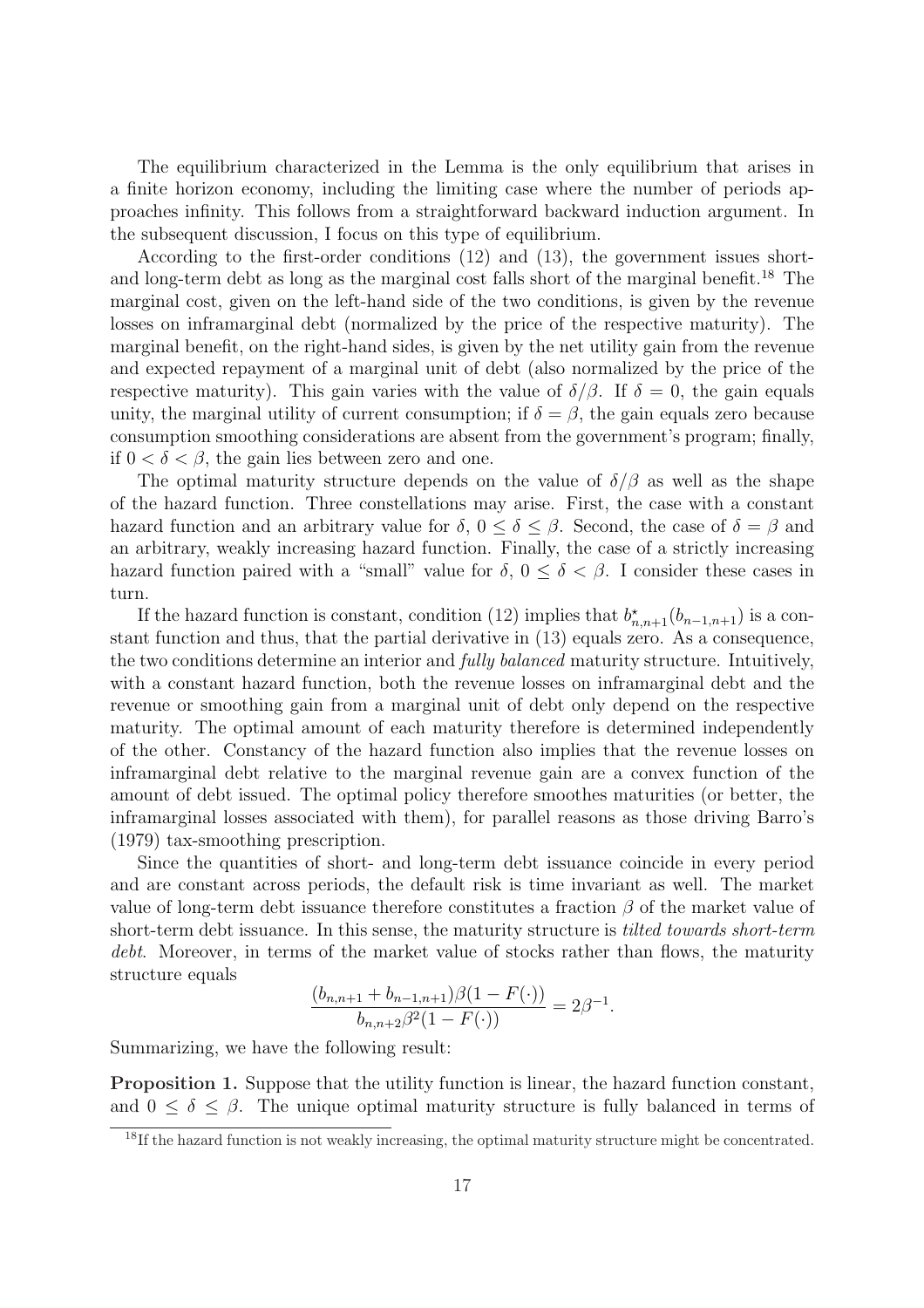quantities, tilted towards short-term debt in terms of market values, and equal to  $2\beta^{-1}$ in terms of market value of the stock of maturities.

Consider next the case where  $\delta = \beta$ . Conditions (12) and (13) then imply  $b^{\star}_{n,n+1} =$  $b_{n,n+2}^* = 0$ . Intuitively, absent a consumption-smoothing motive, the government solely aims to avoid losses on inframarginal units of debt. Such losses arise if new debt is issued because debt issuance depresses the price of inframarginal units. They also arise if outstanding debt is prematurely redeemed (that is, if  $b_{x,n,n+1} > 0$  and  $b_{n,n+1} < 0$ ) because debt redemption increases the price of inframarginal units, rendering debt issuance rather than redemption beneficial. As a consequence, the optimal policy abstains both from issuing and redeeming debt.

Suppose the government faces some exogenous revenue requirement in the initial period,  $\bar{d}_0 > 0$ . The government's program then runs over just three periods,  $n = 0, 1, 2$ . In particular, in period 0, the government issues short- and/or long-term debt, and in periods 1 and 2, this debt may or may not be repaid at maturity. Since no new debt is issued or prematurely redeemed,  $b_{x,1} = b_{0,1}$  and  $b_{x,2} = b_{0,2}$ . Letting  $\mu$  denote the multiplier on the revenue requirement in the initial period, the first-order conditions characterizing debt issuance in period  $n = 0$  then read

$$
b_{0,1}H(b_{0,1}) = \mu,
$$
  

$$
b_{0,2}H(b_{0,2}) = \mu
$$

and the optimal maturity structure is fully balanced, for the same smoothing reasons as before. Clearly, this result generalizes to settings with an arbitrary finite number of maturities. In summary:

Proposition 2. Suppose that the utility function is linear, the hazard function weakly increasing, and  $\delta = \beta$ . The unique optimal maturity structure in the initial period is fully balanced in terms of quantities, and tilted towards short-term debt in terms of market values.

Finally, consider the case of a strictly increasing hazard function paired with a "small" value for  $\delta, 0 \leq \delta < \beta$ . The optimality condition (12) then implies that  $b_{n,n+1}^{\star}(b_{n-1,n+1})$  is strictly decreasing and thus, from (13), that the optimal maturity structure generally is not balanced. (Condition (C) guarantees that the optimal maturity structure is unique.)

More specifically, consider a stationary equilibrium to which the economy has converged (since  $\delta < \beta$ ) after a sequence of sufficiently high realizations of L. In such a stationary equilibrium,  $b_{n-1,n+1}^* = b_{n,n+2}^* \equiv b_{\text{long}}^*$  and  $b_{n,n+1}^* = b_{n+1,n+2}^* \equiv b_{\text{shrt}}^*$  and the two conditions read

$$
\begin{aligned} &b_{\text{shrt}}^{\star}H(b_{\text{shrt}}^{\star}+b_{\text{long}}^{\star})=1-\frac{\delta}{\beta},\\ &b_{\text{long}}^{\star}H(b_{\text{shrt}}^{\star}+b_{\text{long}}^{\star})\left(1+\frac{\partial b_{\text{shrt}}^{\star}(b_{\text{long}}^{\star})}{\partial b_{x,n+1,n+2}}\right)=1-\frac{\delta}{\beta}. \end{aligned}
$$

Since the partial derivative is negative, the optimal maturity structure is tilted towards long-term debt,  $b_{\text{shrt}}^*$  <  $b_{\text{long}}^*$ . Intuitively, with an increasing hazard function, higher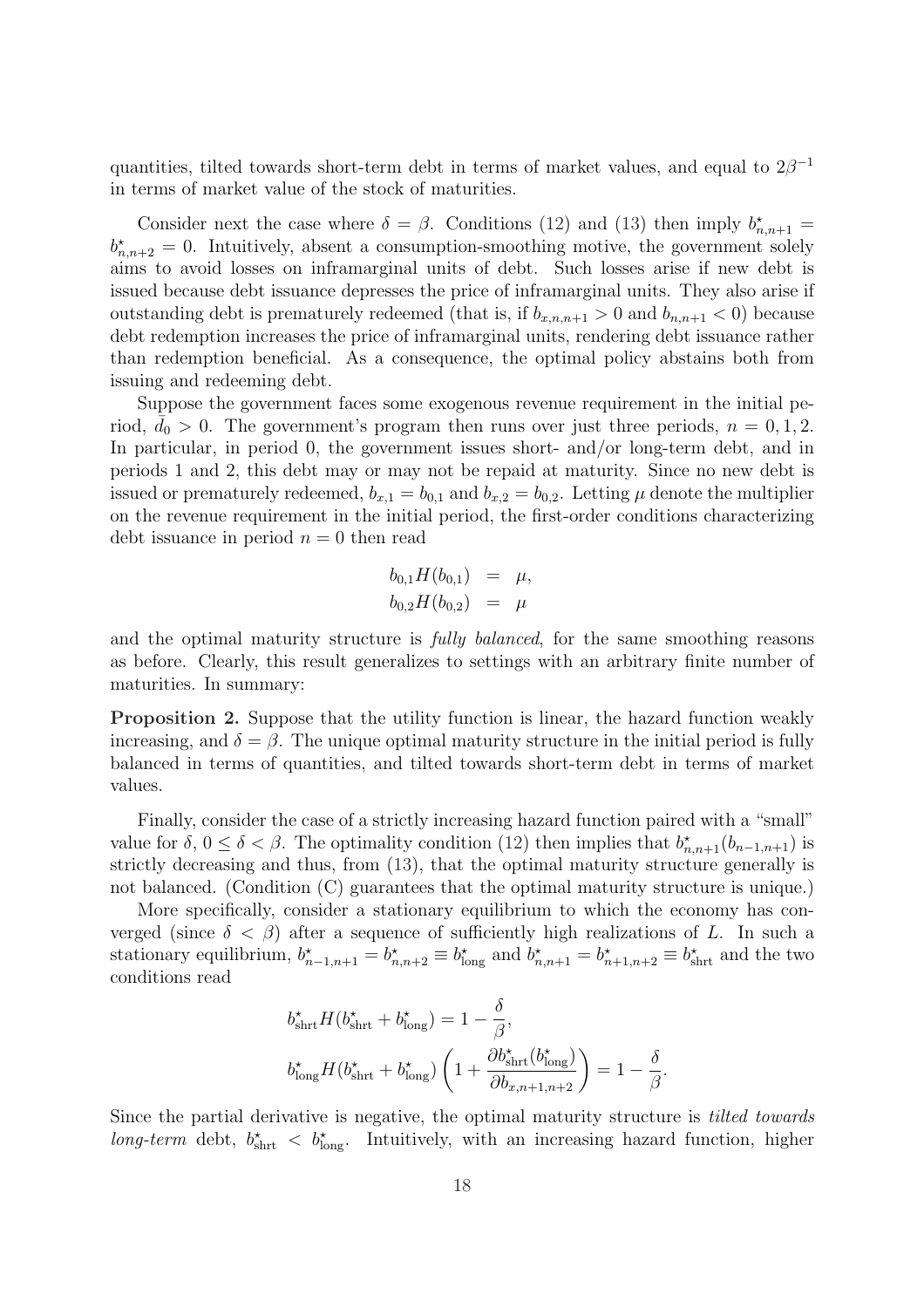outstanding debt in period  $n+1$  drives up the revenue losses on inframarginal short-term debt, discouraging short-term debt issuance in period  $n + 1$ . This, in turn, reduces the revenue losses on inframarginal long-term debt in period n since long-term debt issuance increases the amount of debt maturing in the long run by less than one-to-one. Ceteris paribus, the government therefore finds it "cheaper" to issue long-term debt.

If the partial derivative in the second equation is strictly increasing (as is the case, for example, if  $L_n$  is distributed according to a Weibull distribution) then the tilt towards long-term debt becomes smaller as the total amount of debt issued increases. Higher debt quotas then go hand in hand with a shortening of the optimal maturity structure, in line with the evidence cited earlier (Rodrik and Velasco, 1999).

Outside of a stationary equilibrium, closed form solutions obtain if  $L_n$  is distributed according to a Weibull distribution with parameter  $\lambda = 2$  such that the hazard function equals  $H(L) = 2L$  and a unique interior optimum is guaranteed. Equation (12) can then be solved to yield an expression for short-term debt issuance as a function of the stock of outstanding debt,

$$
b_{n,n+1}^{\star}(b_{n-1,n+1}) = -\frac{b_{n-1,n+1}}{2} + \sqrt{\frac{b_{n-1,n+1}^{2} + 2(1 - \frac{\delta}{\beta})}{4}}.
$$

Using this relation, the condition characterizing long-term debt issuance, equation (13), reduces to s

$$
b_{n,n+2}^* = \sqrt{\sqrt{2}(1-\frac{\delta}{\beta}) - (1-\frac{\delta}{\beta})}.
$$

For small values of  $b_{n-1,n+1}$ , the optimal maturity structure therefore is *tilted towards* short-term debt; for larger values, it is *tilted towards long-term* debt. The maturity structure converges after one period. In the stationary equilibrium,  $b_{n,n+1}^{\star}/b_{n,n+2}^{\star} \approx 0.7$ , independently of the ratio  $\delta/\beta$  and in line with the general finding discussed earlier. Summarizing, we have the following result:

Proposition 3. Suppose that the utility function is linear, the hazard function strictly increasing, and  $0 \le \delta < \beta$ . Condition (C) guarantees that the optimal maturity structure is unique. In a stationary equilibrium, the unique optimal maturity structure is tilted towards long-term debt; moreover, if the function in condition (C) is strictly positive, higher debt quotas go hand in hand with a shortening of the maturity structure. During the transition, the optimal maturity structure may be tilted towards long- or short-term debt.

### 4.2 Cyclicality

I now turn to a setting with cyclical marginal utility of consumption. In particular, I assume that in even periods,  $u_e(c) = c$ , while in odd periods,  $u_o(c) = u_o \cdot c$ , with  $u_o \ge 1$ ,  $\delta < \beta$ ,  $\delta u_o < \beta$ . This setting offers a useful approximation to an environment with cyclical variation in exogenous output—high output in even periods and low output in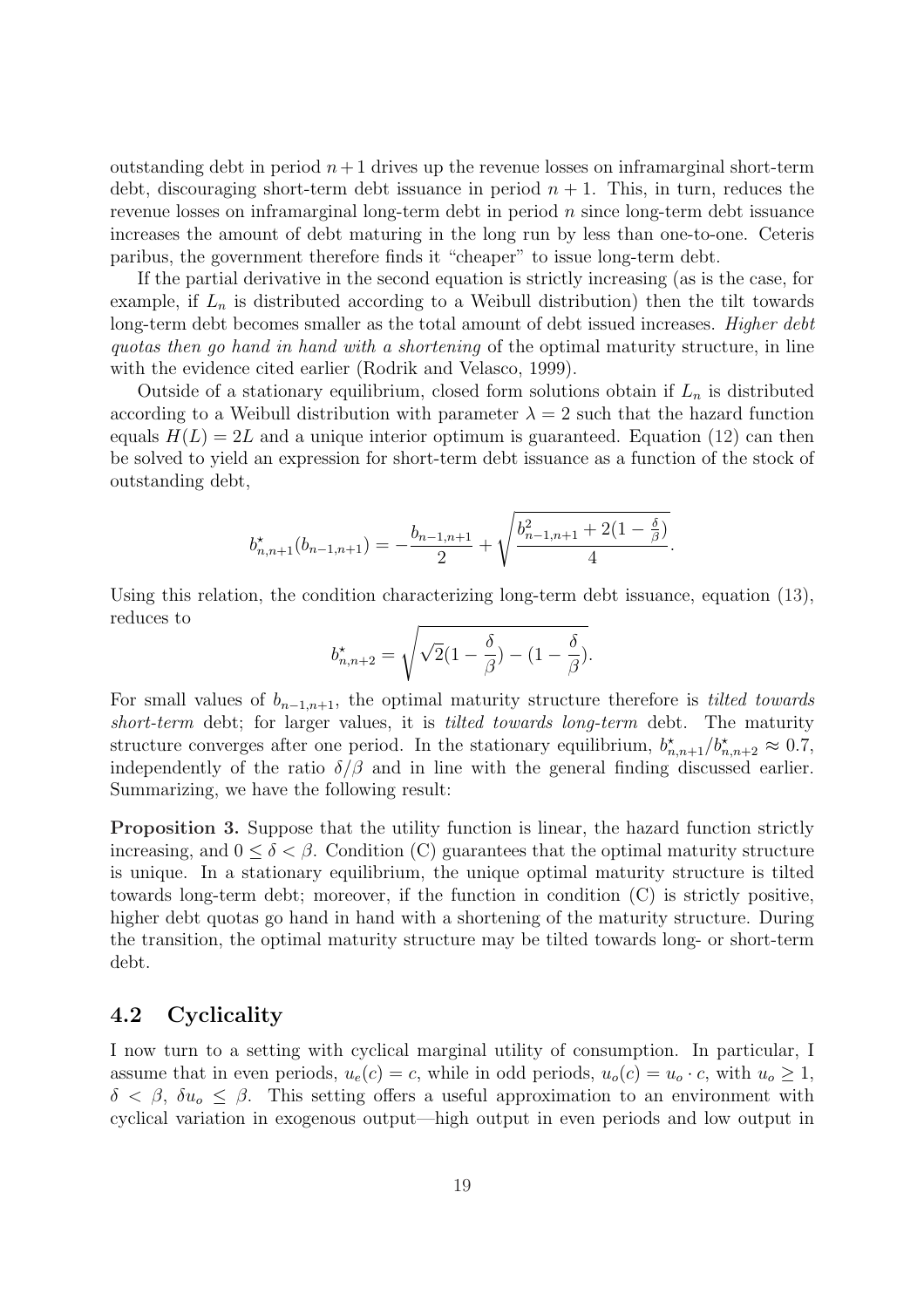odd periods. The approximation is exact if the effects of debt management on disposable income are negligible compared with the effect of output variation.

Consider an equilibrium cycle with debt issuance  $(b_{\text{short},e}^*, b_{\text{long},e}^*)$  in even periods and  $(b^{\star}_{short,o}, b^{\star}_{long,o})$  in odd periods to which the economy has converged after a sequence of sufficiently high realizations of L. In even periods, the marginal effects of short- and long-term debt, (7) and (8) respectively, are given by

$$
\beta (\mathcal{I}_{e,ss} + \mathcal{I}_{e,sl}) + (1 - F(b_{x,o}))(\beta - \delta u_o),
$$
  

$$
\beta^2 \mathcal{I}_{e,ll} + \delta \beta u_o (\mathcal{I}_{o,ss} + \mathcal{I}_{o,sl}) + (1 - F(b_{x,e})(\beta^2 - \delta^2),
$$

while in odd periods, they are given by

$$
\beta \left( \mathcal{I}_{o,ss} + \mathcal{I}_{o,sl} \right) + \left( 1 - F(b_{x,e}) \right) \left( \beta - \frac{\delta}{u_o} \right),
$$
  

$$
\beta^2 \mathcal{I}_{o,ll} + \frac{\delta \beta}{u_o} (\mathcal{I}_{e,ss} + \mathcal{I}_{e,sl}) + \left( 1 - F(b_{x,o}) (\beta^2 - \delta^2) \right).
$$

Constancy of marginal utility within a period implies as before that  $\partial b_{n,n+1}^{\star}(s_n)/\partial b_{n,n} =$ 0 and thus,  $\mathcal{I}_{e,sl} = \mathcal{I}_{o,sl} = 0$ . Suppose that the hazard function  $H(L)$  is weakly increasing, and condition (C) is satisfied. The first-order conditions

$$
\begin{array}{rcl} b^\star_{\rm short, e} H(b^\star_{\rm short, e} + b_{\rm long, o}) & = & 1 - \frac{\delta u_o}{\beta}, \\[2ex] b^\star_{\rm short, o} H(b^\star_{\rm short, o} + b_{\rm long, e}) & = & 1 - \frac{\delta}{\beta u_o} \end{array}
$$

then define smooth positive functions,  $b_{\text{short},e}^{\star}(b_{\text{long},o}) \geq 0$  and  $b_{\text{short},o}^{\star}(b_{\text{long},e}) \geq 0$ . Using these first-order conditions to simplify the marginal effects of long-term debt issuance and following steps parallel to those leading to Lemma 1 yields the first-order conditions

$$
b_{\text{long},e}^{\star} H(b_{\text{short},o}^{\star} + b_{\text{long},e}^{\star}) \left( 1 + \frac{\partial b_{\text{short},o}^{\star}(b_{\text{long},e}^{\star})}{\partial b_{x,n,n+1}} \right) = 1 - \frac{\delta u_{o}}{\beta},
$$
  

$$
b_{\text{long},o}^{\star} H(b_{\text{short},e}^{\star} + b_{\text{long},o}^{\star}) \left( 1 + \frac{\partial b_{\text{short},e}^{\star}(b_{\text{long},o}^{\star})}{\partial b_{x,n,n+1}} \right) = 1 - \frac{\delta}{\beta u_{o}},
$$

which pin down unique, positive long-term debt levels,  $b_{\text{long},e}^* \geq 0$  and  $b_{\text{long},o}^* \geq 0$ . Jointly, the four conditions determine the maturity structure over the two-period cycle.

Consider the case with a constant hazard function (exponentially distributed income losses in the wake of a default). The first-order conditions then imply  $b^{\star}_{short,e} = b^{\star}_{long,e} \leq$  $b^{\star}_{\text{short},o} = b^{\star}_{\text{long},o}$ , such that the maturity structure is fully balanced with more debt being issued in periods of high marginal utility. Since  $b_{\text{short},e}^{\star} + b_{\text{long},o}^{\star} = b_{\text{short},o}^{\star} + b_{\text{long},e}^{\star}$ , the default risk is constant over time. As a consequence, the *revenue raised* and the *cash flow* generated under the equilibrium debt policy are countercyclical—the market value of debt issuance in periods with high marginal utility exceeds the market value of debt issuance in periods with low marginal utility, and the same holds true net of debt repayment. The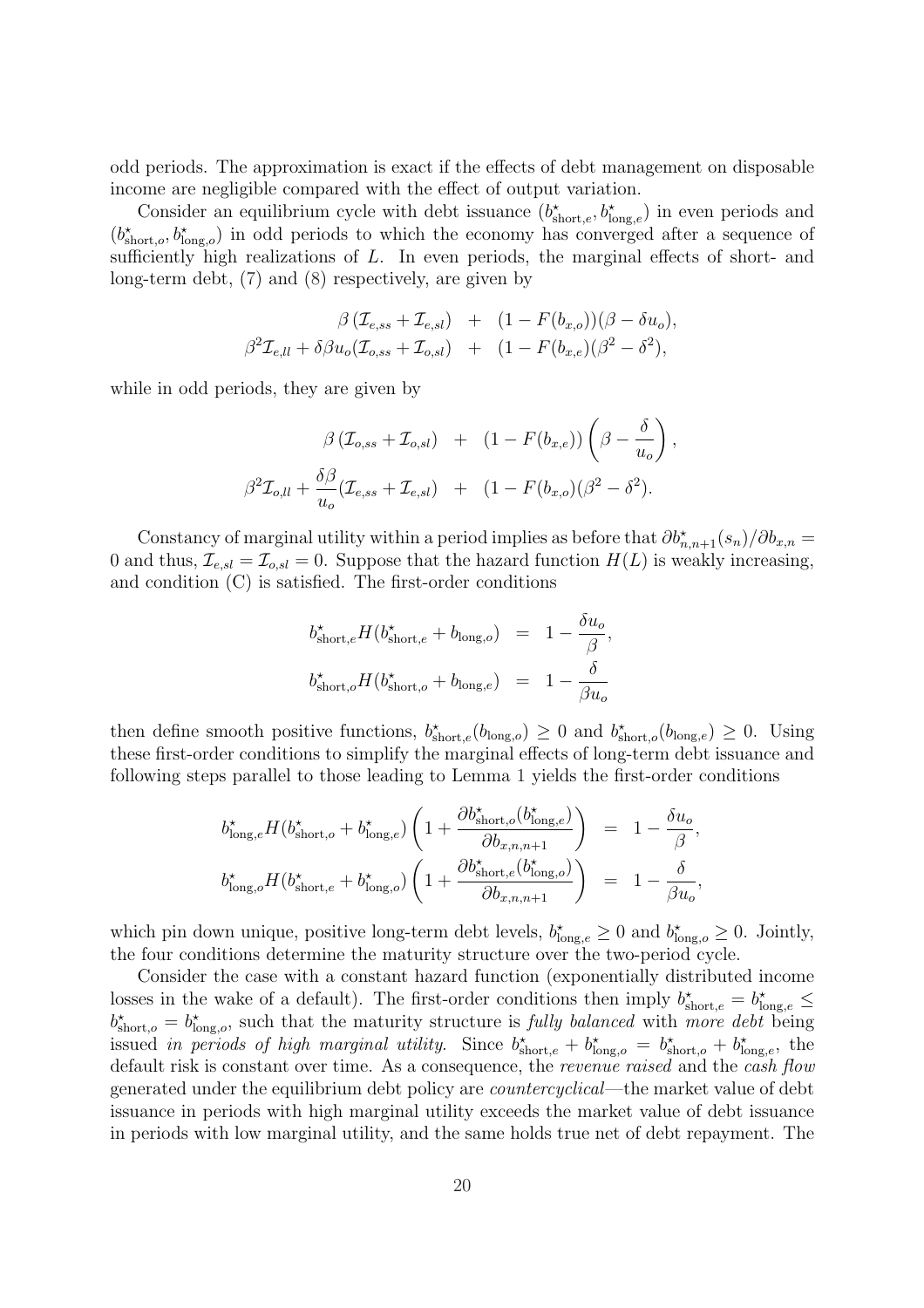maturity structure in terms of market values is tilted towards short-term debt (by a factor of  $\beta^{-1}$ ). The relative market value of the stock of maturities equals

$$
\frac{(b^{\star}_{\mathrm{short},e}+b^{\star}_{\mathrm{long},o})\beta(1-F(\cdot))}{b^{\star}_{\mathrm{long},e}\beta^2(1-F(\cdot))}\geq 2\beta^{-1}
$$

in even periods while it is smaller than  $2\beta^{-1}$  in odd periods. Measured by market value of the stocks, the maturity structure therefore shortens in periods preceding times of high marginal utility. Summarizing:

Proposition 4. Suppose that marginal utility follows a two-period cycle, the hazard function is constant, and  $0 \leq \delta u_{\alpha} \leq \beta, \delta \leq \beta$ . The unique optimal maturity structure is fully balanced in terms of quantities and tilted towards short-term debt in terms of market values. Revenue raised and cash flow are countercyclical.

Figure 1 displays an example, illustrating how different debt statistics depend on the ratio of marginal utilities,  $u_o$ <sup>19</sup> Solid lines in the figure correspond with periods of low marginal utility, dashed lines with periods of high marginal utility. The top two panels show that the quantities of short- and long-term debt issued within a period coincide while more debt is issued in periods of high marginal utility. According to the panels in the second row, the equilibrium prices of short- and long-term debt do not vary over the cycle (since the stock of maturing debt is constant over time). However, equilibrium prices in more cyclical environments are higher, reflecting lower quantities of maturing debt as  $u<sub>o</sub>$  increases. The panels in the third row display the maturity structure in market values, both in terms of flows (on the left-hand side) and stocks (on the right-hand side).

Equilibrium quantities and prices imply that debt policy raises more revenue in periods of high marginal utility. The effect of debt policy on disposable household incomes (in periods where the government does not default) is negative, but less so in periods where resources are scarce, reflecting front loading of consumption on the one hand and consumption smoothing over the cycle on the other. With a smaller discount factor, the equilibrium policy involves more debt, issued less cyclically, and generating more negative cash flows for households in "good" and "bad" times.

If the government could only issue short-term debt, these effects would be smaller. Since the hazard function is constant, having access to one rather than two maturities would lead the government to issue just half the quantity of debt in each period, raising less revenue, and raising revenue less cyclically.

Relaxing the assumption of a constant and time invariant hazard function in Proposition 4 generates implications for the flow maturity structure over the cycle. Suppose first that the distribution of income losses in the wake of a default varies over time and maintain the assumption that this distribution is exponential. The previous derivations then go through, except for the fact that the relevant hazard functions vary over time as well.

<sup>&</sup>lt;sup>19</sup>Unless stated differently, the following examples are computed under the assumption that  $\beta = 0.9$ of the parameter of the exponential distribution equals  $\lambda = 2/\sqrt{\pi}$ , the parameter of the exponential distribution equals  $\lambda = 2/\sqrt{\pi}$ , the parameter of the Weibull distribution equals  $\lambda = 2$ . The two distributions therefore have the same mean.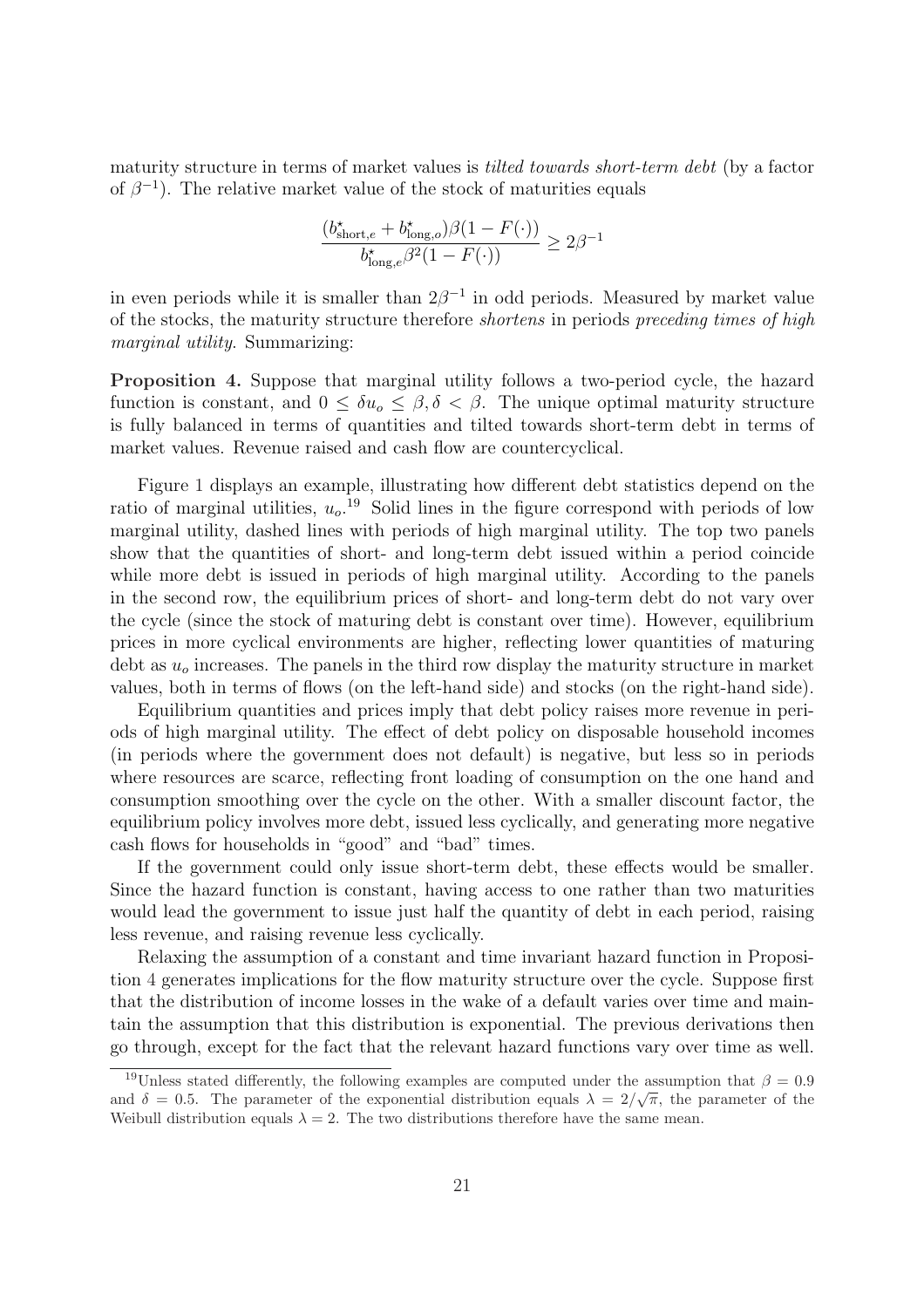Letting  $\lambda_o = \lambda_e \phi = \lambda \phi$ , the conditions characterizing the equilibrium cycle generalize to

$$
\begin{array}{rcl} b_{\rm short,e}^{\star} & = & \left(1-\frac{\delta u_o}{\beta}\right)(\lambda\phi)^{-1}, \,\, b_{\rm short,o}^{\star} = \left(1-\frac{\delta}{\beta u_o}\right)\lambda^{-1}, \\[5pt] b_{\rm long,e}^{\star} & = & \left(1-\frac{\delta u_o}{\beta}\right)\lambda^{-1}, \qquad b_{\rm long,o}^{\star} = \left(1-\frac{\delta}{\beta u_o}\right)(\lambda\phi)^{-1}, \\[5pt] q_{\rm short,e}^{\star} & = & q_{\rm short,o}^{\star} = \beta\exp\left(-2+\frac{\delta(1+u_o^2)}{\beta u_o}\right), \\[5pt] q_{\rm long,e}^{\star} & = & q_{\rm long,o}^{\star} = \beta^2\exp\left(-2+\frac{\delta(1+u_o^2)}{\beta u_o}\right). \end{array}
$$

Plausibly, low realizations of L and thus (ceteris paribus), defaults are more likely in times of scarce resources. This implies that the hazard rate in odd periods exceeds the one in even periods,  $\phi \geq 1$ . As a consequence, the *flow maturity structure* (in quantities or market values) shortens in periods of scarce resources, in line with the evidence cited earlier (Broner et al., 2007). Formally, defining the flow maturity structure in period  $n$  as

$$
\mu_n^q \equiv \frac{b^{\star}_{\mathrm{short},n}}{b^{\star}_{\mathrm{long},n}}, \ \ \mu_n^v \equiv \frac{q^{\star}_{\mathrm{short},n}b^{\star}_{\mathrm{short},n}}{q^{\star}_{\mathrm{long},n}b^{\star}_{\mathrm{long},n}},
$$

 $\phi > 1$  implies  $\mu_e^q < \mu_o^q$  and  $\mu_e^v < \mu_o^v$ . Figure 2 displays an example with  $\phi = 1.1$ .

Proposition 5. Suppose that marginal utility follows a two-period cycle, the hazard function is constant and the hazard rate correlates positively with marginal utility, and  $0 \leq \delta u_{\rho} \leq \beta, \delta \leq \beta$ . The unique optimal maturity structure is cyclical in terms of quantities and market values, shortening in periods of high marginal utility.

The result of a cyclical flow maturity structure also follows, second, if  $F(\cdot)$  has a strictly increasing hazard function rather than a time-varying one. In that case, the effects summarized in Proposition 3 come into play. Due to the strictly negative partial derivatives in the first-order conditions characterizing long-term debt issuance, the flow maturity structure is *tilted towards long-term debt*. This effect is relatively weaker in times of high marginal utility where higher debt issuance is associated with a shortening of the maturity structure, in line with the evidence (Broner et al., 2007). Formally, a result along these lines can be proved if income losses in the wake of a default are assumed to be distributed according to a Weibull distribution with parameter  $\lambda = 2$ . Under this assumption, (lengthy) closed-form solutions establish that  $\frac{\partial \mu_e^g}{\partial u_o}\Big|_{u_o=1} < \frac{\partial \mu_o^g}{\partial u_o}\Big|_{u_o=1}$  as well as  $\frac{\partial \mu_e^v}{\partial u_o}|_{u_o=1}$  <  $\frac{\partial \mu_o^v}{\partial u_o}|_{u_o=1}$ . Figure 3 displays an example.

**Proposition 6.** Suppose that marginal utility follows a two-period cycle,  $L_n$  is distributed according to a Weibull distribution with parameter  $\lambda = 2$ , and  $0 \le \delta u_0 \le \beta, \delta < \beta$ . The unique optimal maturity structure is cyclical in terms of quantities and market values, shortening in periods of high marginal utility.

These findings do not hinge on the assumption that the length of the cycle and the maturity of long-term debt coincide. In fact, Proposition 6 can be modified to cover the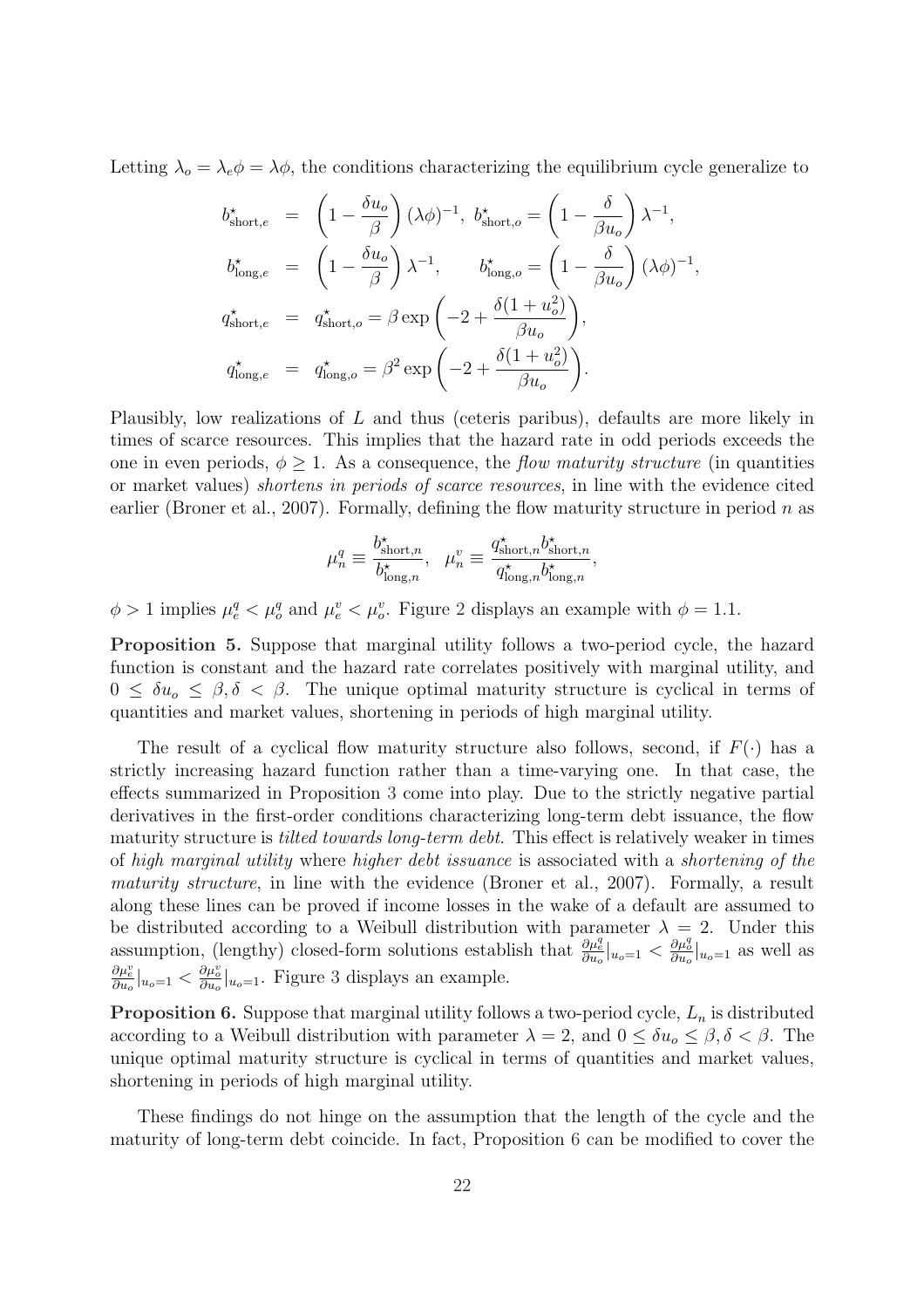case of a three-period cycle with marginal utility of consumption equal to unity during the first two periods (periods 1 and 2) and  $u_0 \ge 1$  during the last, "odd" period. In such a setting, the quantity of maturing debt and thus, debt prices vary over the cycle, see Figure 4 for an example. Nevertheless, (lengthy) closed-form solutions again establish that the maturity structure shortens in odd periods where resources are scarcest; in period 1, the maturity structure is most strongly biased towards the long end. Formally,  $\frac{\partial \mu_1^q}{\partial u_0}\Big|_{u_0=1}$  <  $\frac{\partial \mu_2^q}{\partial u_o}|_{u_o=1} \leq \frac{\partial \mu_0^q}{\partial u_o}|_{u_o=1}$  as well as  $\frac{\partial \mu_1^v}{\partial u_o}|_{u_o=1} < \frac{\partial \mu_2^v}{\partial u_o}|_{u_o=1} < \frac{\partial \mu_2^v}{\partial u_o}|_{u_o=1}$ .

**Proposition 7.** Suppose that marginal utility follows a three-period cycle,  $L_n$  is distributed according to a Weibull distribution with parameter  $\lambda = 2$ , and  $0 \le \delta u_0 \le \beta, \delta <$ β. The unique optimal maturity structure is cyclical in terms of quantities and market values, shortening towards periods of high marginal utility.

### 4.3 Risk

Risk introduces three new elements in the analysis, even if marginal utility is exogenous. To see this, recall the marginal effects of short- and long-term debt issuance in period  $n$ , (7) and (9) respectively. Stochastic marginal utility renders short-term debt issuance in the subsequent period and thus, the quantity of debt maturing in the long term stochastic. As a consequence, the condition characterizing long-term debt issuance involves the ratio of the expected probability density and cumulative density. Stochastic marginal utility also implies that the marginal effect of short-term debt issuance features the expected marginal utility in the subsequent period. Finally, it implies that the marginal effect of long-term debt issuance includes the covariance between marginal utility in the subsequent period and the repayment probability in the long term as well as between the rollover policy in the subsequent period and the marginal default probability in the long term. The implications of these new elements for the optimal maturity structure can be analyzed numerically.

### 5 Cross Default

Sovereign defaults often involve repudiation of maturing and outstanding debt. In an environment where governments cannot commit, such cross defaults on outstanding debt cannot be interpreted as choices by the government in power since the final decision on the repayment of currently outstanding debt will be taken by a subsequent government. Instead, cross defaults can be interpreted as debt buybacks at very low prices, where the price drop reflects equilibrium expectations about the subsequent government's default decision.

In the following, I analyze a setting that generates such equilibrium expectations and accordingly, cross default. Slightly modifying the structure of income losses in the wake of a default, I make the extreme assumption that a default on maturing debt in period  $n$ (carrying income losses  $L_n$ ) reduces the cost for the subsequent government of defaulting on debt *outstanding* in period  $n$  to zero. A default on maturing debt therefore triggers a complete devaluation of the outstanding debt in the period as well.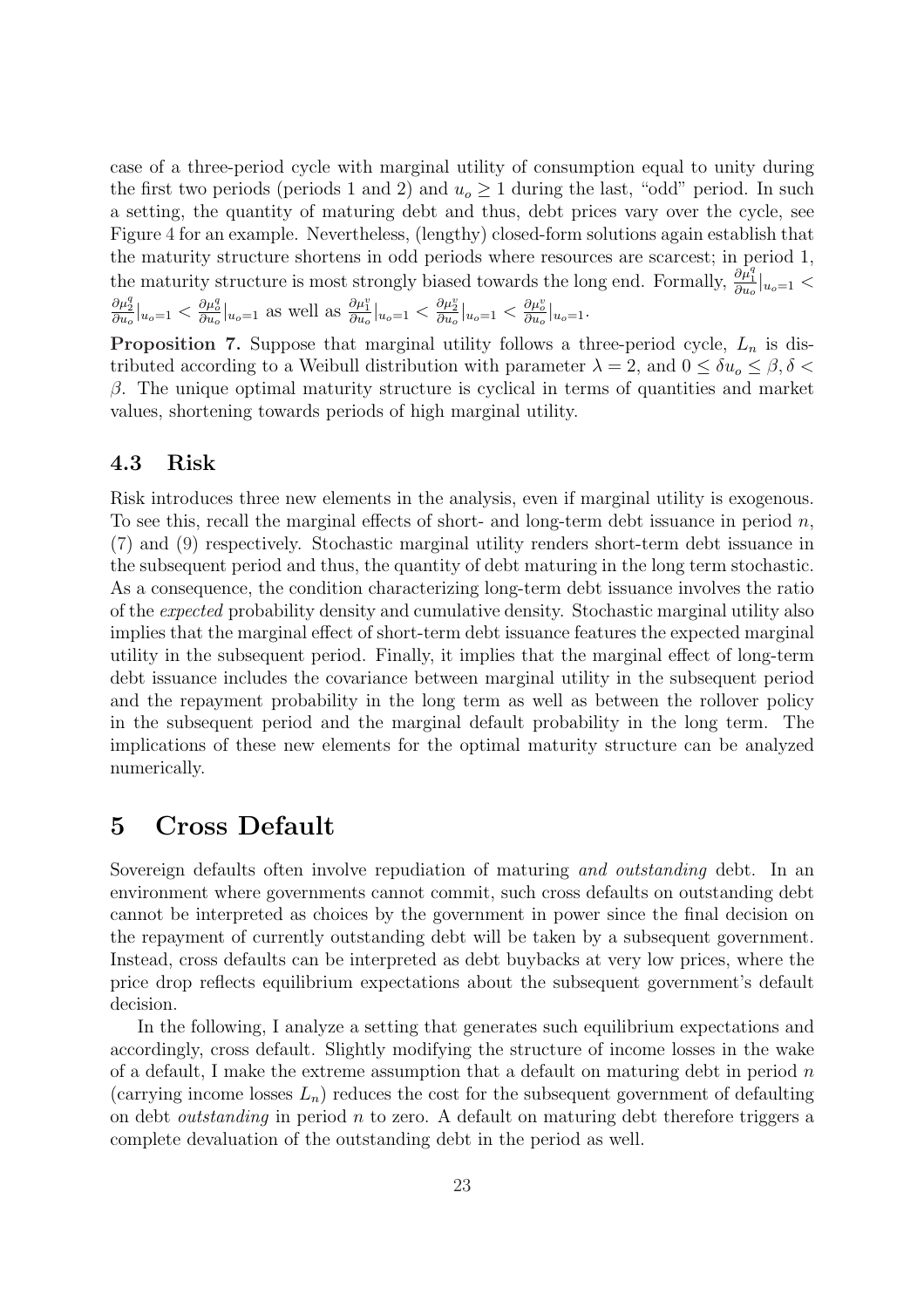With this modified structure of income losses, the government's program only changes as far as the law of motion for debt maturing in the subsequent period is concerned. This law of motion now reads

$$
b_{x,n+1} = \mathbf{1}_{[r_n=1]} b_{x,n,n+1} + b_{n,n+1}^{\star}(s_n),
$$

where the indicator function multiplying  $b_{x,n,n+1}$  is the novel feature.

Since a default on maturing debt triggers a cross default on outstanding debt, the repayment decision now is dynamic. In particular, condition (1) changes to

$$
r_n^{\star}(s_n) = \begin{cases} 1 & \text{if } L_n \ge b_{x,n} + \alpha_n^{\star}(s_n) \\ 0 & \text{if } L_n < b_{x,n} + \alpha_n^{\star}(s_n) \end{cases} \tag{14}
$$

where the positive function  $\alpha_n^*(s_n)$  is defined by the condition that the government be indifferent between repaying and defaulting,

$$
u(y_n - b_{x,n} + d_n^{\star}(s_n)) + \delta \mathbb{E}[G_{n+1}(s_{n+1})|s_n] \mid \text{no default in period } n
$$
  
\n
$$
\equiv u(y_n - b_{x,n} - \alpha_n^{\star}(s_n) + d_n^{\star}(s_n)) + \delta \mathbb{E}[G_{n+1}(s_{n+1})|s_n] \mid \text{default in period } n.
$$

To analyze the government's modified program it is useful to introduce some notation. Let  $1 - F_{n+1} \equiv 1 - F(b_{x,n+1} + \alpha_{n+1}^{\star}(s_{n+1}) | y_{n+1})$  denote the probability of repayment in period  $n + 1$ , conditional on  $y_{n+1}$ . Similarly, let  $1 - F_{n+2} \equiv 1 - F(b_{x,n+2} + b_{x,n+1})$  $\alpha_{n+2}^*(s_{n+2})|y_{n+1}, y_{n+2}, r_{n+1} = 1$  denote the probability of repayment in period  $n+2$ , conditional on  $y_{n+1}, y_{n+2}$  and no default in period  $n+1$ . Finally, let  $f_{n+1}$  and  $f_{n+2}$  denote the corresponding probability density functions. Condition (14) implies that the equilibrium prices of debt maturities are given by

$$
q_{n,n+1} = \beta \mathbf{E}[r_{n+1}|s_n] = \beta \mathbf{E}_y[1 - F_{n+1}|s_n], \tag{15}
$$

$$
q_{n,n+2} = \beta^2 \mathcal{E}[r_{n+2}|s_n] = \beta^2 \mathcal{E}_y[(1 - F_{n+1})(1 - F_{n+2})|s_n], \tag{16}
$$

where  $E_y$  indicates that expectations are taken with respect to  $y_{n+1}$  or  $y_{n+1}, y_{n+2}$ . The central difference to the main model relates to the price of long-term debt: Since longterm debt is only repaid if short-term debt is repaid (and  $L_{n+2}$  is sufficiently high), the price of long-term debt is bounded above by  $\beta$  times the price of short-term debt.

The deficit can then be expressed as

$$
d_n = b_{n,n+1} \beta \mathbf{E}_y[1 - F_{n+1}|s_n] + b_{n,n+2} \beta^2 \mathbf{E}_y[(1 - F_{n+1})(1 - F_{n+2})|s_n]
$$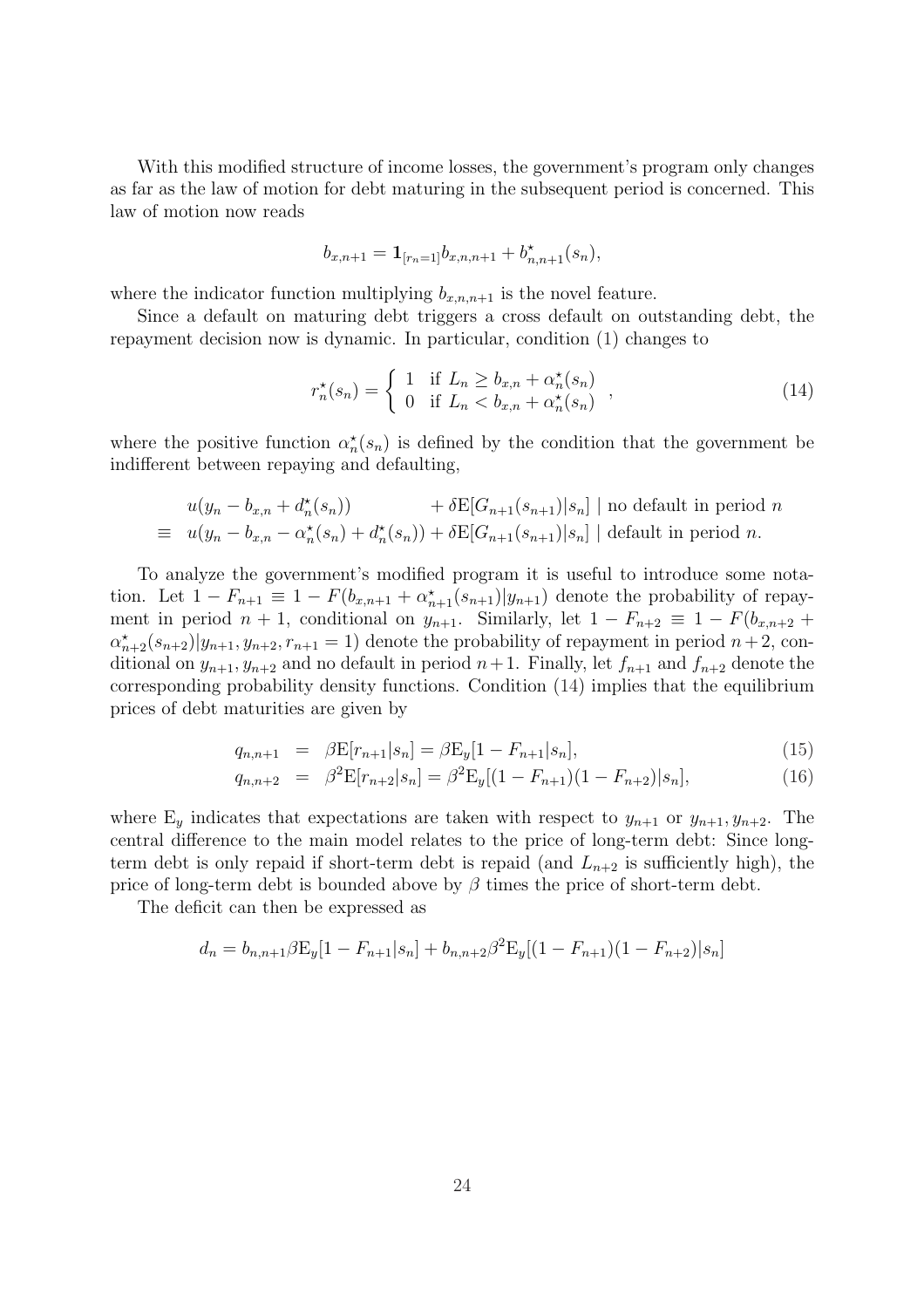and the effect of marginal increases in  $b_{n,n+1}$  or  $b_{n,n+2}$  on the deficit is given by

$$
\frac{d d_n}{d b_{n,n+1}} = \beta \left( E_y[1 - F_{n+1}|s_n] \underbrace{-b_{n,n+1} E_y[f_{n+1}|s_n]}_{\mathcal{I}_{n,ss}} + b_{n,n+2} \beta E_y \underbrace{\left[ \frac{\partial (1 - F_{n+1})(1 - F_{n+2})}{\partial b_{x,n+1}} | s_n \right]}_{\mathcal{I}_{n,st}} \right)
$$
\n
$$
\frac{d d_n}{d b_{n,n+2}} = \beta^2 \left( E_y \left[ (1 - F_{n+1})(1 - F_{n+2}) | s_n \right] + b_{n,n+2} E_y \underbrace{\left[ \frac{\partial (1 - F_{n+1})(1 - F_{n+2})}{\partial b_{n,n+2}} | s_n \right]}_{\mathcal{I}_{n,l}} \right)
$$
\n
$$
+ b_{n,n+1} \beta^{-1} E_y \underbrace{\left[ \frac{\partial (1 - F_{n+1})}{\partial b_{n,n+2}} | s_n \right]}_{\mathcal{I}_{n,ss}} \right),
$$

,

respectively.

Relative to the main model, debt issuance affects the deficit through several new channels. On the one hand, long-term debt issuance reduces the value of short-term debt because the former affects the default decision in the short run (this gives rise to the new term  $\mathcal{I}_{n,ls}$ ). On the other hand, short- or long-term debt issuance reduces the value of long-term debt, also by increasing the risk of default in the short run.

Turning to the envelope conditions, consider first the effect of a marginal increase of maturing debt. Condition (5) is replaced by

$$
\frac{\partial G_n(s_n)}{\partial b_{x,n}} = \begin{cases}\n-u'(y_n - b_{x,n} + d_n^{\star}) & \text{if } L_n \ge b_{x,n} + \alpha_n^{\star}(s_n) \\
0 & \text{if } L_n < b_{x,n} + \alpha_n^{\star}(s_n)\n\end{cases} (17)
$$

implying

$$
\frac{\partial \mathcal{E}[G_{n+1}(s_{n+1})|s_n]}{\partial b_{x,n+1}} = -\mathcal{E}_y[(1 - F_{n+1})u'(y_{n+1} - b_{x,n+1} + d_{n+1}^{\star})|s_n].
$$

The marginal effect of outstanding debt depends on the default decision in the period, in contrast to the situation in the main model. The expression in (6) therefore is replaced by

$$
\frac{\partial G_n(s_n)}{\partial b_{x,n,n+1}} = \n\begin{cases}\nu'(y_n - b_{x,n} + d_n^*) \beta \left( \mathcal{I}_{n,ss}^{\star} + \mathcal{I}_{n,sl}^{\star} \right) & \text{if } L_n \ge b_{x,n} + \alpha_n^*(s_n) \\
-\delta E_y [(1 - F_{n+1}) u'(y_{n+1} - b_{x,n+1} + d_{n+1}^*)] s_n] & \text{if } L_n < b_{x,n} + \alpha_n^*(s_n)\n\end{cases} \tag{18}
$$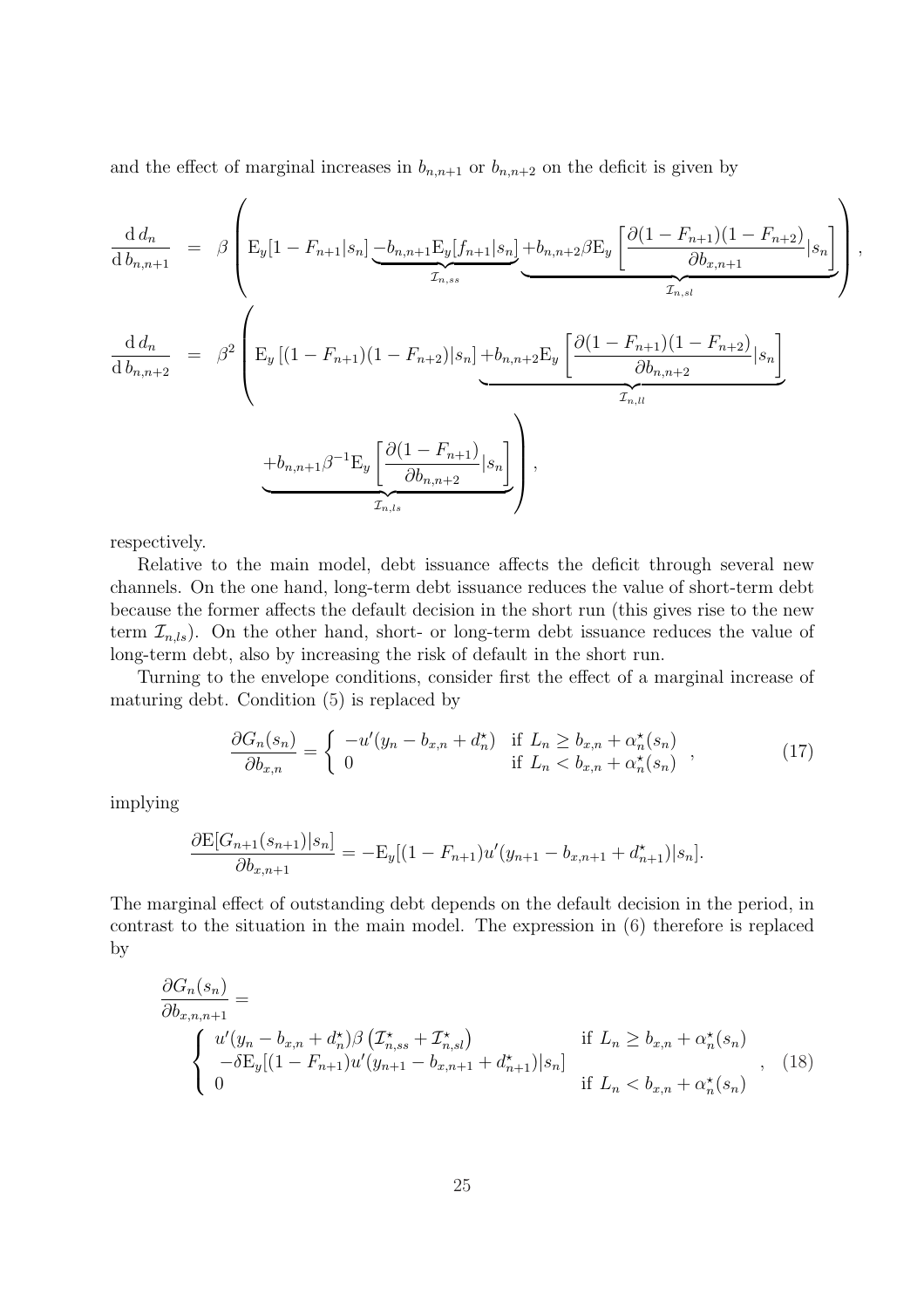implying

$$
\frac{\partial \mathcal{E}[G_{n+1}(s_{n+1})|s_n]}{\partial b_{x,n+1,n+2}} =
$$
\n
$$
\mathcal{E}_y[(1 - F_{n+1})u'(y_{n+1} - b_{x,n+1} + d_{n+1}^*)\beta \left(\mathcal{I}_{n+1,ss}^{\star} + \mathcal{I}_{n+1,sl}^{\star}\right) - \delta(1 - F_{n+1})(1 - F_{n+2}) \times
$$
\n
$$
u'(y_{n+2} - b_{x,n+2} + d_{n+2}^{\star})|s_n].
$$

Using these results, the effect of a marginal increase in  $b_{n,n+1}$  in equilibrium is given by

$$
u'(c_n^*)\beta \left(\mathcal{I}_{n,ss}^* + \mathcal{I}_{n,sl}^*\right) + \mathcal{E}_y \left[ (1 - F_{n+1}) \left( \beta u'(c_n^*) - \delta u'(y_{n+1} - b_{x,n+1} + d_{n+1}^*) \right) | s_n \right] \tag{19}
$$

where  $c_n^* = y_n - \mathbf{1}_{[r_n=1]}b_{x,n} - (1 - \mathbf{1}_{[r_n=1]})L_n + d_n^*$ . Similarly, the effect of a marginal increase in  $b_{n,n+2}$  can be expressed as

$$
u'(c_n^*)\beta^2(\mathcal{I}_{nll}^* + \mathcal{I}_{n,ls}^*) + \delta E_y[(1 - F_{n+1})u'(y_{n+1} - b_{x,n+1} + d_{n+1}^*)\beta(\mathcal{I}_{n+1,ss}^* + \mathcal{I}_{n+1,sl}^*) |s_n](20) + E_y[(1 - F_{n+1})(1 - F_{n+2}) (\beta^2 u'(c_n^*) - \delta^2 u'(y_{n+2} - b_{x,n+2} + d_{n+2}^*)) |s_n].
$$

If short-term debt issuance is interior, the latter marginal effect can be rewritten as

$$
u'(c_n^{\star})q_{n,n+2} - \delta E_y[(1 - F_{n+1})u'(y_{n+1} - b_{x,n+1} + d_{n+1}^{\star})q_{n+1,n+2}|s_n] + u'(c_n^{\star})\beta^2(\mathcal{I}_{n,l}^{\star} + \mathcal{I}_{n,l}^{\star}),
$$
\n(21)

where the price  $q_{n+1,n+2}$  refers to states without default.

There are two main differences between the marginal effects  $(19)$ – $(21)$  and the corresponding effects in the main model,  $(7)-(9)$ . First, the risk of cross default modifies the revenue losses on inframarginal debt and introduces new types of such losses, as discussed earlier. Second, since debt repayment in the short run is a precondition for debt repayment in the long run, the burden of long-term debt in (20) and (21) is evaluated in repayment states rather than all states of nature, and multiplied by the factor  $1 - F_{n+1}$ .

In parallel with the strategy pursued earlier, I assume from now on that marginal utility of consumption is exogenous. The realization of  $y_n$  therefore does not affect the choice of repayment rate or debt issuance. This renders  $\alpha_n^{\star}$  a function of outstanding debt only and implies that the conditional distribution functions  $F_{n+1}$  and  $F_{n+2}$  can be replaced by their unconditional counterparts  $(F_{n+2}$  continues to be conditioned on  $r_{n+1} = 1$ ). Accordingly,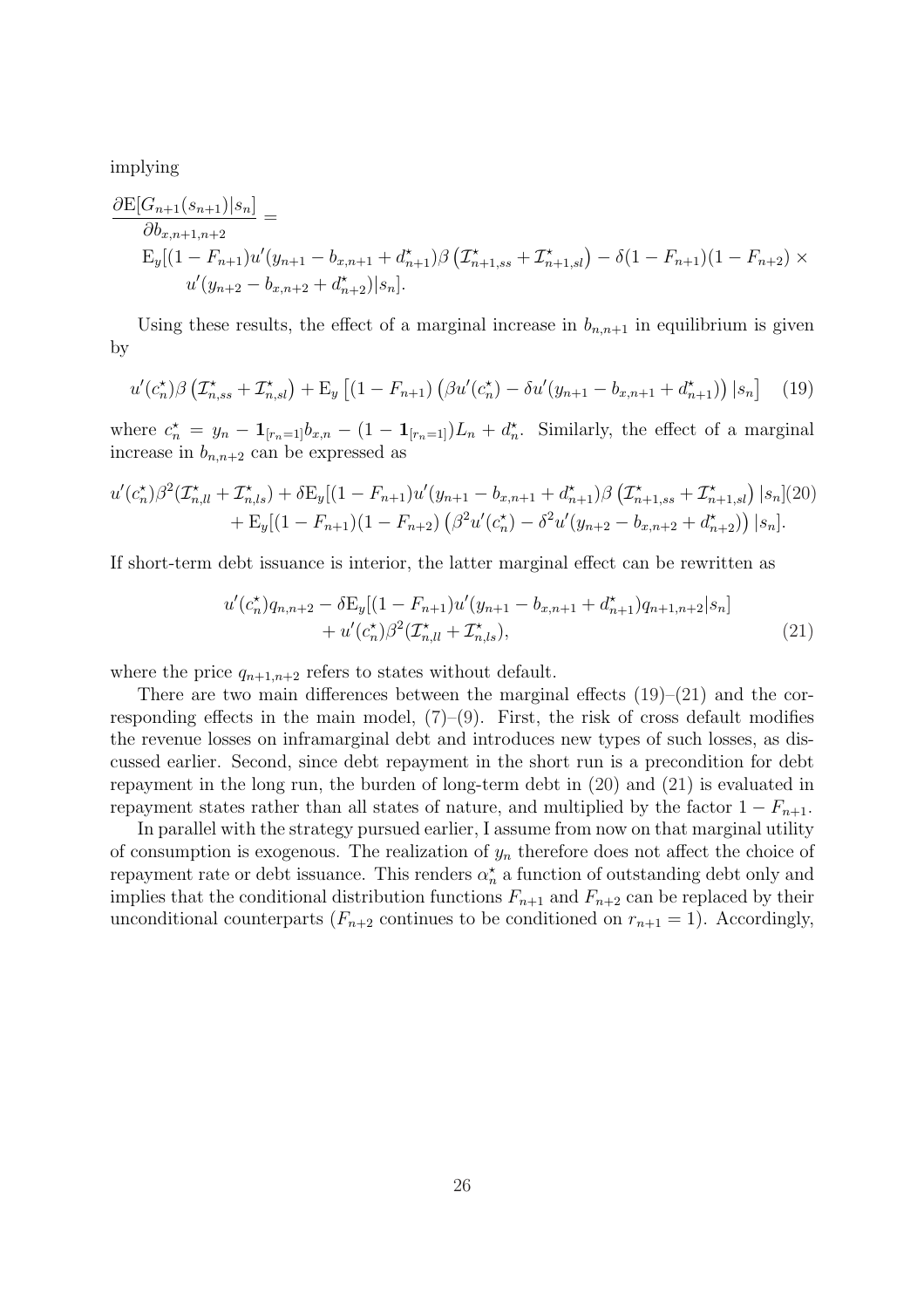the effects of marginal increases in short- or long-term debt on the deficit simplify to

$$
\frac{d d_n}{d b_{n,n+1}} = \beta \left( 1 - F_{n+1} \underbrace{-b_{n,n+1} f_{n+1}}_{T_{n,ss}} \underbrace{-b_{n,n+2} \beta (f_{n+1} (1 - F_{n+2}))}_{T_{n,sl}} \right)
$$
\n
$$
= \beta (1 - F_{n+1}) (1 - H_{n+1} [b_{n,n+1} + b_{n,n+2} \beta (1 - F_{n+2})]),
$$
\n
$$
\frac{d d_n}{d b_{n,n+2}} = \beta^2 \left( (1 - F_{n+1}) (1 - F_{n+2}) \underbrace{-b_{n,n+2} (1 - F_{n+1}) f_{n+2} \left( 1 + \frac{d \nu_{n+1}}{d b_{n,n+2}} | r_{n+1} = 1 \right)}_{T_{n,l}} \right)
$$
\n
$$
= \beta^2 (1 - F_{n+1}) (1 - F_{n+2}) \left( 1 - b_{n,n+2} H_{n+2} \left( 1 + \frac{d \nu_{n+1}}{d b_{n,n+2}} | r_{n+1} = 1 \right) - H_{n+1} \frac{\alpha_{n+1}^{\star} (b_{n,n+2})}{\beta (1 - F_{n+2})} [b_{n,n+1} + b_{n,n+2} \beta (1 - F_{n+2})] \right),
$$

respectively, where

$$
\nu_{t+1} \equiv b_{n+1,n+2}^{\star}(s_{n+1}) + \alpha_{n+2}^{\star}(b_{n+1,n+3}).
$$

Let  $G_{n+1}(s_{n+1})^{\text{default}}$  denote the value for the government in period  $n+1$  of defaulting, net of the income loss  $L_{n+1}$ , and let  $G_{n+1}(s_{n+1})^{\text{no default}}$  denote the value for the government in period  $n+1$  of not defaulting. Finally, let  $u'_n$  denote the exogenous marginal utility in period  $n$ . Since

$$
\alpha_{n+1}^{\star}(b_{n,n+2}) = \frac{G_{n+1}(s_{n+1})^{\text{default}} - u'_{n+1}b_{n,n+1} - G_{n+1}(s_{n+1})^{\text{no default}}}{u'_{n+1}}
$$

and  $G_{n+1}(s_{n+1})^{\text{default}}$  is independent of  $b_{x,n+1,n+2}$ , we have

$$
\frac{\partial \alpha_{n+1}^*(b_{n,n+2})}{\partial b_{n,n+2}} = \delta(1 - F_{n+2}) \frac{u'_{n+2}}{u'_{n+1}} - \beta(\mathcal{I}_{n+1,ss} + \mathcal{I}_{n+1,sl})
$$
  
=  $\beta(1 - F_{n+2})$ 

where the last equality uses (19). Intuitively, an increase in the amount of outstanding debt increases the critical income loss  $\hat{L}_{n+1}$  at which the government in period  $n+1$  is indifferent between defaulting and not defaulting twofold. First, because a default wipes out outstanding debt with market value  $\beta(1-F_{n+2})$ , increasing  $\hat{L}_{n+1}$  by  $\beta(1-F_{n+2})\frac{\delta u_{n+2}'}{\beta u_{n+1}'}$ . Second, because a default improves the conditions subject to which the government issues new debt, by reducing the default probability in period  $n + 2$ . Optimality of short-term debt issuance in period  $n+1$  (condition (19)) assures that the sum of these two effects reduces to the market price of outstanding debt.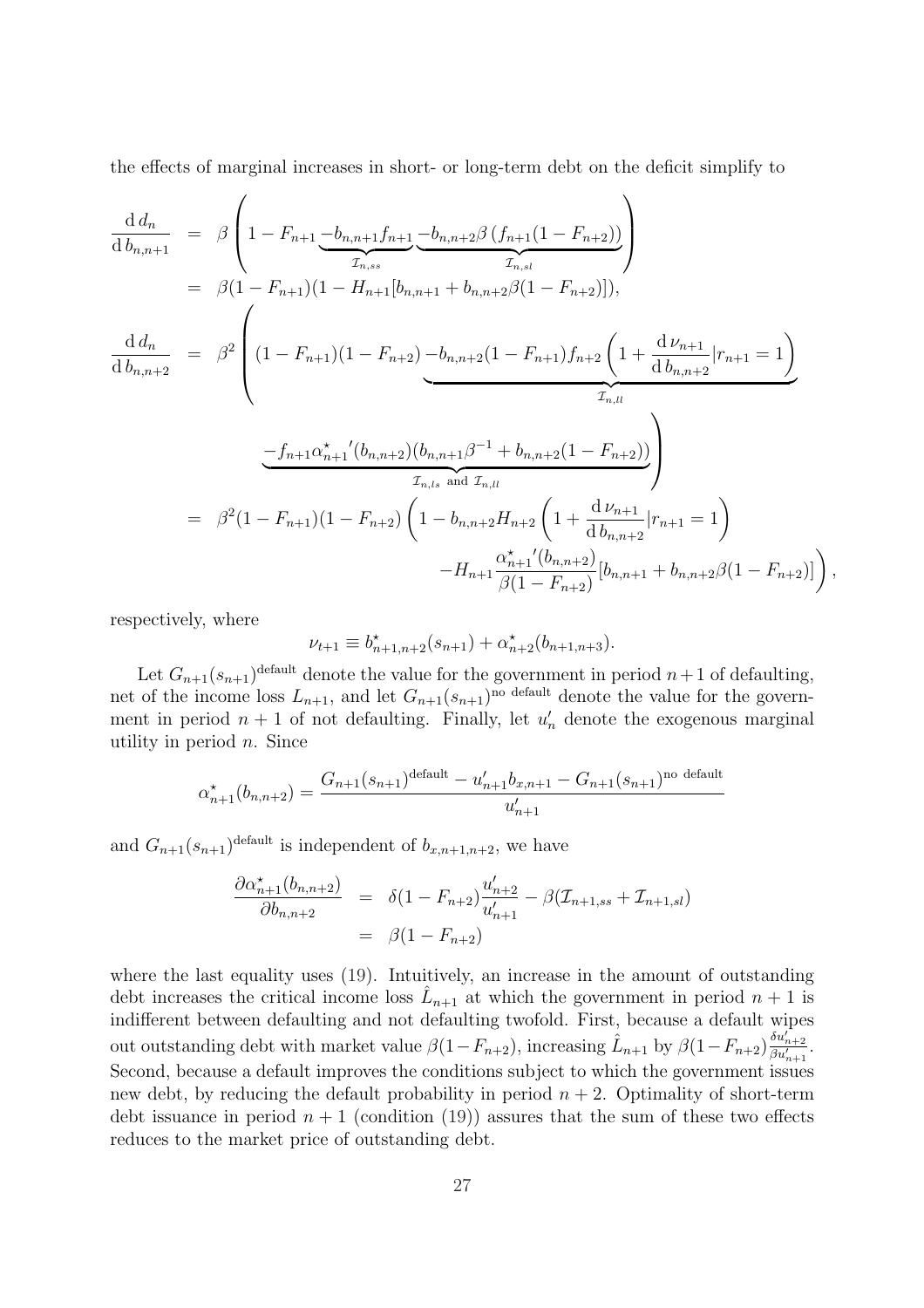Using these results, the effects on the government's objective of marginal increases in short- and long-term debt, respectively, are given by

$$
\beta(1 - F_{n+1}) \left\{ u'_n - \frac{\delta}{\beta} u'_{n+1} - u'_n H_{n+1} [b_{n,n+1} + b_{n,n+2} \beta (1 - F_{n+2})] \right\},
$$
  

$$
\beta^2 (1 - F_{n+1}) (1 - F_{n+2}) \left\{ u'_n - \frac{\delta}{\beta} u'_{n+1} - u'_n H_{n+1} [b_{n,n+1} + b_{n,n+2} \beta (1 - F_{n+2})] - u'_n B_n \right\},
$$
  

$$
B_n \equiv b_{n,n+2} H_{n+2} \left( 1 + \frac{d \nu_{n+1}}{d b_{n,n+2}} |r_{n+1} = 1 \right)
$$

where the second expression uses condition (21). It follows that  $b_{n,n+2}^* = 0$  constitutes an equilibrium with  $b_{n,n+1}^{\star}$  implicitly determined by the condition  $1-\frac{\delta}{\beta}$ β  $\frac{u'_{n+1}}{u'_n} = H_{n+1}b^{\star}_{n,n+1}.$ 

Intuitively, issuing short-term debt generates consumption smoothing benefits on the one hand and revenue losses on inframarginal short- and long-term debt on the other. These revenue losses arise because debt issuance drives up the probability of default in the subsequent period. Long-term debt issuance generates the same ratio of inframarginal revenue losses due to higher default risk in the short term and consumption smoothing benefits. In addition, however, long-term debt issuance also generates revenue losses due to higher default risk in the long term, conditional on no default in the short term.

Proposition 8. Suppose that marginal utility is exogenous and the hazard function weakly increasing. In the model with cross default, only short-term debt is issued.

Figures 5 and 6 illustrate the effect of cross default on default choices and expected repayment rates and prices.<sup>20</sup> The first figure illustrates the case without cross default (the main model) while the second figure illustrates the case with cross default. In both figures, the top left panel displays the values of  $L_n$  at which the government is indifferent between defaulting and repaying, conditional on the stock of maturing and outstanding debt  $(b_{x,n}, b_{x,n,n+1})$ . The top right panel displays the expected repayment rate conditional debt  $(b_{x,n}, b_{x,n,n+1})$ . The top right panel displays the expected repayment rate conditional<br>on this stock,  $\int_0^\infty r_n^{\star}(b_{x,n}, b_{x,n,n+1}, L_n) dF(L_n)$ . The bottom left panel displays the expected<br>price of outstanding debt, namely  $\int_0^\infty \mathbf{1}_{[r_n^*=1]} q_{n,n+1}^* dF(L_n)$  in the case with cross default. Finally, the bottom right panel  $J_0$   $\mathbf{1}_{[r_n^*=1]}$  $q_{n,n+1}$  are  $(L_n)$  in the case with cross default. Finally, the bottom redisplays the expected price of newly-issued short-term debt,  $\int_0^\infty q_{n,n+1}^* dF(L_n)$ .

Several points are worth stressing. First, the threshold value for  $L_n$  increases oneto-one with the level of maturing debt. In the case with cross default, it also increases with the level of outstanding debt. Intuitively, outstanding debt depresses the price of newly-issued debt. A higher stock of outstanding debt therefore renders a default more attractive—even if  $\delta = 0$ . Second, this positive effect of outstanding debt on the default threshold in the model with cross default results in a negative effect of outstanding debt on the expected repayment rate which is not present in the model without cross default. Third, in the model without cross default, the expected price of outstanding debt on the one hand and of newly-issued short-term debt on the other is equal to each other.

<sup>&</sup>lt;sup>20</sup>The examples are computed under the assumption that  $\beta = 0.9$  and  $\delta = 0$ . Income losses are distributed exponentially with parameter  $\lambda = 1$ .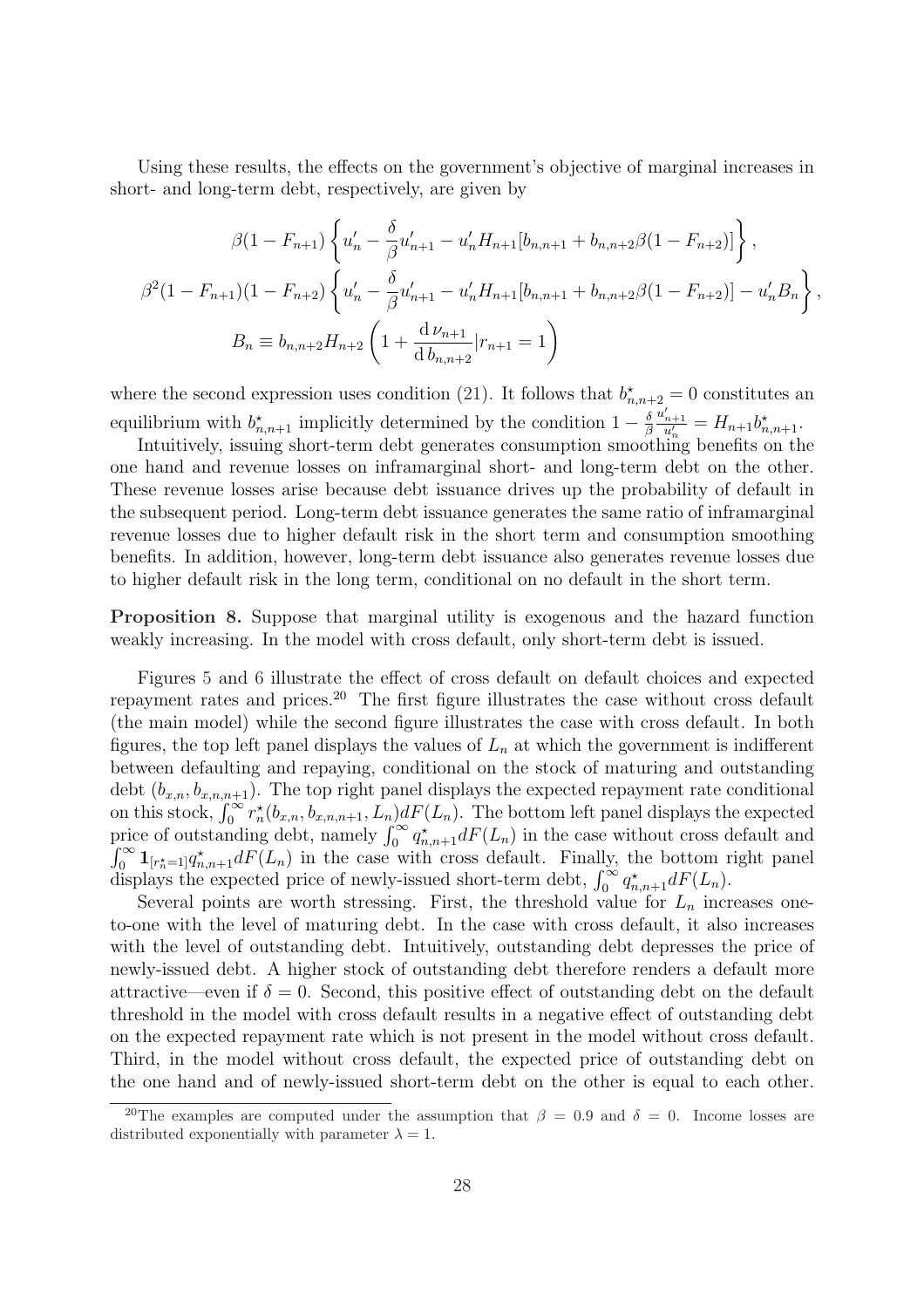In the model with cross default, this is not the case. There, the price of outstanding debt reflects the fact that both maturing and outstanding debt determine the effective default probability. Since new short-term debt can be issued at better conditions after an effective default on outstanding debt, the price of the equilibrium quantity of newly-issued short-term debt *increases* in the stock of maturing debt.

# 6 Conclusion

Lack of commitment to debt repayment paired with social losses in the wake of a default gives rise to a determinate optimal maturity structure. This structure is critically shaped by revenue losses on inframarginal units of debt, reflecting the price impact of default and rollover choices by subsequent policy makers. Under plausible conditions, such inframarginal revenue losses normalized by the price of debt are a convex function of the quantity of a maturity issued. Optimal policy therefore amounts to "smoothing" the revenue losses on inframarginal units of maturities, in parallel with the familiar tax (distortion) smoothing prescription.

The cost of a default has important implications for the optimal maturity structure. I have considered two extreme cases: First, the situation where default costs do not directly depend on default choices in the past, and second, the situation with such direct dependence. If default costs are independent, default probabilities are a function of the stock of maturing debt only. Moreover, if default costs are distributed exponentially, then future rollover decisions are independent of the stock of outstanding debt. As a consequence, spillover effects between different maturities are minimal and the smoothing prescription implies a fully balanced maturity structure. If default costs are distributed according to any other distribution with increasing hazard, then outstanding debt depresses short-term debt issuance. Long-term debt issuance therefore increases the debt maturing in the long term by less than one-to-one, reducing the associated inframarginal losses. Accordingly, the optimal maturity structure is tilted towards the long end. Higher quantities of debt reduce this cost advantage of long-term debt, giving rise to a more balanced maturity structure.

Over the cycle, total debt issuance increases in times of high marginal utility. If the hazard function is strictly increasing, the maturity structure therefore shortens during such times as well. A parallel result holds if default costs are distributed exponentially, provided that these costs tend to be lower in times of scarce resources.

If default costs are dependent over time such that a default on maturing debt triggers a subsequent default on currently outstanding debt, then default probabilities depend on the stock of maturing and outstanding debt. This renders the default decision dynamic and implies that long-term debt issuance is always dominated by short-term issuance such that the maturity structure is concentrated on the short end.

The broad picture that emerges from the model is one of an interior and roughly balanced maturity structure that shortens in periods of high debt issuance, high marginal utility ("crises"), and increased risk of cross default and acceleration. While the empirical evidence is broadly consistent with these predictions, future research should aim at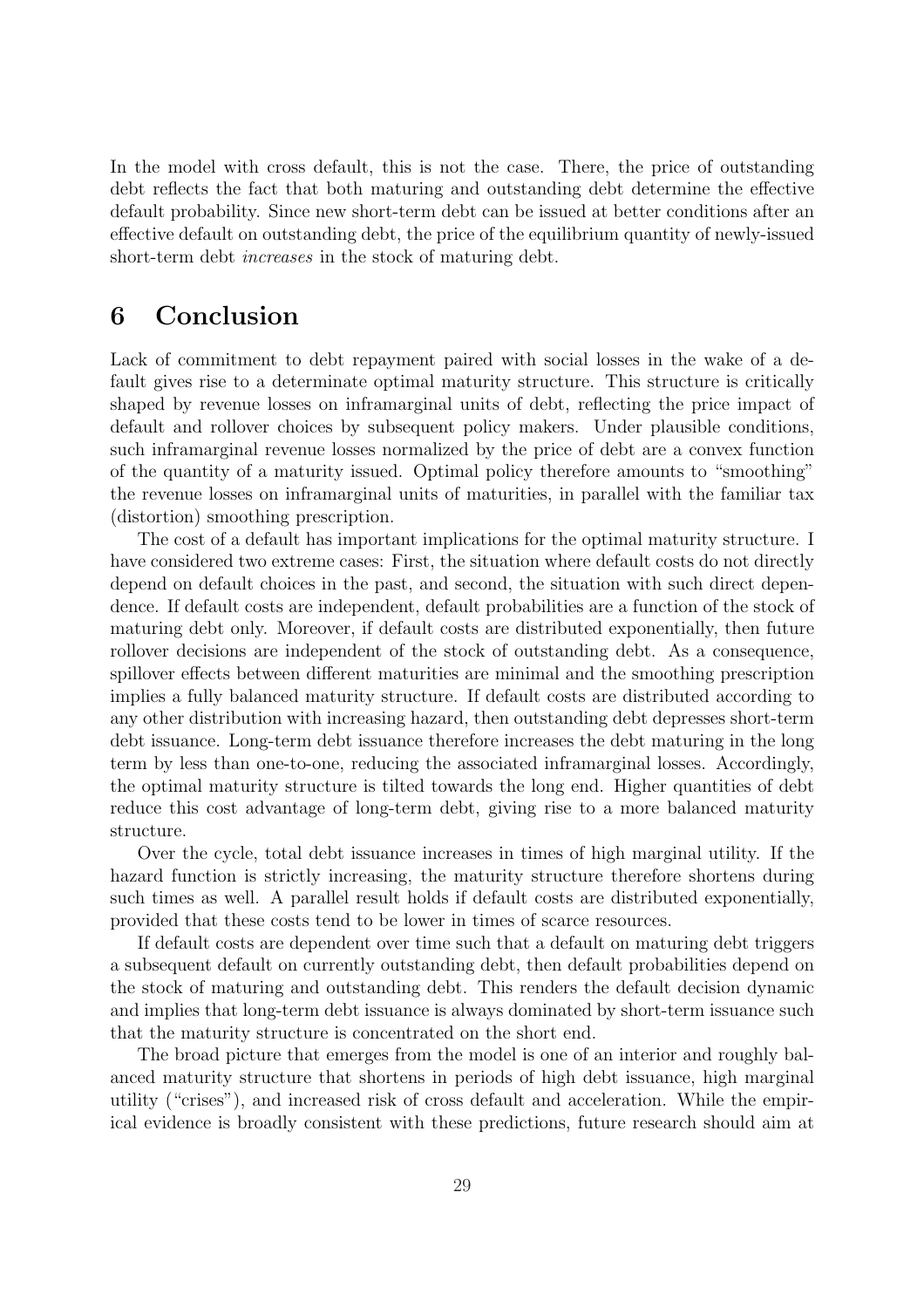improving our understanding of default induced losses. As this paper has shown, the characteristics of these losses crucially affect the maturity structure of countries with credibility problems.

# A Alternative Specifications of Social Losses

Corner solutions for the optimal repayment rate follow under more general assumptions about the losses in the wake of a default. Consider for example the case where income losses are proportional to  $L_n$  and the *default rate*,

$$
losses_n = (1 - r_n)L_n.
$$

The optimal repayment choice then is identical to the one given in the text.

Consider next the situation where income losses are proportional to  $L_n$  and the total amount defaulted upon,

$$
losses_n = (1 - r_n)b_{x,n}L_n.
$$

The optimal repayment rate then varies with  $L_n$  but does not depend on the amount of maturing debt, rendering such a specification unattractive.

Consider next the situation where income losses are a concave function of the amount defaulted upon, for example

losses<sub>n</sub> = 
$$
[(1 - r_n)b_{x,n}]^{1/2}L_n
$$

or

$$
losses_n = \mathbf{1}_{[r_n < 1]} L_n + k(1 - r_n)b_{x,n}, \ 0 < k < 1.
$$

Again, the optimal repayment rate then equals either unity or zero since the total cost from debt repayment and income losses is a concave function of the default rate.

If income losses are a convex function of the amount defaulted upon, for example

$$
losses_n = [(1 - r_n)b_{x,n}]^2 L_n,
$$

then the equilibrium repayment rate is no longer discrete. However, convexity of income losses appears less plausible than the previously discussed specifications, for at least two reasons. First, most notions of income losses are consistent with concave costs: The marginal cost of defaulting on the first 5 percent of debt exceeds the one from defaulting on the following 5 percent. Second, convex income losses would lead governments to always default at least partially, in contrast with the empirical evidence.

### B Social Losses and the Incentive to Dilute

In this section, I analyze how the assumption of social losses in the wake of a default shapes the government's rollover decision. I focus on the case where the government only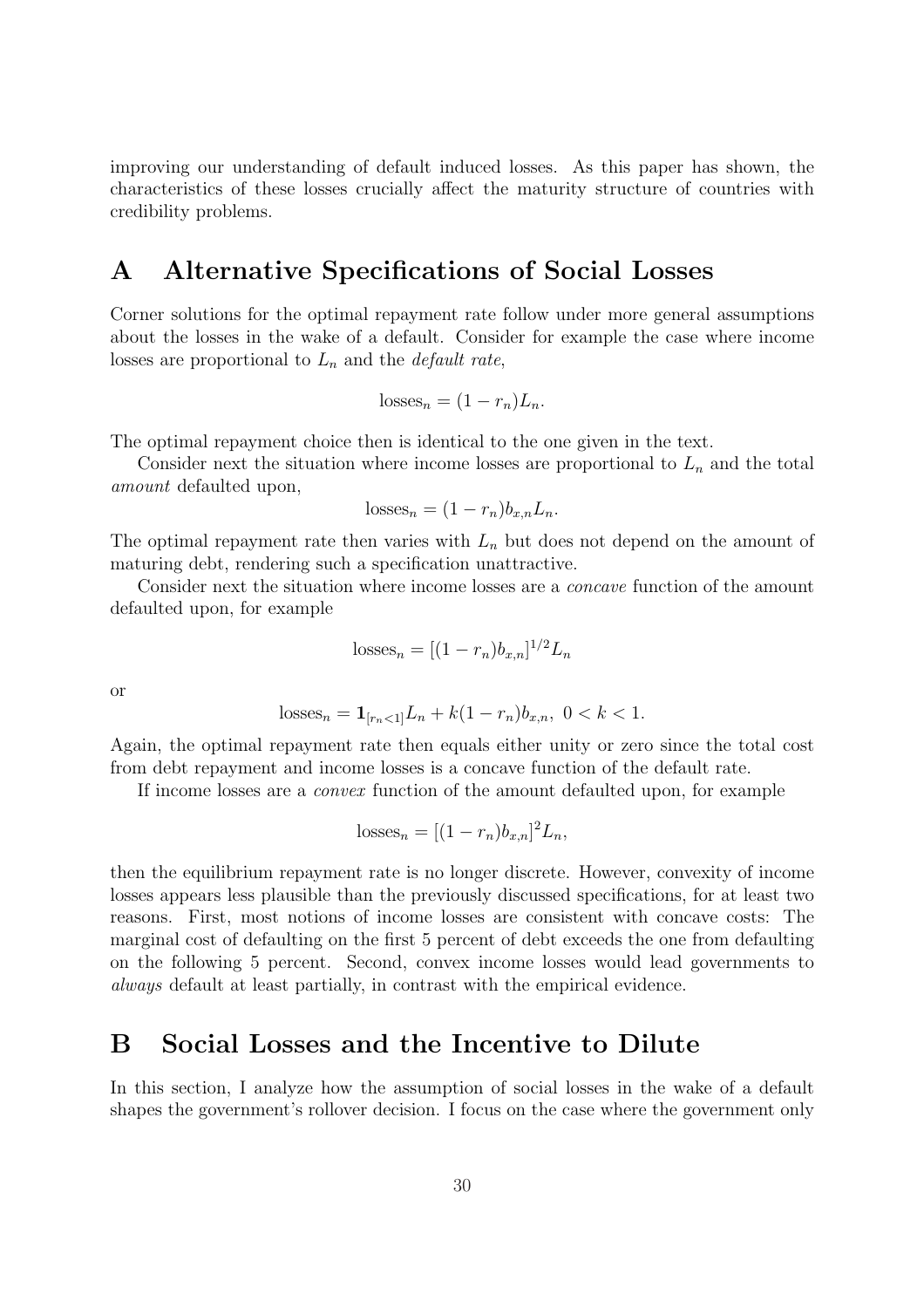issues short-term debt. Recall from the text that, in this case,

$$
\frac{d d_n}{d b_{n,n+1}} = \beta \left( 1 - F(b_{x,n+1}) \underbrace{-b_{n,n+1} f(b_{x,n+1})}_{\mathcal{I}_{n,ss}} \right)
$$

while the marginal effect of short-term debt issuance on the government's objective is given by

$$
u'(y_n - \min[b_{x,n}, L_n] + d_n^{\star})\beta \mathcal{I}_{n,ss}^{\star} +
$$
  

$$
(1 - F(b_{x,n+1})) \left(\beta u'(y_n - \min[b_{x,n}, L_n] + d_n^{\star}) - \delta E[u'(y_{n+1} - b_{x,n+1} + d_{n+1}^{\star})|s_n]\right).
$$

To understand the role played by social losses, consider an alternative setup without such losses. Assume as before that the government either fully repays the maturing debt or suffers a cost  $L_n$ . In contrast to the main model, however, suppose now that this cost corresponds to a transfer to bondholders rather than a social loss. One can interpret this modified setting as a situation where the realization of  $L_n$  determines the bargaining power of bondholders vis-a-vis the government. According to this interpretation, bondholders can successfully press for full repayment if the realization of  $L_n$  is high. If the realization of  $L_n$  falls short of the maturing debt, however, bondholders must concede and settle for a reduced repayment equal to  $L_n$ .

In this modified setup, the repayment rate in period  $n$  is given by

$$
r_n^*(s_n) = \begin{cases} 1 & \text{if } L_n \ge b_{x,n} \\ \frac{L_n}{b_{x,n}} & \text{if } L_n < b_{x,n} \end{cases}
$$

and the expected repayment rate therefore features a new component that accounts for payments in the partial default case:

$$
E[r_{n+1}|s_n] = 1 - F(b_{x,n+1}) + \underbrace{\frac{1}{b_{x,n+1}} \int_0^{b_{x,n+1}} L_{n+1} dF(L_{n+1})}_{\text{new term}}.
$$

Accordingly, the marginal effect of debt issuance in period  $n$  on the deficit in that period changes to

$$
\frac{d d_n}{d b_{n,n+1}} = \beta (1 - F(b_{x,n+1}) - b_{n,n+1} f(b_{x,n+1})) + \beta \left( b_{n,n+1} f(b_{x,n+1}) + \frac{1}{b_{x,n+1}} \int_0^{b_{x,n+1}} L_{n+1} d F(L_{n+1}) \left( 1 - \frac{b_{n,n+1}}{b_{x,n+1}} \right) \right).
$$
new terms

The presence of transfers rather than social losses introduces three marginal effects in addition to those present in the main model. First, the increase in  $b_{n,n+1}$  raises more revenue because newly-issued debt is partially repaid in some states, as reflected in the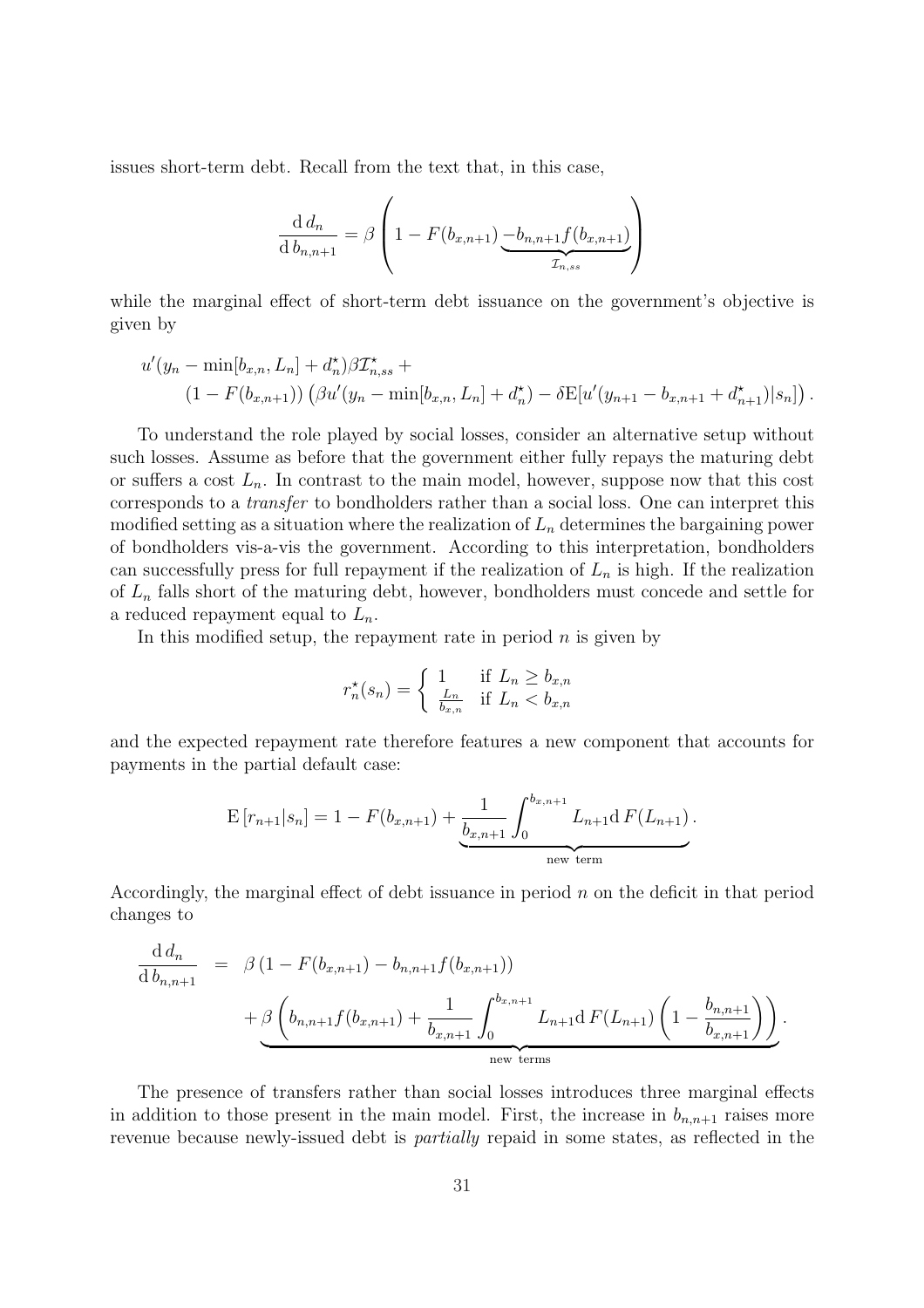term  $\frac{1}{b_{x,n+1}}$  $\int b_{x,n+1}$  $\int_0^{\delta_{x,n+1}} L_{n+1} dF(L_{n+1})$ . Second, as reflected in the term  $b_{n,n+1} f(b_{x,n+1})$ , an increase in  $b_{n,n+1}$  raises the probability of *partial* repayment of the newly-issued debt at the critical income loss,  $b_{x,n+1}$ . Finally, the increase in  $b_{n,n+1}$  causes revenue losses on newly-issued inframarginal debt,  $-\frac{b_{n,n+1}}{h^2}$  $\overline{b_{x,n+1}^2}$  $\lim_{t \to b}$  $\int_0^{\delta_{x,n+1}} L_{n+1} dF(L_{n+1}),$  because it reduces the repayment rate in case of partial default.

The second of these additional effects cancels with the loss on inframarginal debt that is already present in the main model. Intuitively, the revenue gain due to more likely, partial repayment exactly compensates for the revenue loss due to less likely, full repayment. On net, the marginal effect on the deficit therefore amounts to  $\beta(1 - F(b_{x,n+1}))$  +  $\beta_{\overline{k}}^{\,\,\,\,1}$  $b_{x,n+1}$  $\int b_{x,n+1}$  $\int_{0}^{\cdot b_{x,n+1}} L_{n+1} \mathrm{d}\, F(L_{n+1}) \left(1 - \frac{b_{n,n+1}}{b_{x,n+1}} \right)$ on the deficit therefore amounts to  $p(1 - F(0_{x,n+1})) + b_{n,n+1}$ <br> $b_{x,n+1}$ . If  $0 < b_{x,n,n+1} < b_{x,n+1}$  such that debt is outstanding and the government issues additional debt, then this marginal effect exceeds  $\beta(1 - F(b_{x,n+1}))$  because debt issuance effectively redistributes collateral from outstanding to newly-issued debt, in contrast with the situation in the main model.

The government's program in period  $n$  is unchanged relative to the original setup, except for the modified expression characterizing the deficit. (From the government's point of view, it is irrelevant whether income losses in period  $n+1$  correspond to transfers to bond holders rather than social losses.) The effect of a marginal increase in  $b_{n,n+1}$ therefore equals

$$
u'(y_n - \min[b_{x,n}, L_n] + d_n^{\star})\beta \frac{1}{b_{x,n+1}} \int_0^{b_{x,n+1}} L_{n+1} dF(L_{n+1}) \frac{b_{x,n,n+1}}{b_{x,n+1}} +
$$
  

$$
(1 - F(b_{x,n+1})) (\beta u'(y_n - \min[b_{x,n}, L_n] + d_n^{\star}) - \delta E[u'(y_{n+1} - b_{x,n+1} + d_{n+1}^{\star})|s_n]) ,
$$

reflecting the same consumption-smoothing effect as in the main model (in the second line), but a modified revenue effect on inframarginal units of debt (in the first line). Without social losses in the wake of a default as they are present in the original setup, the government therefore has an incentive to dilute outstanding debt.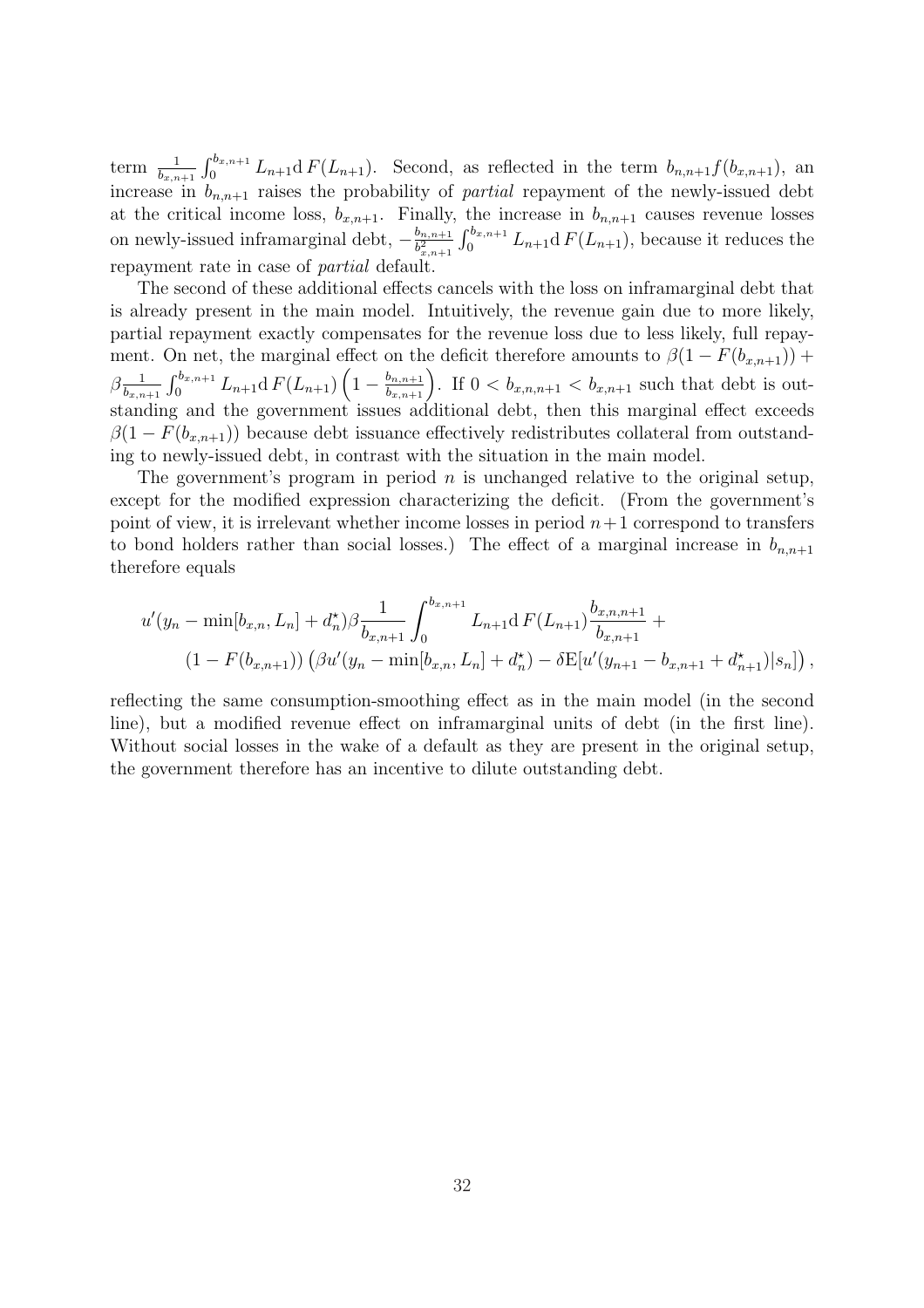# C Figures



Figure 1: Debt policies if marginal utility follows a two-period cycle and income losses in the wake of a default are distributed according to an exponential distribution. The figure plots debt statistics as functions of the ratio of marginal utilities,  $u_o$ ; solid lines correspond with periods of low marginal utility, dashed lines with periods of high marginal utility.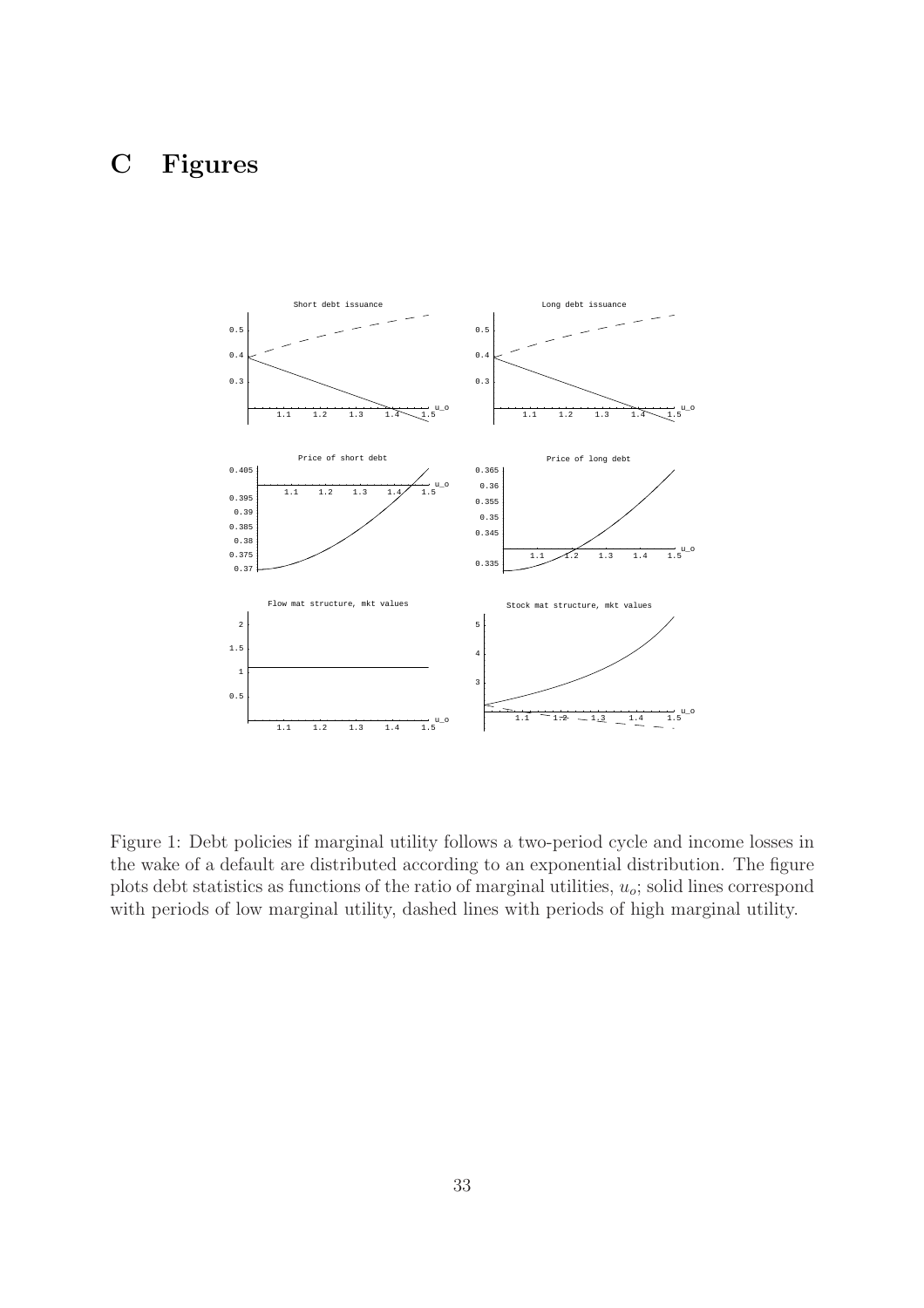

Figure 2: Debt policies if marginal utility follows a two-period cycle, income losses in the wake of a default are distributed according to an exponential distribution, and the hazard rate in periods with high marginal utility exceeds the rate in periods with low marginal utility. The figure plots debt statistics as functions of the ratio of marginal utilities,  $u_o$ ; solid lines correspond with periods of low marginal utility, dashed lines with periods of high marginal utility.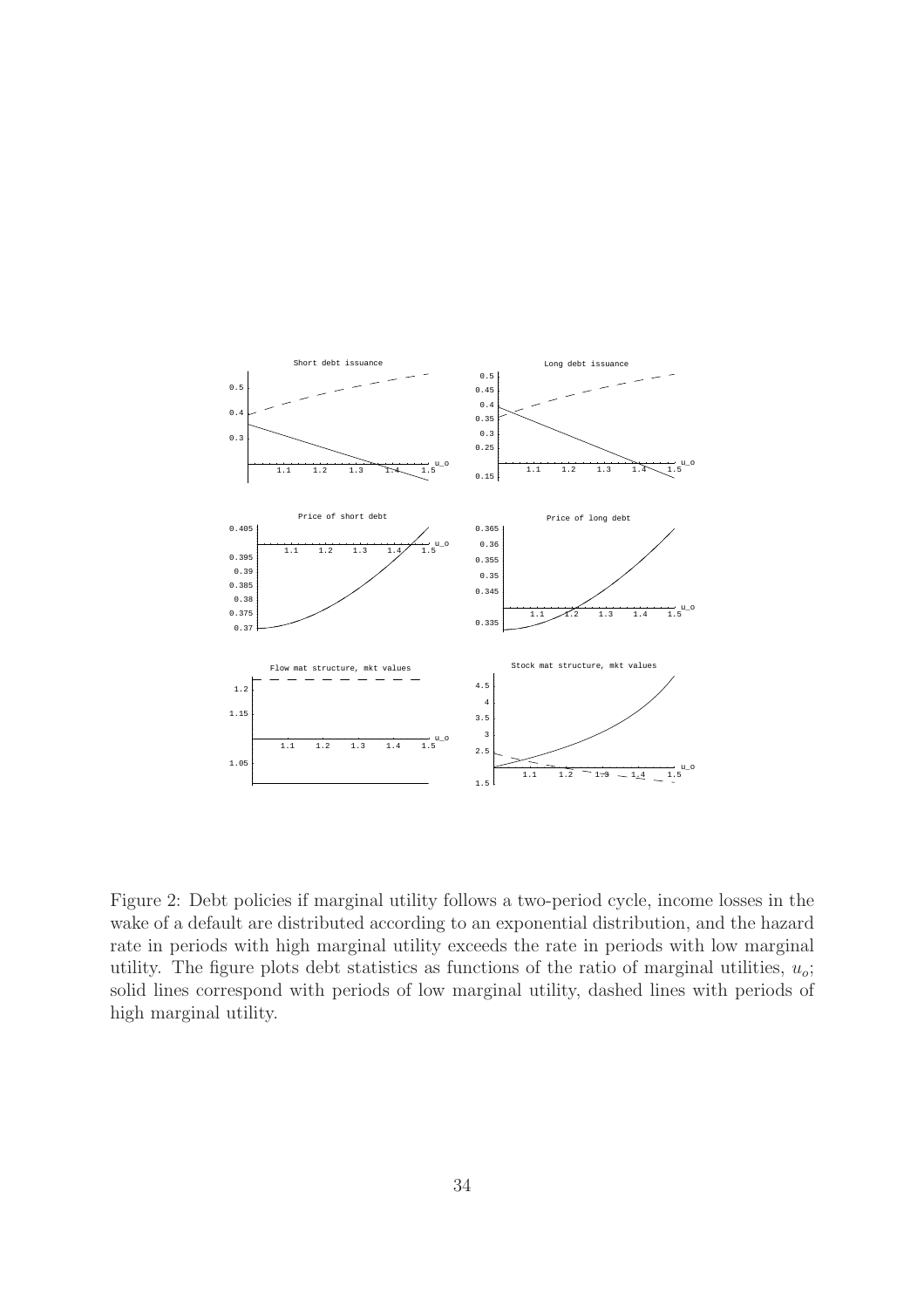

Figure 3: Debt policies if marginal utility follows a two-period cycle and income losses in the wake of a default are distributed according to a Weibull distribution. The figure plots debt statistics as functions of the ratio of marginal utilities,  $u_o$ ; solid lines correspond with periods of low marginal utility, dashed lines with periods of high marginal utility.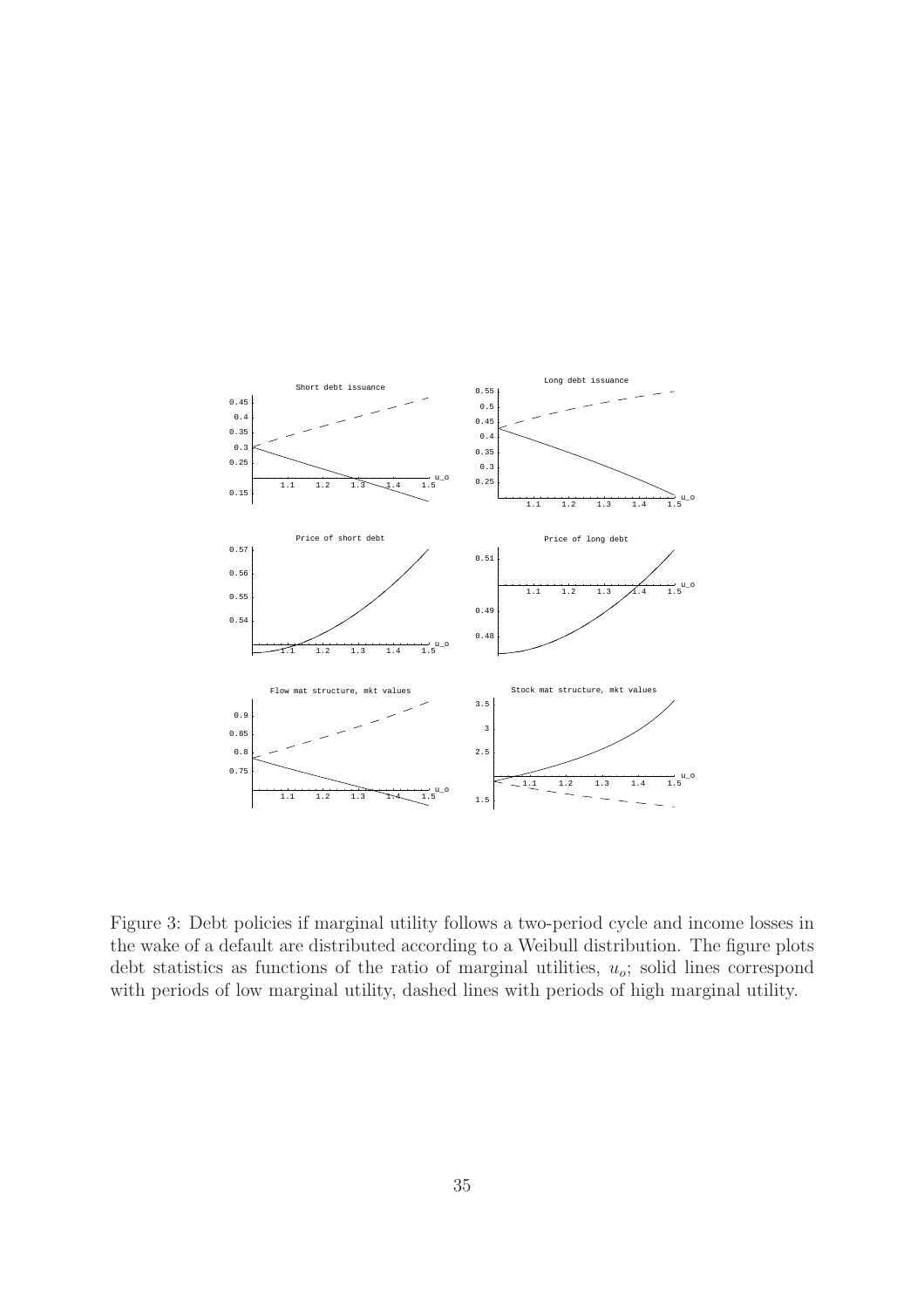

Figure 4: Debt policies if marginal utility follows a three-period cycle and income losses in the wake of a default are distributed according to a Weibull distribution. The figure plots debt statistics as functions of the ratio of marginal utilities,  $u_o$ ; solid and long-dashed lines correspond with periods of low marginal utility (periods 1 and 2, respectively), short-dashed lines with periods of high marginal utility.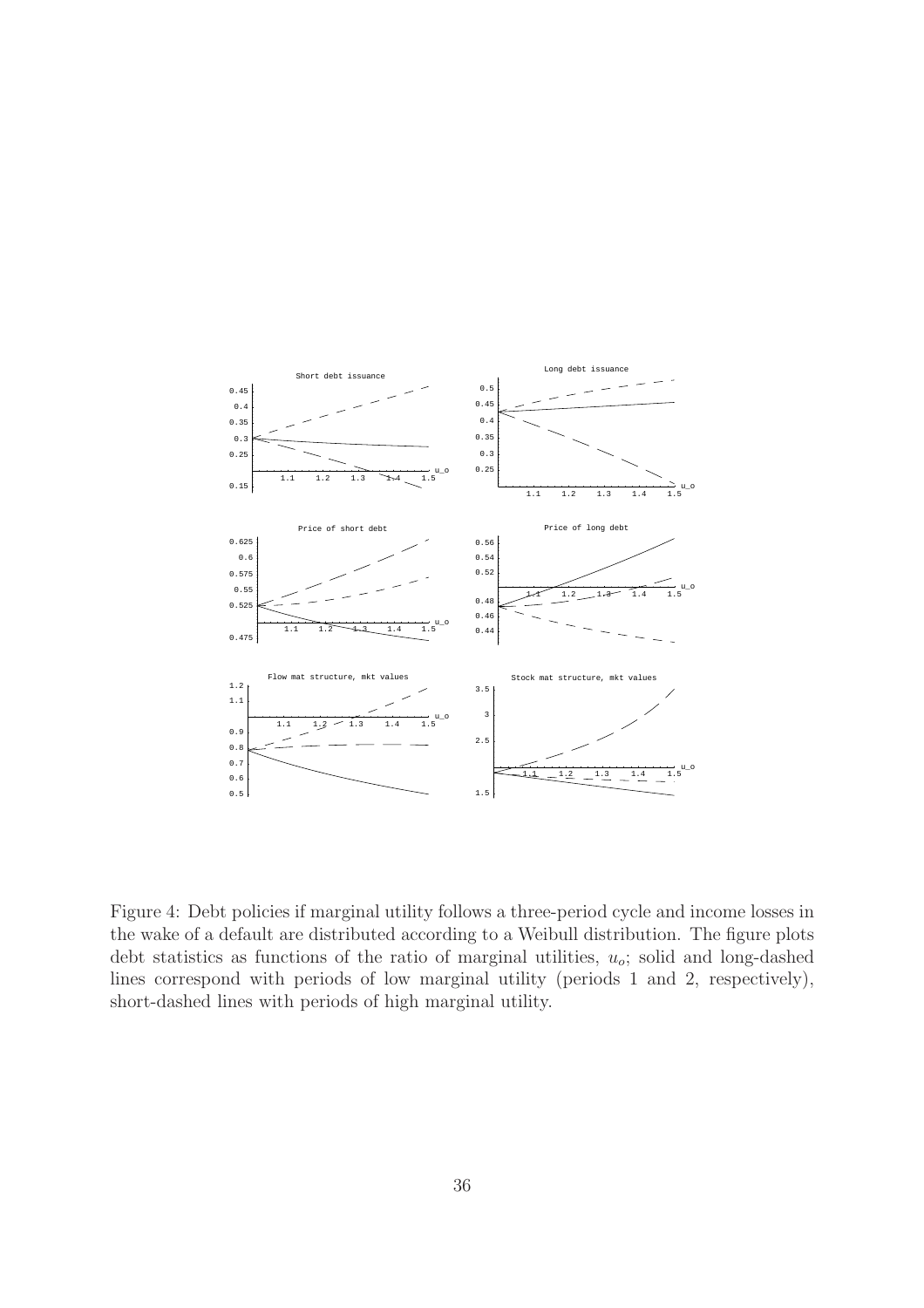

Figure 5: Default choices and expected repayment rates and prices in the model without cross default if income losses in the wake of a default are distributed according to an exponential distribution and  $\delta = 0$ .



Figure 6: Default choices and expected repayment rates and prices in the model with cross default if income losses in the wake of a default are distributed according to an exponential distribution and  $\delta = 0$ .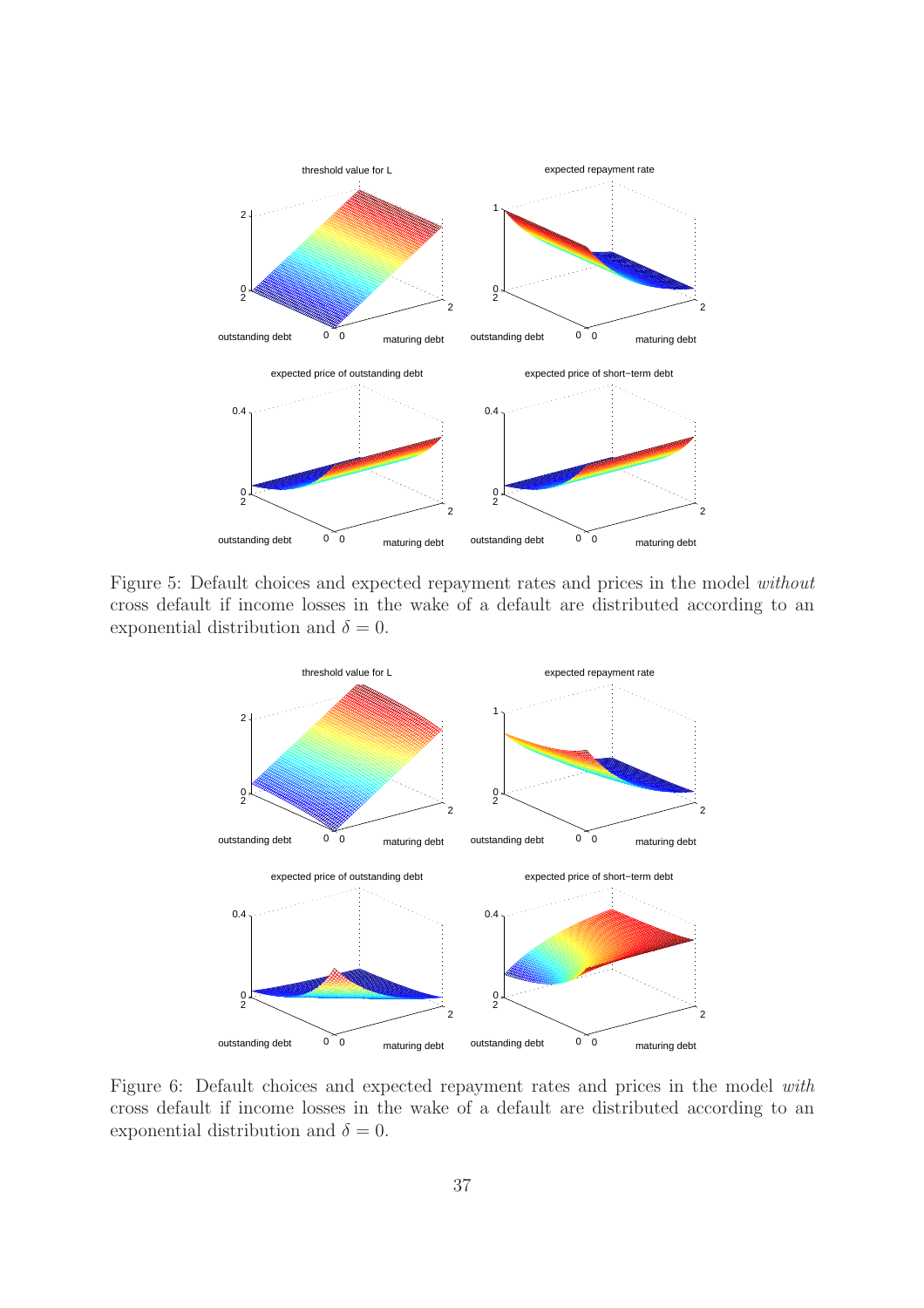# References

- Aguiar, M. and Gopinath, G. (2006), 'Defaultable debt, interest rates and the current account', Journal of International Economics 69(1), 64–83.
- Alesina, A., Prati, A. and Tabellini, G. (1990), Public confidence and debt management: A model and a case study of Italy, in R. Dornbusch and M. Draghi, eds, 'Public Debt Management: Theory and History', Cambridge University Press, Cambridge, England, chapter 4, pp. 94–118.
- Alfaro, L. and Kanczuk, F. (2007), Optimal reserve management and sovereign debt, Working Paper 13216, NBER, Cambridge, Massachusetts.
- Alvarez, F. and Jermann, U. J. (2000), 'Efficiency, equilibrium, and asset pricing with risk of default', Econometrica 68(4), 775–797.
- Angeletos, G.-M. (2002), 'Fiscal policy with noncontingent debt and the optimal maturity structure', Quarterly Journal of Economics 117(3), 1105–1131.
- Arellano, C. (2008), 'Default risk and income fluctuations in emerging economies', American Economic Review 98(3), 690–712.
- Arellano, C. and Ramanarayanan, A. (2008), Default and the maturity structure in sovereign bonds, Research Department Staff Report 410, Federal Reserve Bank of Minneapolis, Minneapolis.
- Bagnoli, M. and Bergstrom, T. (2005), 'Log-concave probability and its applications', *Economic Theory* **26**(2), 445–469.
- Barro, R. J. (1974), 'Are government bonds net wealth?', Journal of Political Economy 82(6), 1095–1117.
- Barro, R. J. (1979), 'On the determination of the public debt', *Journal of Political Econ* $omy$  87(5), 940–971.
- Bizer, D. S. and DeMarzo, P. M. (1992), 'Sequential banking', *Journal of Political Econ* $omy \mathbf{100}(1), 41-61.$
- Borensztein, E., Levy Yegati, E. and Panizza, U., eds (2006), Living with Debt: How to Limit the Risks of Sovereign Finance, Inter-American Development Bank, New York.
- Broner, F. A., Lorenzoni, G. and Schmukler, S. (2007), Why do emerging markets borrow short term?, Discussion Paper 6249, CEPR, London.
- Bulow, J. and Rogoff, K. (1989a), 'A constant recontracting model of sovereign debt', Journal of Political Economy  $97(1)$ , 155–178.
- Bulow, J. and Rogoff, K. (1989b), 'Sovereign debt: Is to forgive to forget?', American *Economic Review* **79** $(1)$ , 43–50.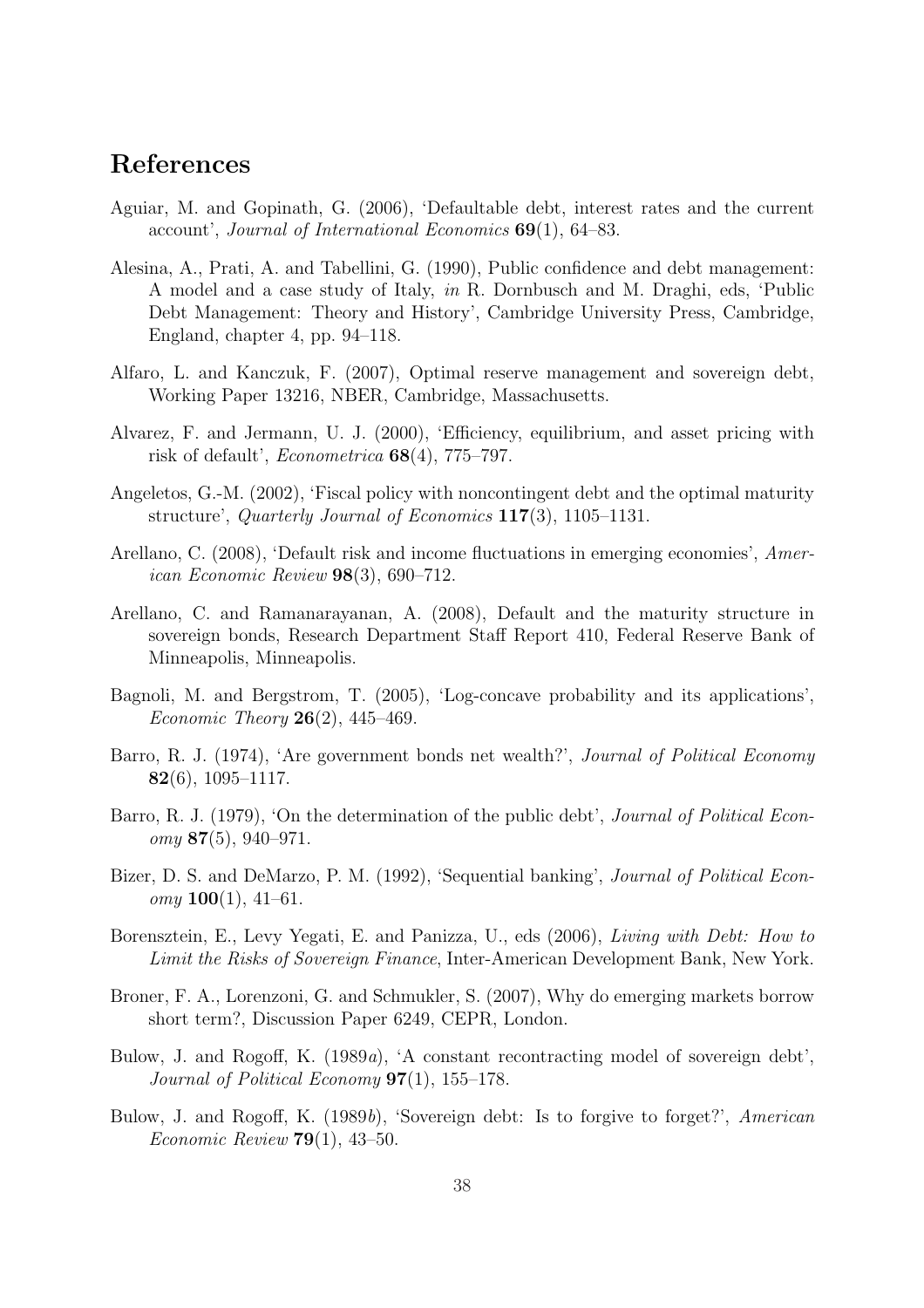- Calvo, G. A. (1988), 'Servicing the public debt: The role of expectations', American Economic Review 78, 647–661.
- Calvo, G. A. and Guidotti, P. E. (1990), Indexation and maturity of government bonds: An exploratory model, in R. Dornbusch and M. Draghi, eds, 'Public Debt Management: Theory and History', Cambridge University Press, Cambridge, England, chapter 3, pp. 52–82.
- Chamon, M. (2007), 'Can debt crises be self-fulfilling?', Journal of Development Economics **82**(1), 234–244.
- Cole, H. L. and Kehoe, P. J. (1998), 'Models of sovereign debt: Partial versus general reputations', International Economic Review 39(1), 55–70.
- Cole, H. L. and Kehoe, T. J. (2000), 'Self-fulfilling debt crises', Review of Economic Studies  $67(1), 91-116$ .
- Dixit, A. and Londregan, J. (2000), 'Political power and the credibility of government debt', Journal of Economic Theory  $94(1)$ ,  $80-105$ .
- Eaton, J. and Fernandez, R. (1995), Sovereign debt, in G. M. Grossman and K. Rogoff, eds, 'Handbook of International Economics', Vol. 3, North-Holland, Amsterdam, chapter 39, pp. 2031–2077.
- Eaton, J. and Gersovitz, M. (1981), 'Debt with potential repudiation: Theoretical and empirical analysis', Review of Economic Studies 48(2), 289–309.
- Faraglia, E., Marcet, A. and Scott, A. (2008), In search of a theory of debt management. Mimeo, London Business School.
- Fischer, S. (1980), 'Dynamic inconsistency, cooperation, and the benevolent dissembling government', Journal of Economic Dynamics and Control 2, 93–107.
- Gale, D. (1990), The efficient design of public debt, in R. Dornbusch and M. Draghi, eds, 'Public Debt Management: Theory and History', Cambridge University Press, Cambridge, England, chapter 2, pp. 14–47.
- Giavazzi, F. and Pagano, M. (1990), Confidence crises and public debt management, in R. Dornbusch and M. Draghi, eds, 'Public Debt Management: Theory and History', Cambridge University Press, Cambridge, England, chapter 5, pp. 125–143.
- Grossman, H. I. and Han, T. (1999), 'Sovereign debt and consumption smoothing', Journal of Monetary Economics  $44(1)$ , 149–158.
- Hart, O. (1995), Firms, Contracts, and Financial Structure, Clarendon Press, Oxford.
- Hatchondo, J. C. and Martinez, L. (2008), Long-duration bonds and sovereign defaults, Working Paper 08-02, Federal Reserve Bank of Richmond, Richmond.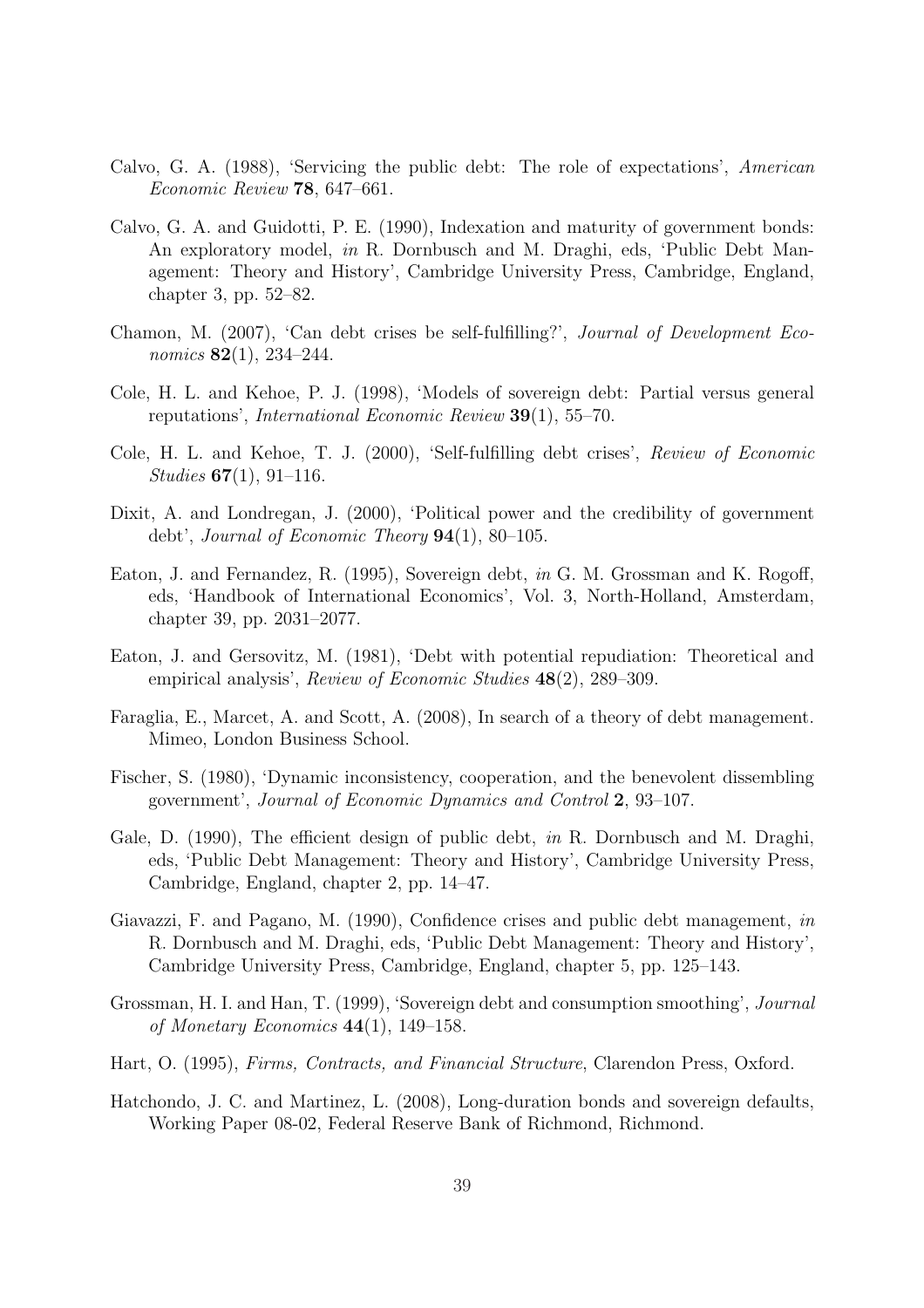- Jeanne, O. (2004), Debt maturity and the international financial architecture, Working Paper 04/137, IMF, Washington.
- Kehoe, P. J. and Perri, F. (2002), 'International business cycles with endogenous incomplete markets', Econometrica 70(3), 907–928.
- Kletzer, K. M. and Wright, B. D. (2000), 'Sovereign debt as intertemporal barter', American Economic Review 90(3), 621–639.
- Kohlscheen, E. (2004), Sovereign risk: Constitutions rule. Mimeo, Institute for International Economic Studies, Stockholm University.
- Kremer, M. and Mehta, P. (2000), Globalization and international public finance, Working Paper 7575, NBER, Cambridge, Massachusetts.
- Kydland, F. E. and Prescott, E. C. (1977), 'Rules rather than discretion: The inconsistency of optimal plans', Journal of Political Economy 85(3), 473–491.
- Ljungqvist, L. and Sargent, T. J. (2004), Recursive Macroeconomic Theory, 2 edn, MIT Press, Cambridge, Massachusetts.
- Lucas, R. E. and Stokey, N. L. (1983), 'Optimal fiscal and monetary policy in an economy without capital', Journal of Monetary Economics  $12(1)$ , 55–93.
- MacDonald, J. (2003), A Free Nation Deep in Debt, Farrar, Straus and Giroux, New York.
- Mankiw, N. G. (2000), 'The savers-spenders theory of fiscal policy', American Economic  $Review 90(2), 120-125.$
- Matsen, E., Sveen, T. and Torvik, R. (2005), Savers, spenders and fiscal policy in a small open economy, Working Paper 1618, CESifo, Munich.
- Missale, A. and Blanchard, O. J. (1994), 'The debt burden and debt maturity', American Economic Review 84(1), 309–319.
- Modigliani, F. and Miller, M. H. (1958), 'The cost of capital, corporation finance and the theory of investment', American Economic Review 48(3), 261–297.
- Niepelt, D. (2004), Ownership structure of debt as a commitment device. Mimeo, Institute for International Economic Studies, Stockholm University.
- Phelan, C. (2004), 'On the irrelevance of the maturity structure of government debt without commitment',  $46(1)$ ,  $115-128$ .
- Reinhart, C. M. and Rogoff, K. S. (2004), 'Serial default and the "paradox" of rich-to-poor capital flows', American Economic Review, Papers and Proceedings 94(2), 53–58.
- Rodrik, D. and Velasco, A. (1999), Short-term capital flows, Working Paper 7364, NBER, Cambridge, Massachusetts.